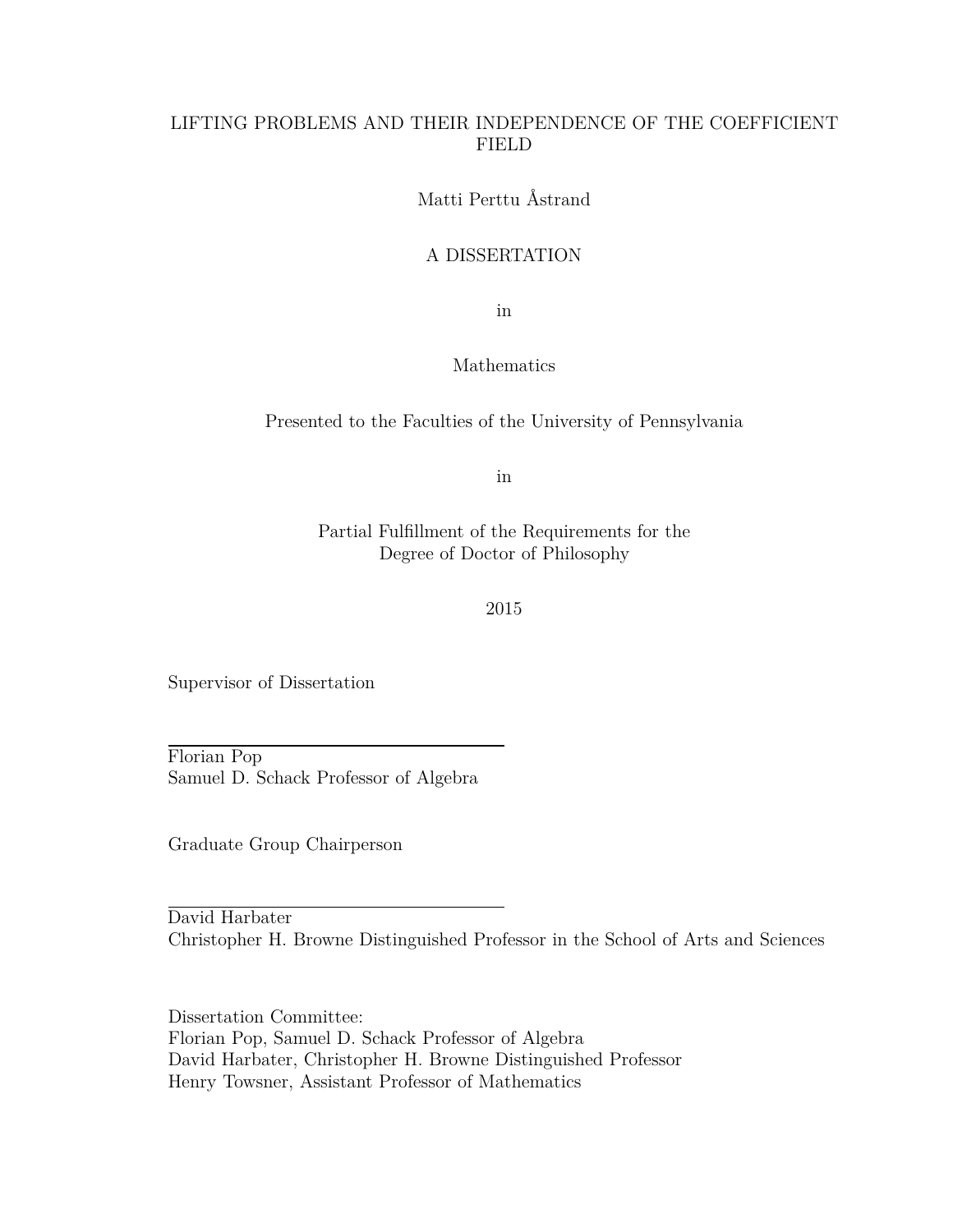## **Acknowledgments**

First I want to thank whoever was in the admission committee five years ago and decided to give me the chance to live the life of a graduate student at Penn. When I got here, it wasn't the thought of graduating some day that was driving me, but I just wanted to experience graduate school, and (mostly) it has been what I hoped it would. I have been able to do the work I enjoy in a great environment: I have College green as my backyard, Houston hall as my living room, and the library as my study room.

My advisor Florian Pop deserves my thanks for sharing his mathematical insights, having patience with my extended periods of low productivity, and having trust that I will eventually get some work done after I run out of things to procrastinate with. Other professors I should thank for mathematical help include David Harbater, Ted Chinburg, Henry Towsner and Franz-Viktor Kuhlmann.

Penn Math department is a great place for research thanks to all graduate students and faculty: people there are passionate about mathematical research and have fun doing it. This positive atmosphere passes on from person to person and everyone who joins the department will be infected by it. All the people in our department should be thanked for this.

Thank you Xinyu for teaching me the value of hard work.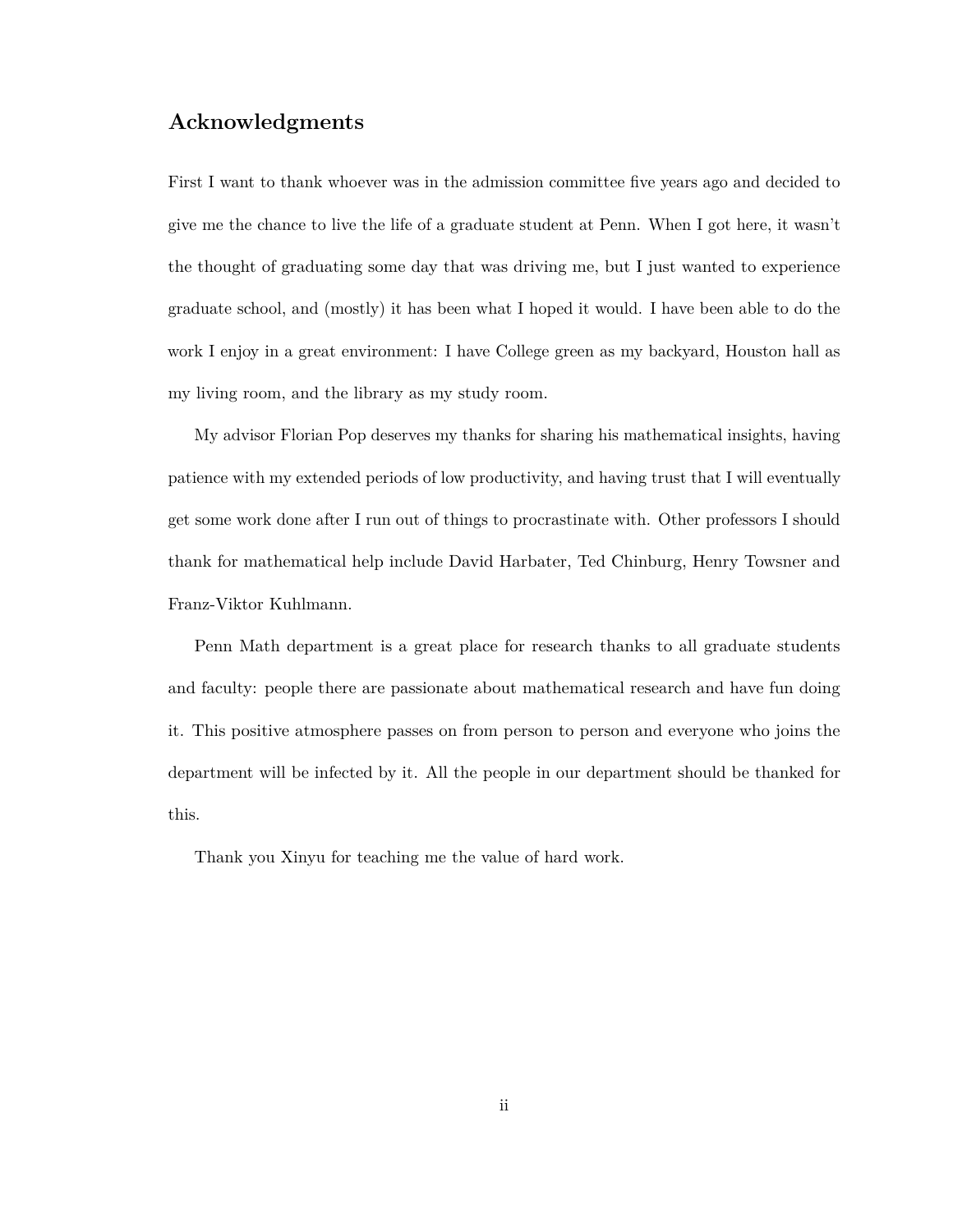#### ABSTRACT

#### LIFTING PROBLEMS AND THEIR INDEPENDENCE OF THE COEFFICIENT FIELD

#### Matti Perttu Åstrand

#### Florian Pop

Our aim is to find out new things about lifting problems in general and Oort groups in particular. We would like to know more about what kind of rings are needed to find liftings to characteristic 0 of covers of curves in characteristic *p*. For this, we use explicit parametrization of curves and model theory of algebraically closed fields and valued fields. The geometric machinery we need includes local-global principle of lifting problems and HKG-covers of ring extensions. We won't use formal or rigid geometry directly, although it is used to prove some of that machinery. Also we need some model theoretical results such as AKE-principles and Keisler-Shelah ultrapower theorem. To be able to use model theoretical tools we need to assume some bounds on the complexity of our curves. The standard way to do this is to bound the genus. What we want is that for the finite group *G*, the curves of a fixed genus can be lifted over a fixed ring extension. This kind of question where both the curve and the ring are bounded — is well suited for model theoretical tools. For a fixed finite group *G*, we will show that for genus *g* and an algebraic integer  $\pi$ , the statement "every *G*-cover  $Y \to \mathbb{P}^1$  with genus *g* has a lifting over  $W(k)[\pi]$ " does not depend on *k*. In other words, it is either true for all algebraically closed fields k or none of them. This gives some reason to believe that being an Oort group does not depend on the field *k*. Also it might help in finding explicit bounds on the ring extension needed.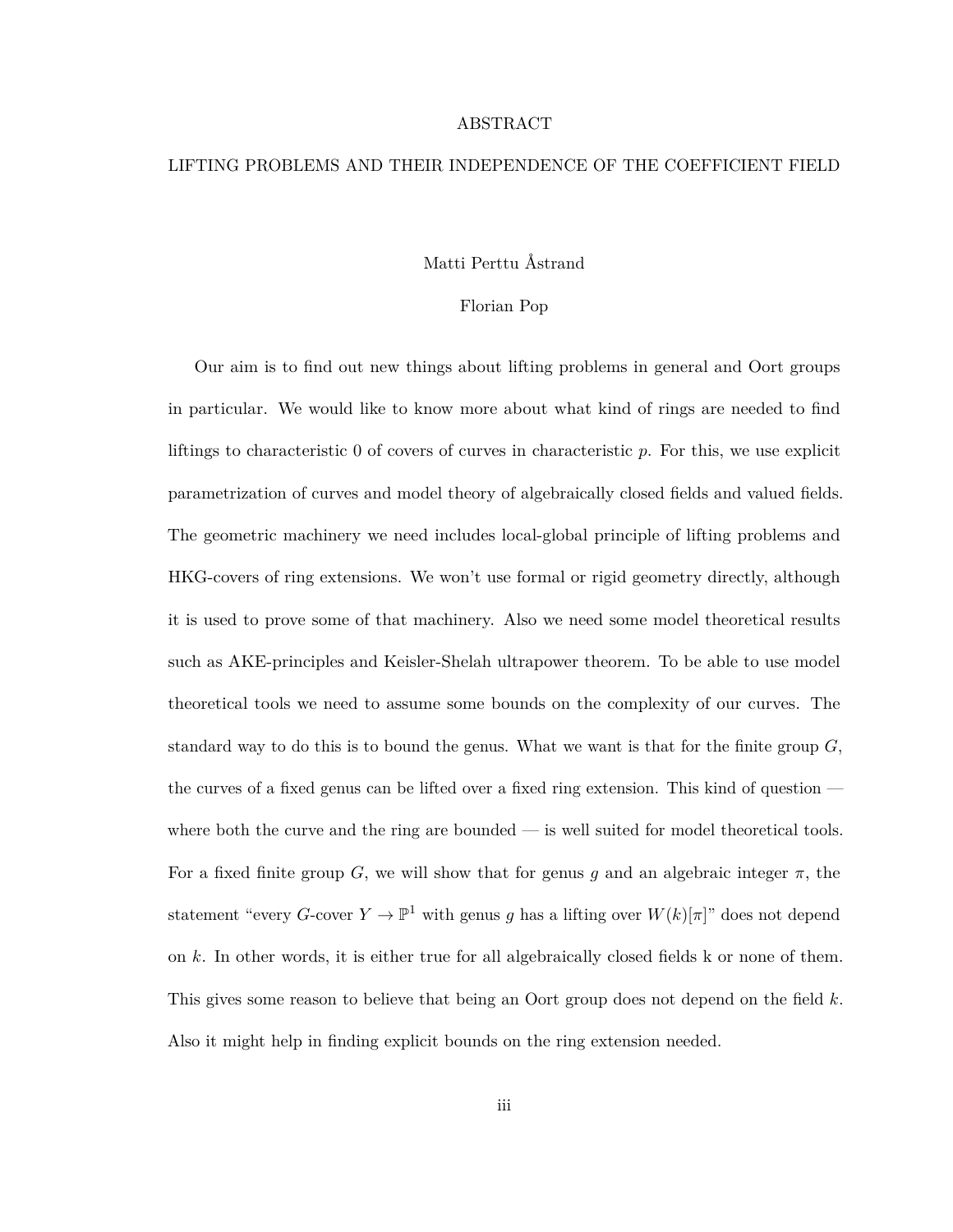# **Contents**

| 1        | Introduction<br>$\mathbf{1}$    |                                |                |  |  |
|----------|---------------------------------|--------------------------------|----------------|--|--|
|          | 1.1                             |                                | $\mathbf{1}$   |  |  |
|          | 1.2                             |                                | 3              |  |  |
|          | 1.3                             |                                | $\overline{5}$ |  |  |
| $\bf{2}$ |                                 | Curves over valuation rings    | 7              |  |  |
|          | 2.1                             |                                | 7              |  |  |
|          | 2.2                             |                                | 8              |  |  |
|          | 2.3                             |                                | -11            |  |  |
| 3        |                                 | Lifting problems               | 14             |  |  |
|          | $3.1\,$                         |                                | 14             |  |  |
|          | 3.2                             |                                | 15             |  |  |
| 4        |                                 | Reductions of lifting problems | 17             |  |  |
|          | 4.1                             |                                | 17             |  |  |
|          | 4.2                             |                                | 18             |  |  |
| 5        | Model theory generalities<br>20 |                                |                |  |  |
|          | 5.1                             |                                | $20\,$         |  |  |
|          | 5.2                             |                                | 24             |  |  |
|          | 5.3                             |                                | 25             |  |  |
|          | 5.4                             |                                | 27             |  |  |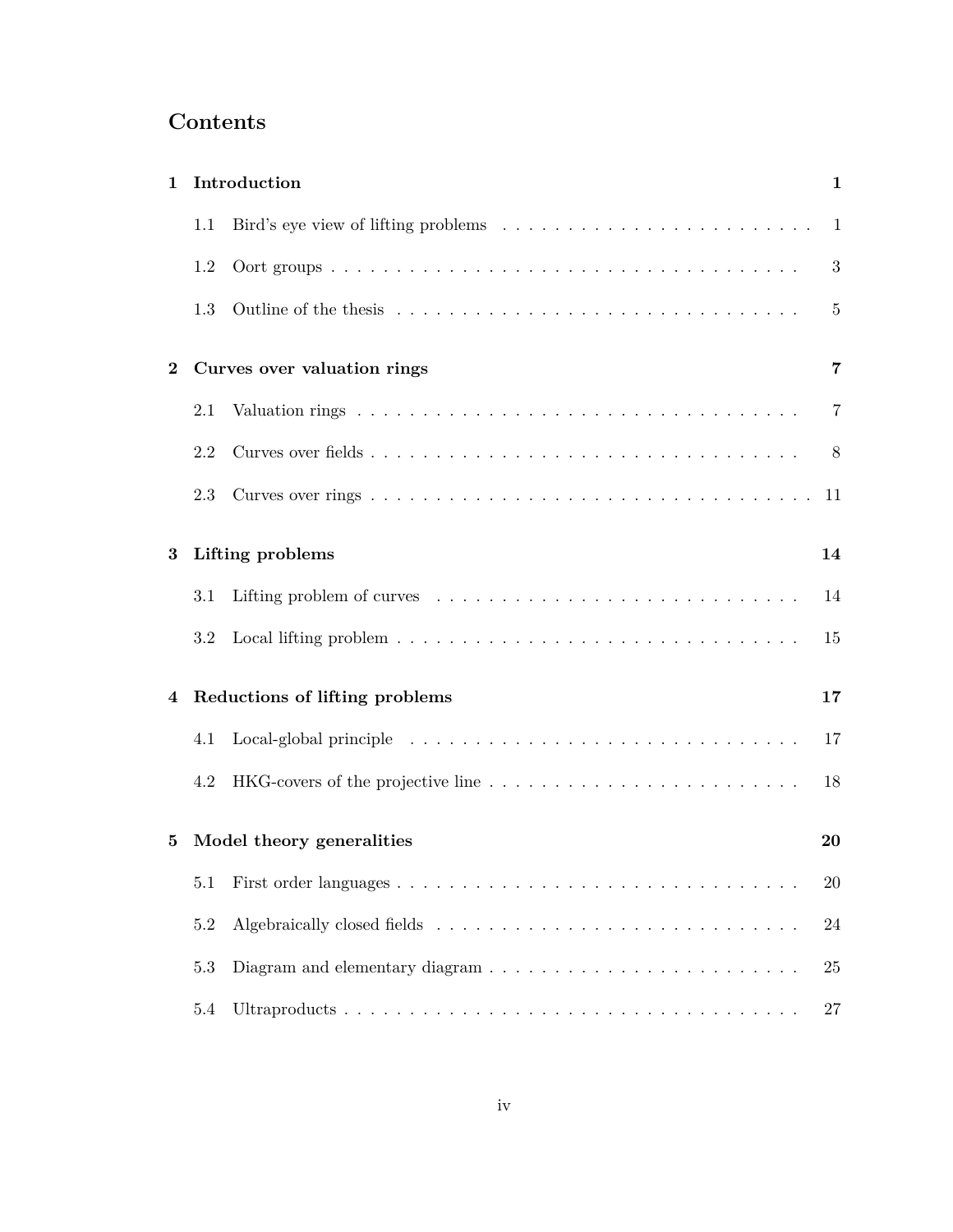| 6                                            |     | Model theory of valued fields                                                                   | 30 |
|----------------------------------------------|-----|-------------------------------------------------------------------------------------------------|----|
|                                              | 6.1 |                                                                                                 | 30 |
|                                              | 6.2 |                                                                                                 | 31 |
| Model theory of curves and their covers<br>7 |     |                                                                                                 |    |
|                                              | 7.1 |                                                                                                 | 33 |
|                                              | 7.2 | Varieties in the projective space $\dots \dots \dots \dots \dots \dots \dots \dots \dots \dots$ | 35 |
|                                              | 7.3 |                                                                                                 | 37 |
|                                              | 7.4 |                                                                                                 | 39 |
|                                              | 7.5 |                                                                                                 | 40 |
| 8                                            |     | <b>Ultraproducts of curves</b>                                                                  | 43 |
|                                              | 8.1 |                                                                                                 | 43 |
|                                              | 8.2 | Birational approach: valuations on function fields                                              | 44 |
|                                              | 8.3 |                                                                                                 | 47 |
| 9                                            |     | Reduction with a fixed ring extension                                                           | 49 |
|                                              | 9.1 |                                                                                                 | 49 |
|                                              | 9.2 |                                                                                                 | 51 |
|                                              | 9.3 |                                                                                                 | 53 |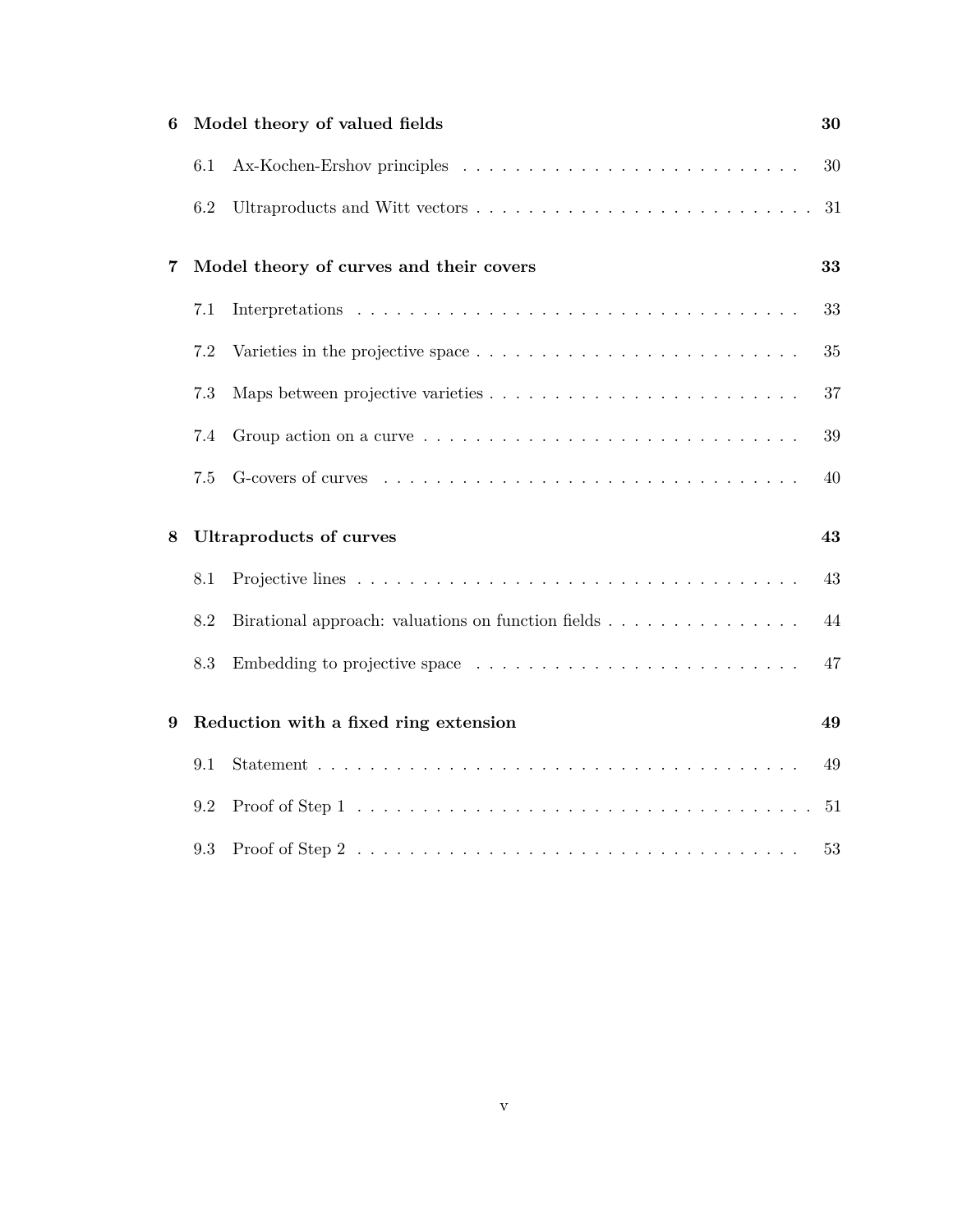### <span id="page-5-0"></span>**1 Introduction**

#### <span id="page-5-1"></span>**1.1 Bird's eye view of lifting problems**

Lifting problems can be seen as trying to find an inverse to reduction modulo a prime. Simplest example of a reduction is the map  $\mathbb{Z} \to \mathbb{Z}/p$ : for an integer, the map gives its residue class mod *p*. A lifting problem is roughly speaking starting from something in terms of  $\mathbb{Z}/p$  and trying to find a similar looking "thing" in terms of  $\mathbb{Z}$ .

A silly example is just lifting elements of the ring: since the reduction map  $\mathbb{Z} \to \mathbb{Z}/p$  is surjective, every element in  $\mathbb{Z}/p$  has a preimage in  $\mathbb{Z}$ . A more interesting question is about finding solutions to polynomial equations: the polynomial  $x^2 + 1$  has a root  $2 \in \mathbb{Z}/5$  but it clearly does not have a root in  $\mathbb{Z}$ . Thus the "lifting problem" of finding roots of arbitrary polynomials with integer coefficients fails for that reduction map.

However, there is a class of rings where these polynomial lifting problems can be solved, namely henselian rings. A local ring *R* is *henselian* if it satisfies the Hensel's lemma: if  $f(t) \in R[t]$  is a polynomial such that its reduction over  $k = R/m$  has a simple root, then there is a preimage of that root in the map  $R \to R/m$  which itself is a root of  $f(t)$ .

In other words, a ring is henselian if simple roots of polynomials can be lifted against the reduction map. This is equivalent to a more general formulation for systems of equations:

**Lemma** (Hensel, multivariate version)**.** *Let R be a henselian local ring with maximal ideal m. Suppose*  $f_1, \ldots, f_n \in R[x_1, \ldots, x_n]$  *are polynomials in n variables and*  $\alpha_1, \ldots, \alpha_n \in k = R/m$ *are values in the residue field satisfying the following conditions:*

•  $f_i(\alpha) = 0$  *in k for all*  $i = 1, \ldots, n$ *, where*  $\alpha = (\alpha_1, \ldots, \alpha_n)$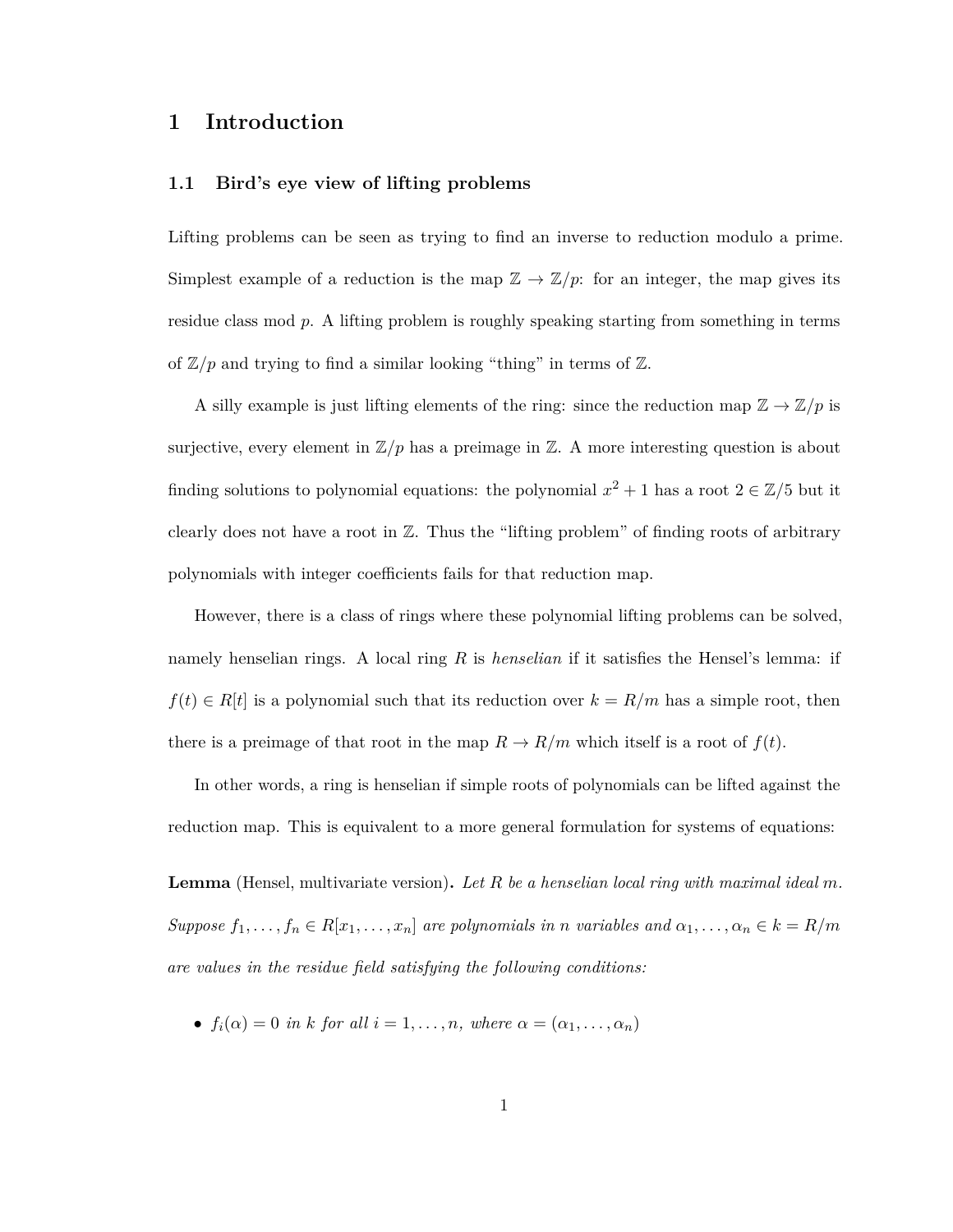• *The Jacobian matrix*  $(\partial f_i/\partial x_j)$  *evaluated at*  $\alpha$  *gives an invertible matrix in*  $k^{n \times n}$ *.* 

*Then there exists a point*  $\beta \in \mathbb{R}^n$  *which maps to*  $\alpha$  *in the reduction*  $R \to R/m$  *and satisfies*  $f_i(\beta) = 0$  *in R for all*  $i = 1, ..., n$ *.* 

One way to think about this formulation is that if the polynomials  $f_1, \ldots, f_n$  considered over the residue field *k* define a 0-dimensional affine variety *X* over *k*, then any smooth rational point in  $X(k)$  is a reduction of some smooth point in  $\mathcal{X}(R)$ , where  $\mathcal{X} \subseteq R^n$  is the affine *R*-scheme defined by the same polynomials  $f_1, \ldots, f_n$  when considered over the ring *R*.

Yet another way is to look at rational points as morphisms of varieties: a smooth point of  $X(k)$  is a smooth morphism

$$
Spec k \to X = Spec k[x_1, \ldots, x_n]/(f_1, \ldots, f_n).
$$

Note that Spec *k* is the terminal object in the category of *k*-schemes. Hensel's lemma says that any such morphism comes from a smooth morphism

$$
\operatorname{Spec} R \to \mathcal{X} = \operatorname{Spec} R[x_1, \ldots, x_n]/(f_1, \ldots, f_n)
$$

as a base change under the map  $\operatorname{Spec} R \to \operatorname{Spec} k$ . That is, the base change functor

$$
(-) \times_R \operatorname{Spec} k : R-Schemes \to k-Schemes
$$

has the given morphism  $\text{Spec } k \to X$  in its image. This particular base change functor is also called the *special fiber*.

$$
\begin{array}{ccc}\n\text{Spec } k & \longrightarrow & X \\
\downarrow & & \downarrow \\
\text{Spec } R & \xrightarrow{\exists} & \mathcal{X}\n\end{array}
$$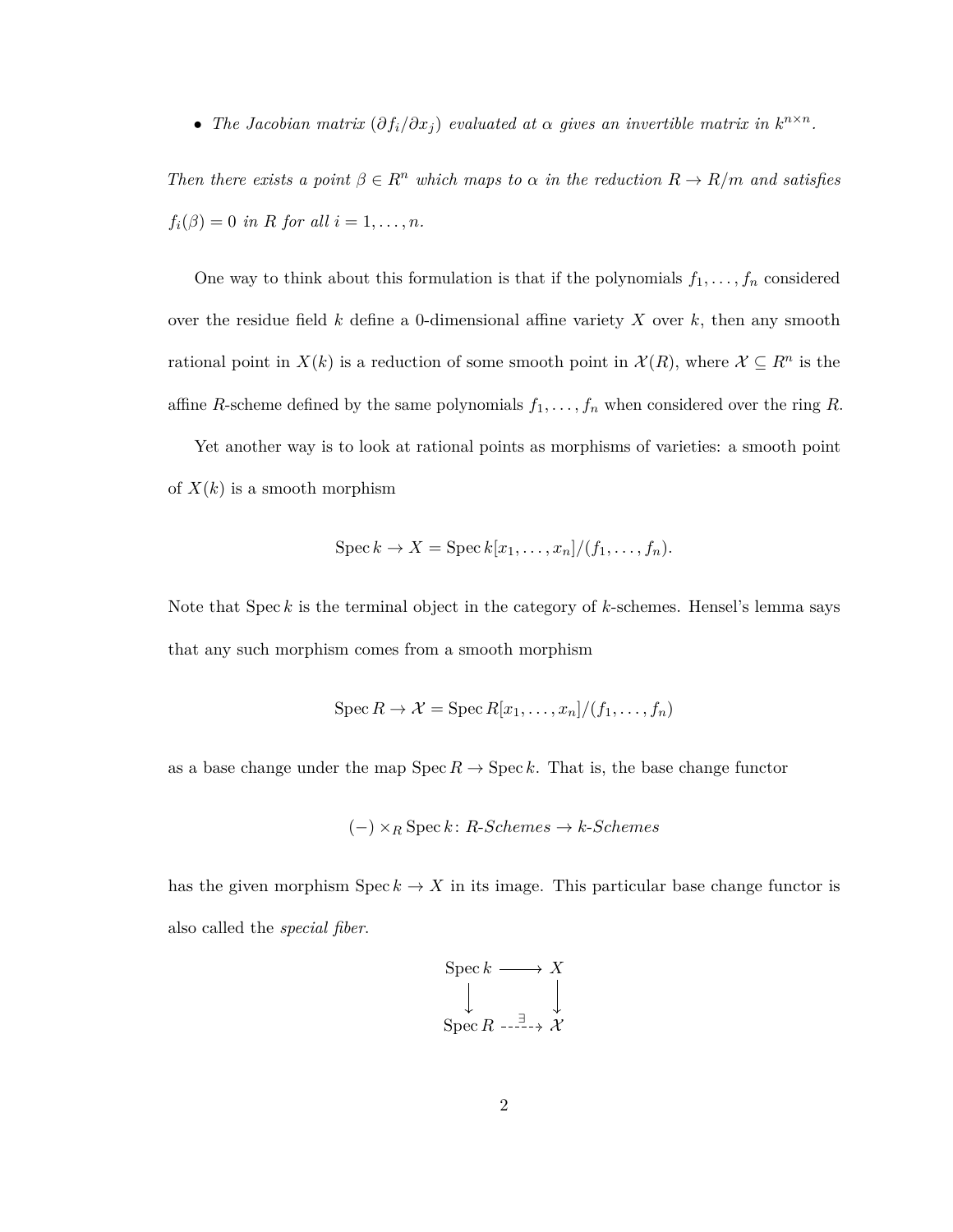Thus the Hensel's lemma can be considered a result about 0-dimensional lifting problems. If we want to increase the dimension, the next step would be 1-dimensional varieties, i.e. curves. Here we formulate the lifting problem in a slightly different way.

We still assume a local ring R and consider the residue field  $R \to k$ . We will think of geometric objects as "diagrams" in the category of *k*-schemes or *R*-schemes. A diagram means a collection of schemes and morphisms between them. It can be represented as a functor from a category *J* to the category of *k*-schemes (e.g. *J* could be a finite category).

The lifting problem then is: given such a diagram of *k*-schemes, does there exist a diagram in *R*-schemes that maps to it under the special fiber functor from *R*-schemes to *k*-schemes? Often we restrict ourselves to a smaller class of schemes instead of considering the category of all schemes: e.g. we require them to be of finite type, smooth, flat and projective.



The particular problem we will study in this thesis has to do with a diagram that is a finite group *G* acting on a curve. We also include the quotient object of this action by having the *G*-cover  $Y \to X$  in the diagram. This is in fact a diagram in the category having two objects, an arrow from *Y* to itself for every group element, one arrow  $Y \to X$  for the covering map, and only the identity arrow from *X* to itself.

#### <span id="page-7-0"></span>**1.2 Oort groups**

The exact formulation of lifting problem will be given in a later section, after we have talked about Witt vectors and curves over valuation rings. We are particularly interested in the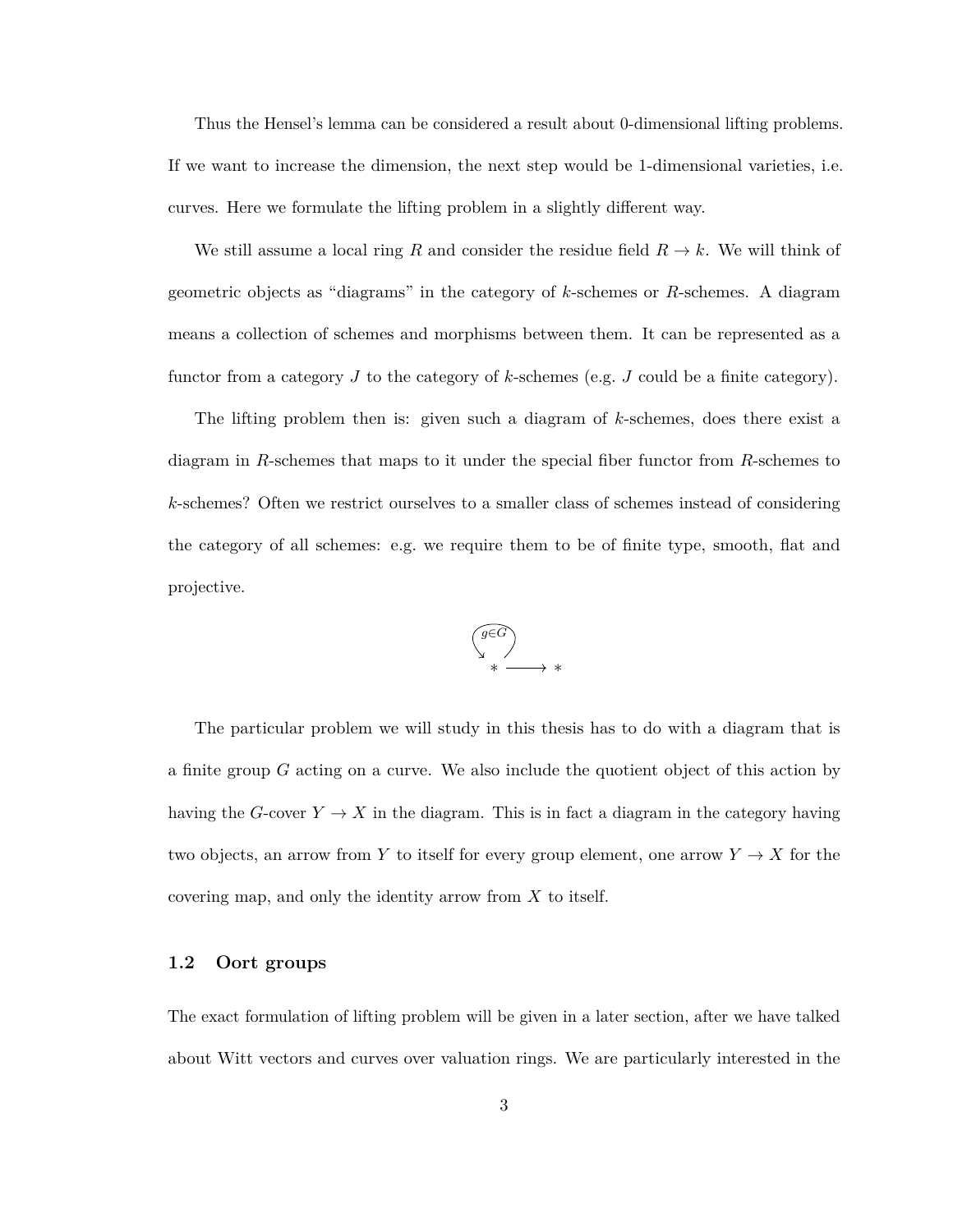groups *G* for which all of such lifting problems have a solution over some ring *R*. We call such groups *Oort groups*. Let's now review what is known about Oort groups.

First, Grothendieck proved as part of his study of the tame fundamental group that every group *G* whose order is prime to *p* is an Oort group (although he didn't use the term). This is because every tamely ramified *G*-cover lifts to characteristic 0 (see SGA I [\[Gro71\]](#page-60-0)), and if  $|G|$  is prime to p, then every G-cover is tamely ramified.

Let *p* be a prime, and let *G* be a group of the form  $Z/m \times P$ , where *P* is a *p*-group and *m* not divisible by *p*. This kind of groups are called *cyclic by p*, and they are important because they are the kind of groups that can be inertia groups, as we will see later in Section [3.](#page-18-0) We know that all the Oort groups that are cyclic by *p* for fields *k* of characteristic *p* are contained in the following list:

- 1. Cyclic groups
- 2. Dihedral groups  $D_{2p^n}$  of order  $2p^n$  for some  $n \geq 1$
- 3. If  $p = 2$ , also include the alternating group  $A_4$

This was proven by Chinburg, Guralnick and Harbater (see [\[CGH08\]](#page-60-1) and [\[CGH11\]](#page-60-2)). We also know a partial converse to this: suppose *G* is cyclic by *p*. Then we know the following:

1. If *G* is cyclic, then *G* is an Oort group. This is the *Oort conjecture* stated by Frans Oort  $[Oor87]$  (see also  $[Oor95]$ ). It was proven in the case  $|G| = pm$  with m prime to *p* by Oort, Sekiguchi and Suwa [\[SOS89\]](#page-62-0) and in the case  $|G| = p^2 m$  by Green and Matignon [\[GM98\]](#page-60-3). The general case was proven in 2012 by Obus, Wewers [\[OW14\]](#page-61-2) and Pop [\[Pop14\]](#page-62-1).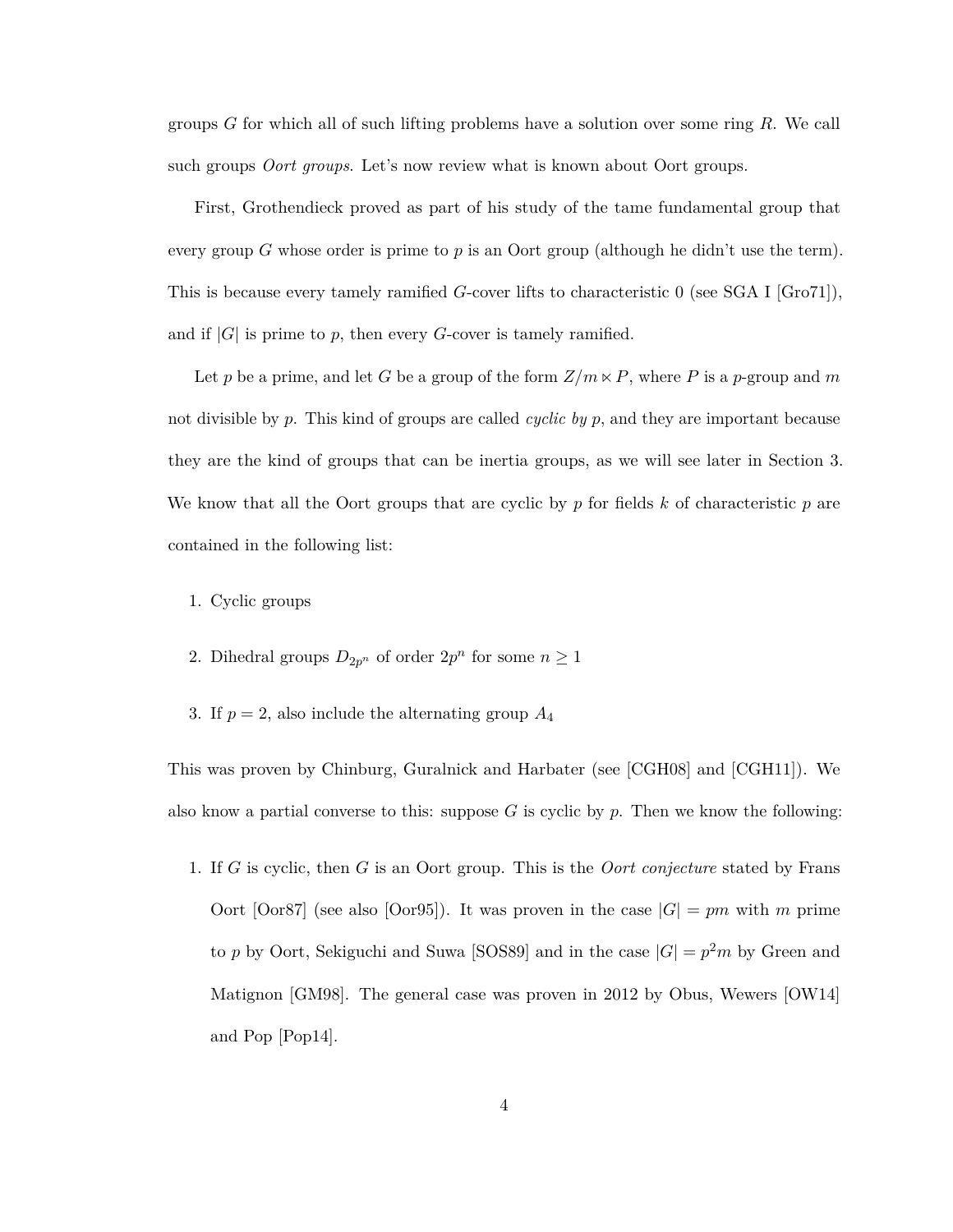- 2. If  $G = D_{2p}$ , then *G* is an Oort group. This is due to Pagot [\[Pag02\]](#page-62-2) in case  $p = 2$  and Bouw and Wewers [\[BW06\]](#page-60-4) for odd *p*.
- 3. The group  $A_4$  is announced to be an Oort group for  $p = 2$  by Bouw (unpublished, see [\[BW06,](#page-60-4) §1.3]).
- 4. If *G* is an arbitrary finite group, then it is an Oort group if and only if all of its subgroups that are cyclic by *p* are Oort groups.

It is still unknown whether  $D_{2p^n}$  is an Oort group for arbitrary *n*.

If we can prove that among cyclic by *p*-groups, the Oort groups are exactly the ones given in the list above, then this will imply that being an Oort group doesn't depend on the field *k*: if a group *G* is Oort group for one algebraically closed field of characteristic *p*, then it is an Oort group for all such fields. This is not known, and this question will not be answered in this thesis. However, we have reasons to believe that it is true, and we prove a related result: we will prove that if the ring *R* can be chosen to be large enough to allow liftings over *R* for all covers of curves with a given genus, then the same is true for all algebraically closed fields of characteristic *p*.

#### <span id="page-9-0"></span>**1.3 Outline of the thesis**

In Section [2](#page-11-0) we introduce and define carefully what we mean by curves over valuation rings, and we will also prove important result on representing curves of a given genus with finitely many parameters. This lets us define what exactly we mean by lifting problems in Section [3,](#page-18-0) and we state some reformulations of lifting problems in Section [4.](#page-21-0)

In Section [5](#page-24-0) we recall the basics of first order model theory that are necessary to us,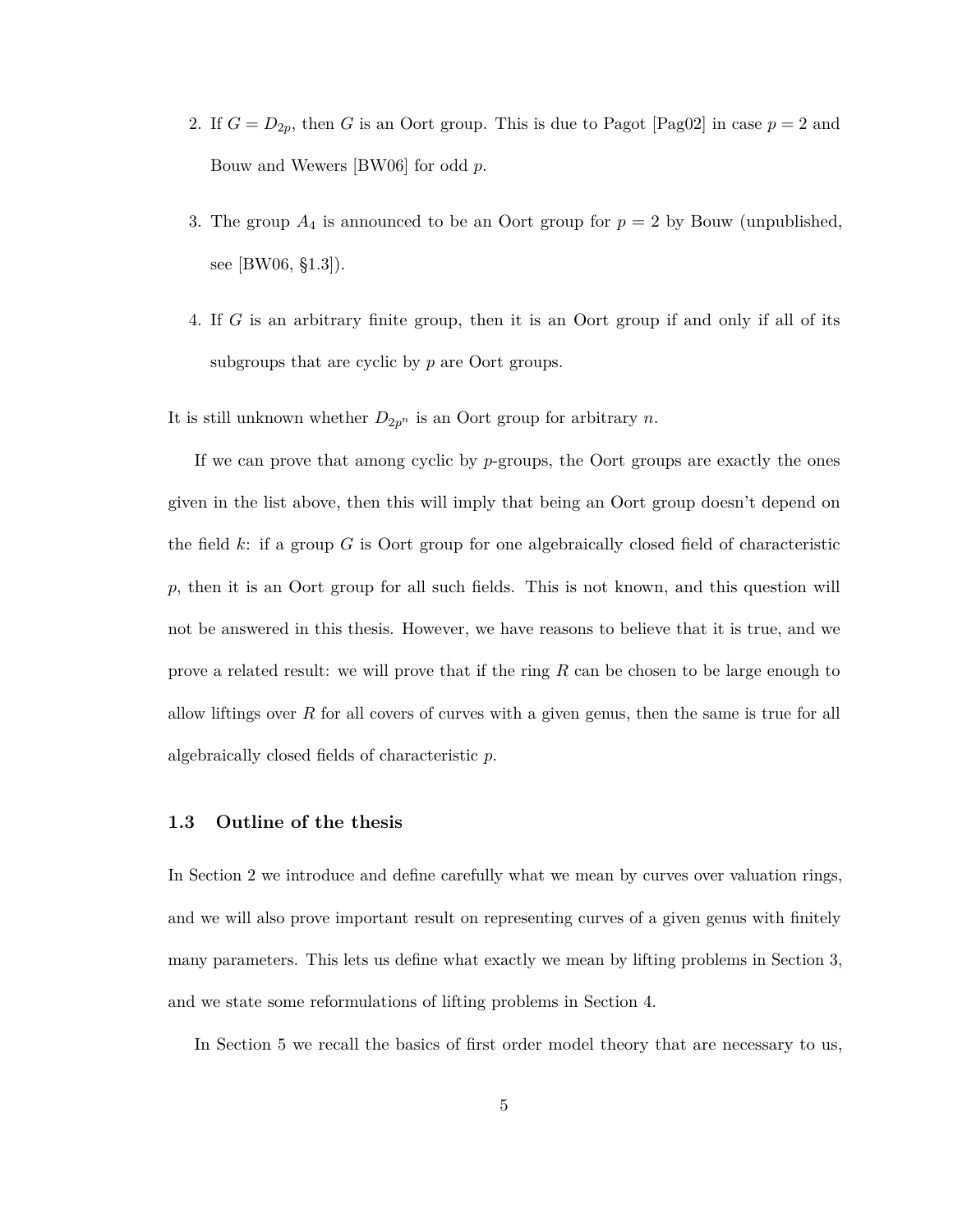including diagram and elementary diagram theory of a structure, the theory of algebraically closed fields and ultraproducts of structures. Some facts on the model theory specific to valued fields and rings are given in Section [6.](#page-34-0) This includes a version of Ax-Kochen-Ershov principle for finitely ramified fields and how the ring of Witt vectors behaves under ultraproducts.

We will build some explicit formulas for expressing statements about curves and their covers in Section [7,](#page-37-0) starting from varieties in general and parametrizing smooth curves, covers of curves and expressing statements e.g. about a group acting on a curve and ramification of a cover. Next in Section [8](#page-47-0) we will talk about ultraproducts of curves: how they are constructed, what the function field looks like and what its rational points are. Finally in Section [9](#page-53-0) we show a proof of the main result on a certain statement about existence of liftings over a given ring being independent of the field of coefficients.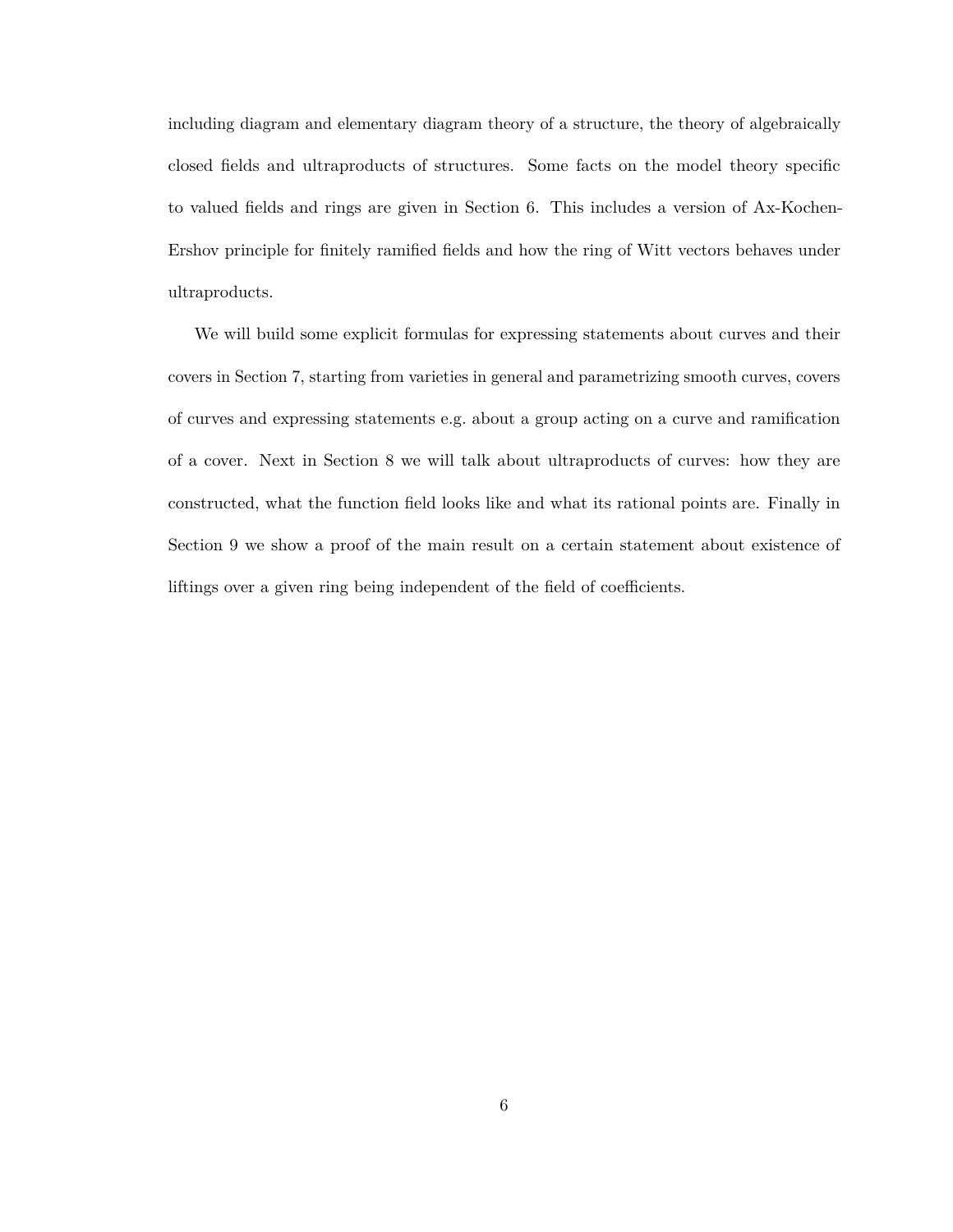## <span id="page-11-0"></span>**2 Curves over valuation rings**

#### <span id="page-11-1"></span>**2.1 Valuation rings**

We will not work with arbitrary commutative rings: the rings we are concerned with are called valuation rings. Examples of valuation rings are among others:

- localization of a Dedekind ring at a prime ideal
- ring of holomorphic functions defined in some neighborhood of a given point on a Riemann surface

Let *R* be an integral domain and *K* its field of fractions. We say that *R* is a *valuation ring* if for every element  $x \in K^\times$  we have either  $x \in R$  or  $x^{-1} \in R$ . In that case, the *value group* is the quotient group  $\Gamma = K^{\times}/R^{\times}$ , and we will consider it as an additive group. Denote the projection map  $K^{\times} \to \Gamma$  by *v*. The group  $\Gamma$  is an ordered abelian group, with ordering defined as

$$
v(x) \ge 0 \iff x \in R.
$$

This defines a total ordering or  $\Gamma$  as long as  $R$  is a valuation ring.

Note that the map  $v: K^{\times} \to \Gamma$  is a surjective group homomorphism, and satisfies the property

$$
\forall x, y \in K^{\times} v(x) \ge 0, v(y) \ge 0 \implies v(x+y) \ge 0.
$$

For any field K, such a homomorphism from  $K^{\times}$  to any ordered abelian group is called a *valuation*. The set of valuations of a field is in bijection with the valuation subrings of *K* with fraction field *K*.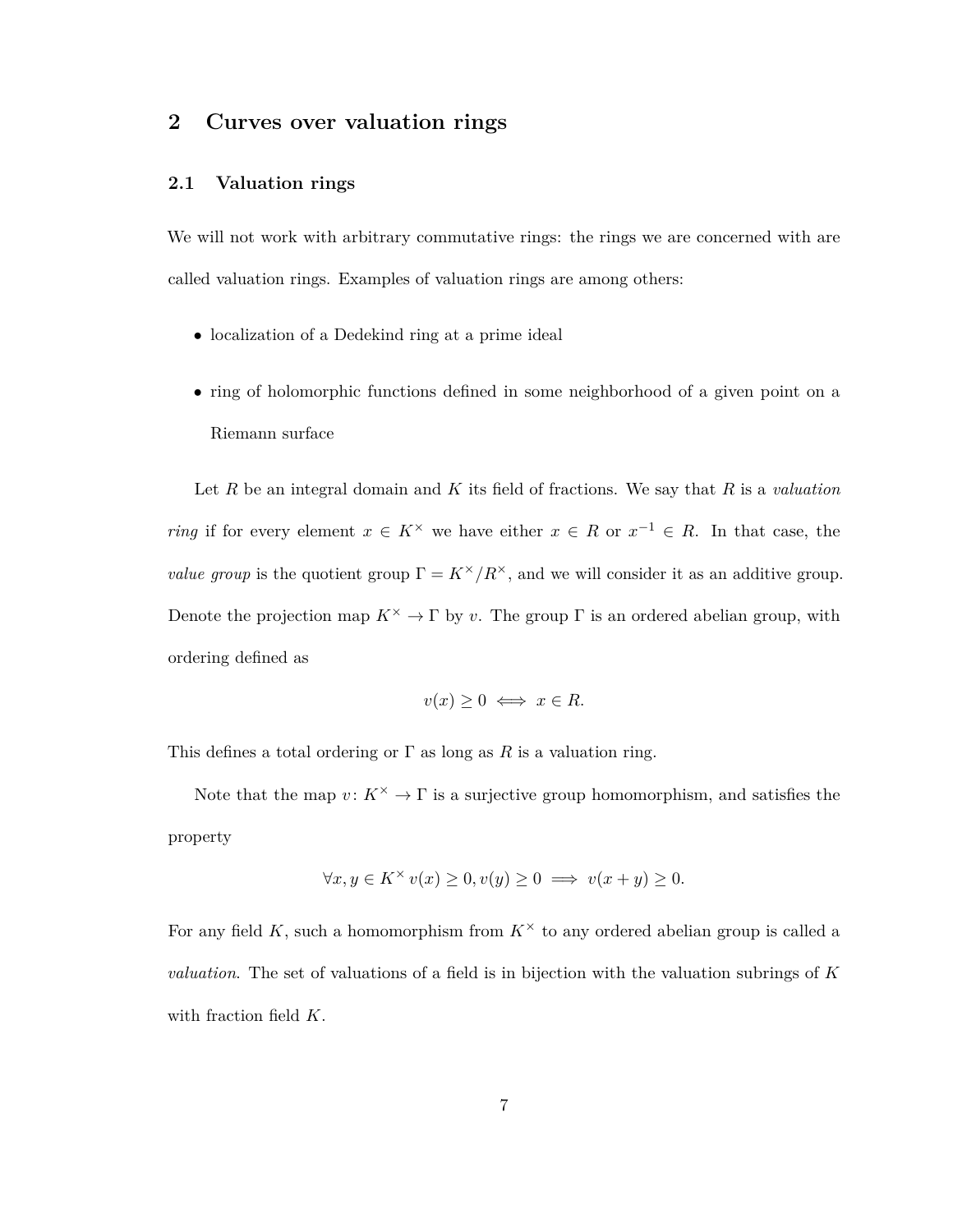We call *R* a *discrete valuation ring* if its value group Γ is isomorphic to Z. Most of the rings we will consider later are discrete valuation rings.

Perhaps the most important discrete valuation ring for us is the ring of Witt vectors *W*(*k*). Suppose first that *k* is a field of characteristic *p* which is perfect, i.e.  $k^p = k$ . The Witt ring  $W(k)$  can be defined as the unique ring A satisfying the following properties:

- 1. The ideal *pA* is maximal, and
- 2. the residue field is  $A/pA = k$
- 3. *A* is complete and Hausdorff with respect to the *p*-adic topology, i.e. the map  $A \rightarrow$  $\lim_{n \to \infty} A/p^n A$  is an isomorphism.

Any ring satisfying 1. and 3. is called a *strict p-ring*. Thus the Witt ring *W*(*k*) can be defined as the unique strict *p*-ring with residue field *k*. The fact that there is a unique such ring is due to Serre  $\lbrack \text{Ser79}, \text{II.5} \rbrack$ , as is the fact that  $W(k)$  is functorial in *k*.

#### <span id="page-12-0"></span>**2.2 Curves over fields**

Before we talk about curves over valuation rings, let's recall basics of projective curves over fields. They are well behaved enough to be easier to understand, and provide a stepping stone towards the more general and slightly more complicated description of curves over rings. For introduction to algebraic curves, see e.g. [\[Mir95\]](#page-61-3).

For simplicity, we assume that *k* is an algebraically closed field. By "curve over *k*" we will always mean a complete normal curve. In the case where *k* is perfect (e.g. algebraically closed) this will mean that the curve is in fact smooth and projective. These curves can be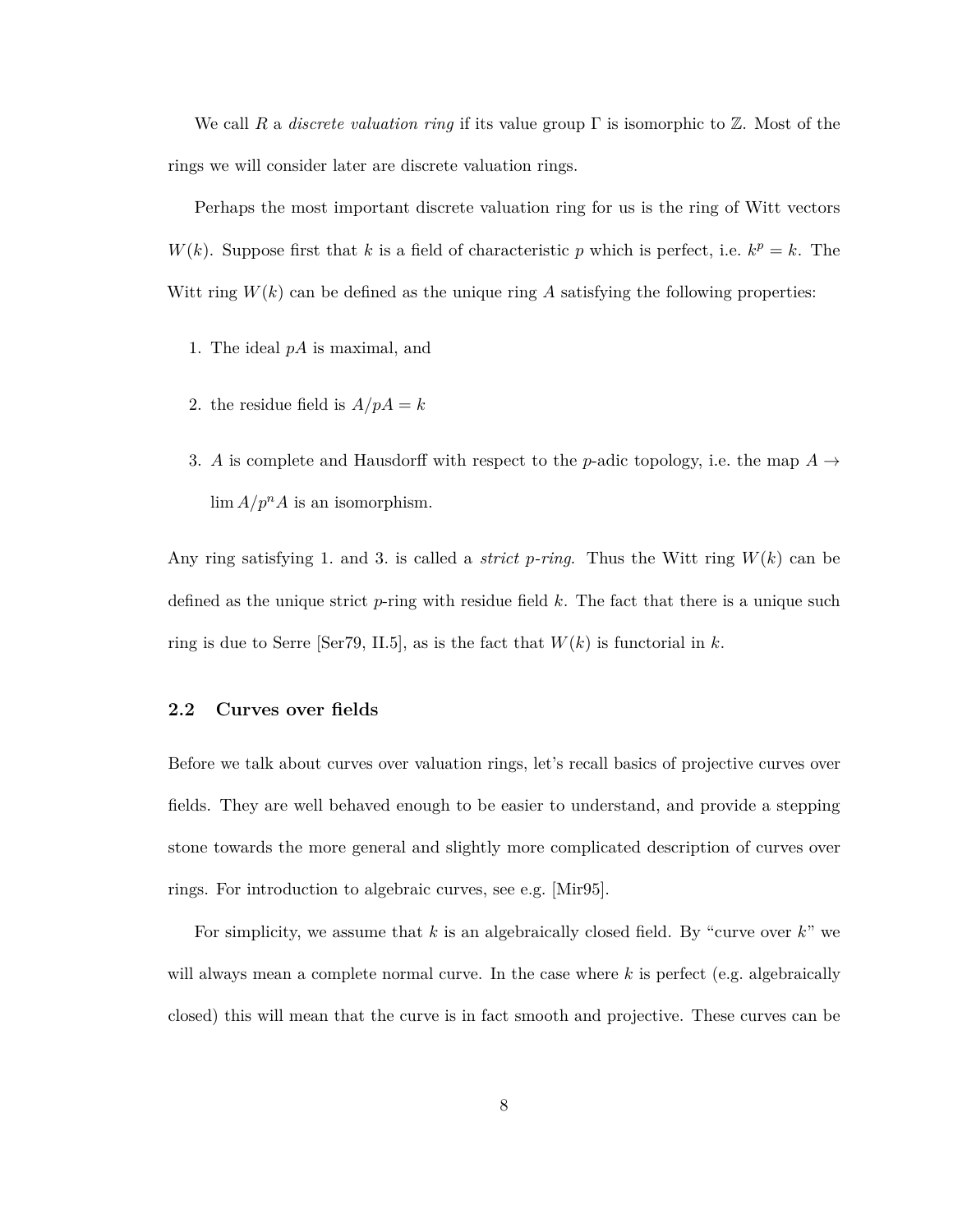described in different ways, and we will use two different descriptions depending on context. The set of points of a curve over *k* can be described as

- 1. the set of valuations of a function field *K* of one variable over *k*, or
- 2. an algebraic set inside the projective space  $\mathbb{P}^n$ .

Since we have already talked about valuations above, let's start from the "birational" approach, thinking of points as valuations of the function field.

Suppose K is a finite separable extension of the rational function field  $k(t)$ . In particular this implies that *K* has transcendence degree 1 over *k*. The curve with function field *K* is given by the set of valuations of *K* that are trivial on the subfield *k*. All of them are discrete valuations. In particular, for every function field in one variable over *k*, there is a unique curve with function field  $K$ , up to a unique isomorphism. This fact is not true for higher dimensional varieties, for example surfaces.

Let C be the curve with function field  $K$ . A divisor of the curve is a  $\mathbb{Z}$ -linear combination  $\sum_{P} n_{P}P$  of points of *C*. In other words, the set of divisors is the free abelian group generated by the set of points of *C*:

$$
\text{Div}(C) = \bigoplus_{P} \mathbb{Z}P
$$

If  $f \in K^{\times}$  is an element in the function field, then it gives a divisor by

$$
\operatorname{div}(f) = \sum_{P} v_P(f) P.
$$

Since we think of points as valuations, the divisor is very simple to define. We can also define the linear system of a divisor  $D = \sum_{P} n_{P}P$  as

$$
L(D) = \{ f \in K^{\times} \mid v_P(f) + n_P \ge 0 \} = \{ f \in K^{\times} \mid \text{div}(f) + D \ge 0 \}.
$$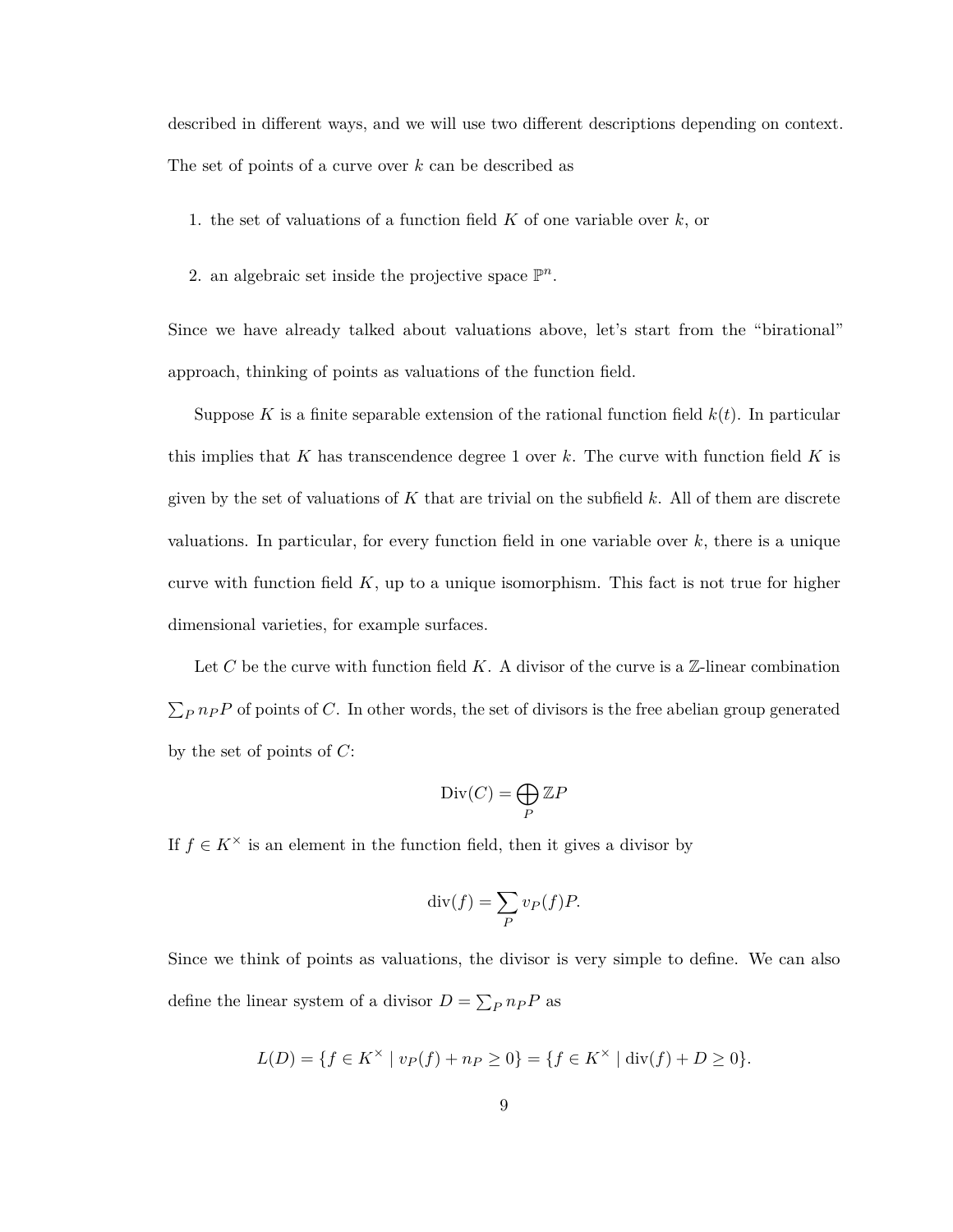This is clearly a vector space over *k*.

There is a distinguished divisor *W* on the curve *C*, called *canonical divisor*. We don't need to go into details of how it is defined: it comes from any rational differential on *C*. But for us it is important because of Riemann-Roch theorem: for any divisor  $D \in Div(C)$ , we have

$$
\dim L(D) - \dim L(W - D) = \deg(D) + 1 - g,
$$

where the dimensions are over the ground field k, and  $g = \dim L(W)$  is the *genus* of the curve.

**Embedding to projective space** One feature of curves that will be important for us is that they can be embedded in projective space and described with finitely many parameters from the field *k*. The number of parameters is not bounded, so there is no universal parametrization of all curves. However, if we first fix the genus *g* of our curves, then there is a uniform bound on the number of parameters, so we can talk about the "space" of curves of genus *g*.

Let's see how this is done. We start with a curve  $C$  over the field  $k$ , and we pick an arbitrary divisor *D* with degree  $2g + 1$ . Then we can see from Riemann-Roch that  $\dim L(D) = g + 2$  and for any two points *P*, *Q* of the curve *C* we have

$$
\dim L(D - P - Q) = g = \dim L(D) - 2,
$$

which means that the divisor *D* "separates points and tangents". If  $f \in L(D)$ , then it defines a rational map from *C* to  $A^1$ : at every point *P* on *C* such that neither *D* nor div(*f*) contain *P*, we have  $f \in \mathcal{O}_P$  and it maps to  $\mathcal{O}_P/m_P \cong k$ . This gives a value  $f(P) \in k$ .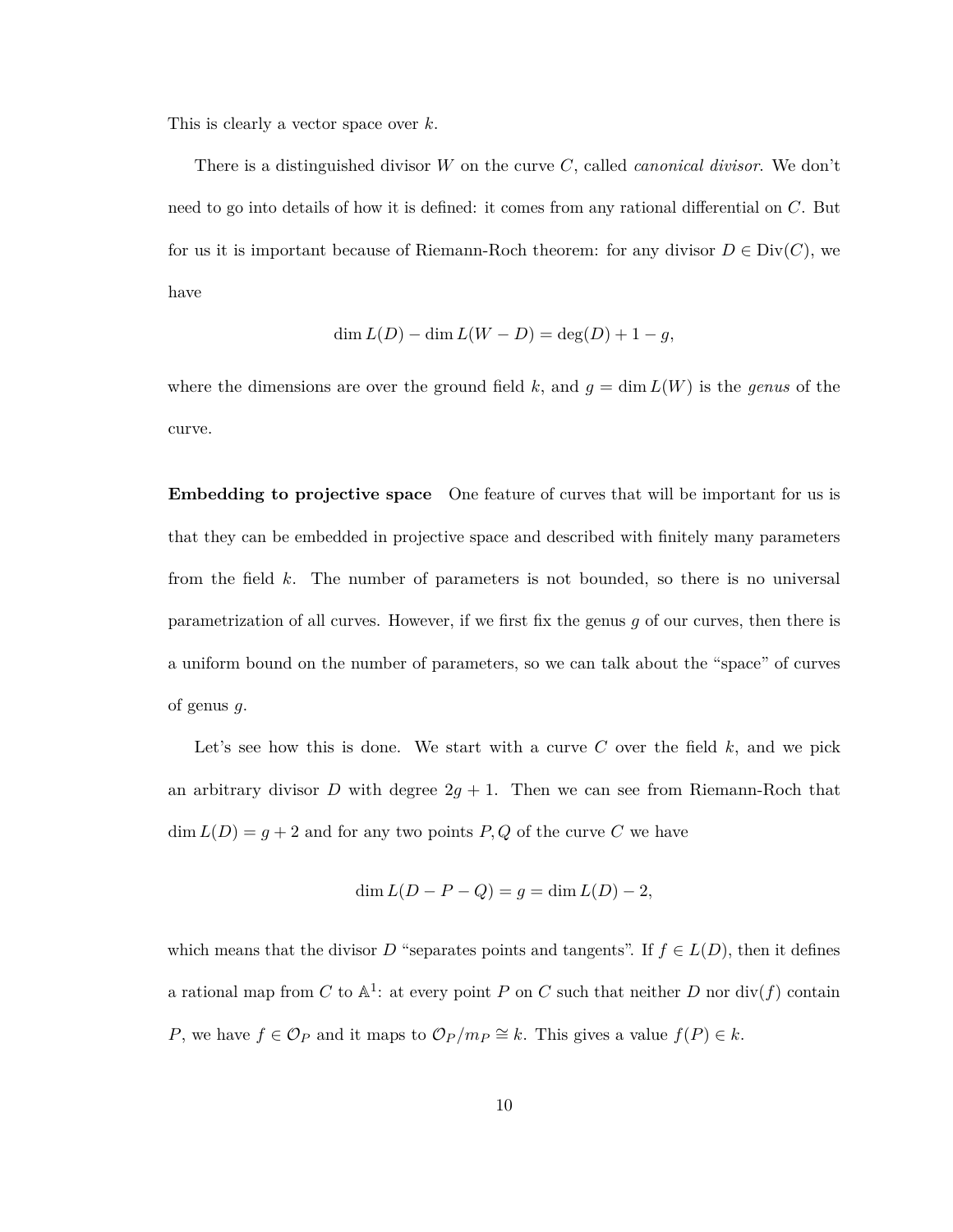Let  $f_0, \ldots, f_{g+1}$  be a basis of  $L(D)$ . They all define rational maps to  $\mathbb{A}^1$ , so we can combine those to get a rational map to  $\mathbb{P}^{g+1}$ . This rational map can be extended to a regular map from  $C \to \mathbb{P}^{g+1}$ , since *C* is a complete curve. By the choice of *D* we know that it separates points and tangents, so the map will be an embedding onto a smooth curve in the projective space  $\mathbb{P}^{g+1}$ .

Also the degree of the curve in  $\mathbb{P}^{g+1}$  is known: it is equal to  $deg(D)$ , which is  $2g + 1$ . Thus the curve is isomorphic to some curve in  $\mathbb{P}^{g+1}$  of degree  $2g + 1$ . To have these explicit numbers will be useful to us later when we want to parametrize the curves of genus *g*.

#### <span id="page-15-0"></span>**2.3 Curves over rings**

When we consider curves over rings, things don't go so easily. First of all, the schemes that we call curves are technically of dimension 2. If  $\mathcal{O}_K$  is a valued ring with a rank 1 valuation, then  $Spec\,\mathcal{O}_K$  has dimension 1, and a scheme of relative dimension 1 over  $Spec\,\mathcal{O}_K$  is then itself dimension 2. However, we call them curves because they are "relative curves" over  $\mathcal{O}_K$ . In particular, the fibers of the map  $\mathcal{X} \to \text{Spec } \mathcal{O}_K$  at any point  $s \in \text{Spec } \mathcal{O}_K$  are curves over  $k(s)$ .

Let's fix some assumptions: when we talk about "curves over  $\mathcal{O}_K$ ", we mean a proper integral normal flat  $\mathcal{O}_K$ -scheme  $\mathcal{X}$ , whose every irreducible component has relative dimension 1 over  $Spec\mathcal{O}_K$ . This in fact implies that X is projective.

**Birational description** Let *K* be a valued field and  $\mathcal{O}_K$  its valuation ring. While the projective curves over  $\mathcal{O}_K$  are not quite uniquely characterized by their function fields, we can still say some things about how they are related to valuations of the function fields.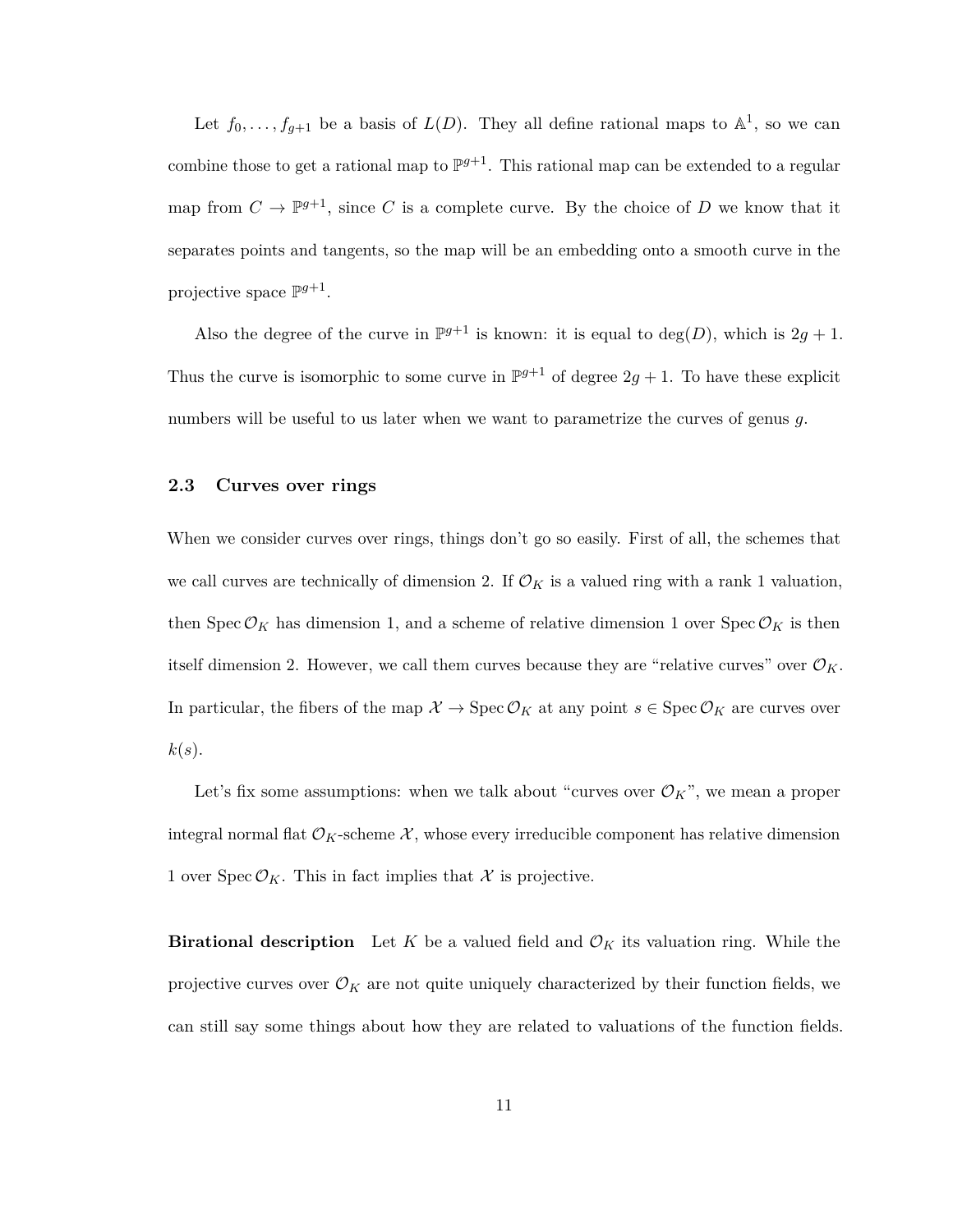These results are mostly due to Green, Matignon and Pop [\[GMP92\]](#page-60-5).

First, let *F* be a function field in one variable over the field *K*. This means that *F* is a finitely generated extension of *K* of transcendence degree 1 over *K*. We are going to consider valuations on  $F$  which prolong the valuation  $v_K$  of  $K$ . In particular we are interested in *constant reductions* of  $F/K$ : they are the prolongations *v* of  $v_K$  to F for which the residue field extension  $Fv$  over  $Kv = k$  is a function field in one variable. In other words, they are valuations for which we can reduce the function field and the field of constants and get another function field in one variable over the residue field *k*. Note that this corresponds to a unique (smooth projective) curve over *k*.

Now, let *V* be a finite set of constant reductions on *F*. If there exists a *V -regular* function  $f \in F$ , then we can construct an  $\mathcal{O}_K$ -curve  $\mathcal{C}_V$ . The element f being *V*-regular means that it satisfies the following:

- for all valuations  $v \in V$ , the restriction to  $K(f)$  is equal to the Gauss valuation on  $K(f)$ extending *v<sup>K</sup>*
- the degrees satisfy  $\deg(f) = \sum_{v \in V} \deg(fv)$ , where *fv* is the reduction of *f* in the residue field  $Fv$ .

Note that not every set *V* of constant reductions has a *V* -regular function. For instance, *V* must contain all prolongations of the Gauss valuation  $v_{K,f}$  on  $K(f)$  to *F*.

The construction of  $\mathcal{C}_V$  is not too complicated: it is the normalization of  $\mathbb{P}^1_{\mathcal{O}_K}$  in the field extension  $K(f) \hookrightarrow F$ . Here we identify the field  $K(f)$  with the function field of  $\mathbb{P}^1_{\mathcal{O}_K}$ . More precisely we define  $C_V$  as  $Spec R_1 \cup Spec R_2$ , where  $R_1$  and  $R_2$  are the integral closures of  $\mathcal{O}_K[f]$  and  $\mathcal{O}_K[f^{-1}]$  inside the field *F* respectively. As their intersection  $R_1 \cap R_2$  is exactly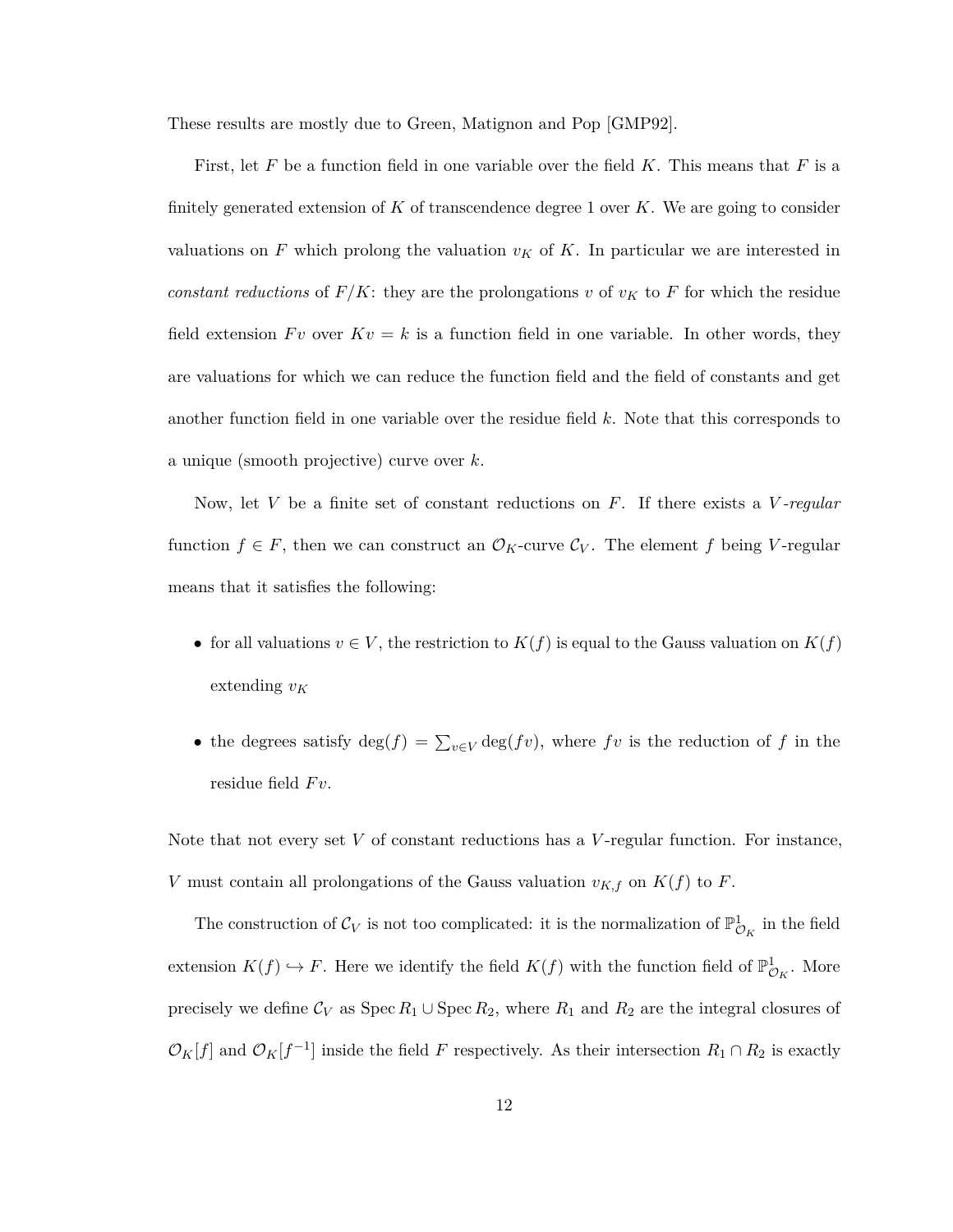the integral closure of  $\mathcal{O}_K[f, f^{-1}]$ , this is precisely the normalization of  $\mathbb{P}^1_{\mathcal{O}_K}$ .

Now we can state the result by Green, Matignon, Pop [\[GMP92\]](#page-60-5):

**Theorem.** *Let K be a valued field, F a function field in one variable over K and V a finite set of constant reductions of*  $F$ *. Then the*  $\mathcal{O}_K$ *-curve*  $\mathcal{C}_V$  *defined as above is independent of the choice of the V -regular function*  $f$ *, it is locally of finite presentation over*  $\mathcal{O}_K$  *and the*  $morphism C_V \to \mathbb{P}^1_{\mathcal{O}_K}$  *is finite.* 

In case that K is algebraically closed valued field, we get furthermore that every  $\mathcal{O}_K$ *curve*  $X$  *is isomorphic to*  $C_V$  *for a unique set*  $V$ *. In fact, the set*  $V$  *is the set of valuations corresponding to generic points of the irreducible components of the closed fiber of*  $\mathcal{X}$ *.* 

Note that the second part of the theorem won't apply to most of this thesis, since we don't deal with algebraically closed valued fields. But by another result of the same authors [\[GMP90,](#page-60-6) Theorem 3.1], if *K* is henselian valued field then every finite set *V* of constant reductions has a function  $f \in F$  such that *V* is exactly the set of prolongations of the Gauss valuation on  $K(f)$ . Also, the curves we will consider are proper normal curves over complete discrete valuation rings and they have good reduction, and all such curves are isomorphic to some  $\mathcal{C}_V$  where in fact  $V$  will consist of the good reduction  $v$  of  $F$ .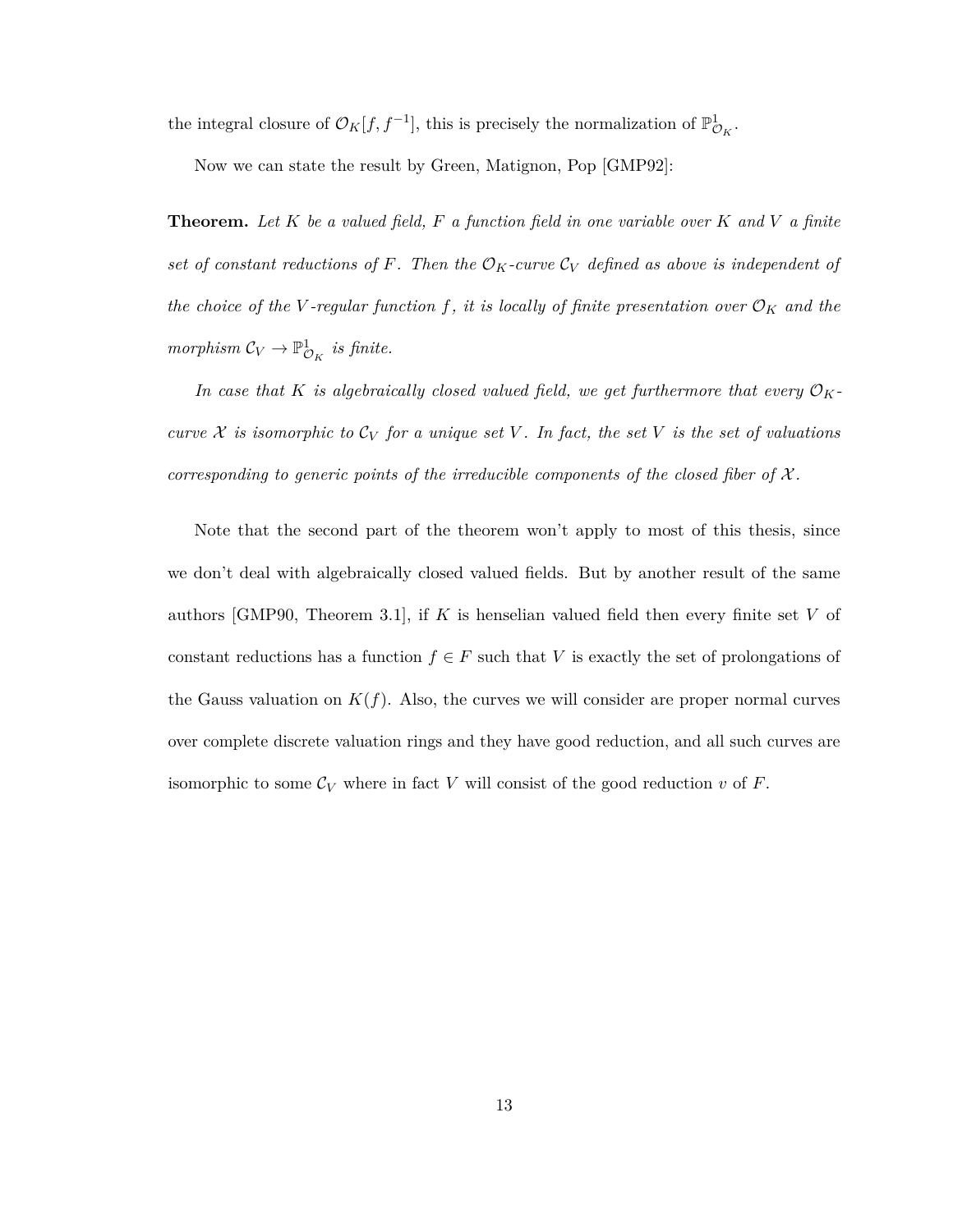## <span id="page-18-0"></span>**3 Lifting problems**

#### <span id="page-18-1"></span>**3.1 Lifting problem of curves**

We are now ready to state precisely the kind of lifting problem studied in this thesis. We assume that *k* is an algebraically closed field of characteristic *p*, and *G* is a finite group. Let *Y* be a smooth projective curve over *k* together with an action of *G* on *Y* by *k*-morphisms. Let *X* be the quotient object  $X = Y/G$  so we have a (possibly branched)  $G$ -cover  $Y \to X$ .

**Definition.** *Let R be a finite extension of the ring W*(*k*) *of Witt vectors. We say that a G*-cover of *k*-curves  $Y \to X$  lifts over *R if there exists a G*-cover of smooth flat projective *R*-curves  $\mathcal{Y} \to \mathcal{X}$  whose special fiber is isomorphic to the given cover  $Y \to X$ .

So this particular lifting problem asks for

- existence of the curves  $\mathcal Y$  and  $\mathcal X$  whose special fibers are the given curves  $Y$  and  $X$
- an *R*-morphism  $\mathcal{Y} \to \mathcal{X}$
- an action of the same group  $G$  on  $\mathcal Y$  such that the morphism is a  $G$ -cover

It turns out that the first requirement can always be satisfied. It is a classical result that every smooth projective *k*-curve can be realized as the special fiber of an *R*-curve, due to Deuring, Grothendieck, Deligne-Mumford, Popp and others. However, having the compatible group action is harder to satisfy.

If *G* is a finite group for which all *G*-covers of *k*-curves lift over some *R* finite over  $W(k)$ , then *G* is called an *Oort group* for *k*. In the introduction we discussed what is known about Oort groups.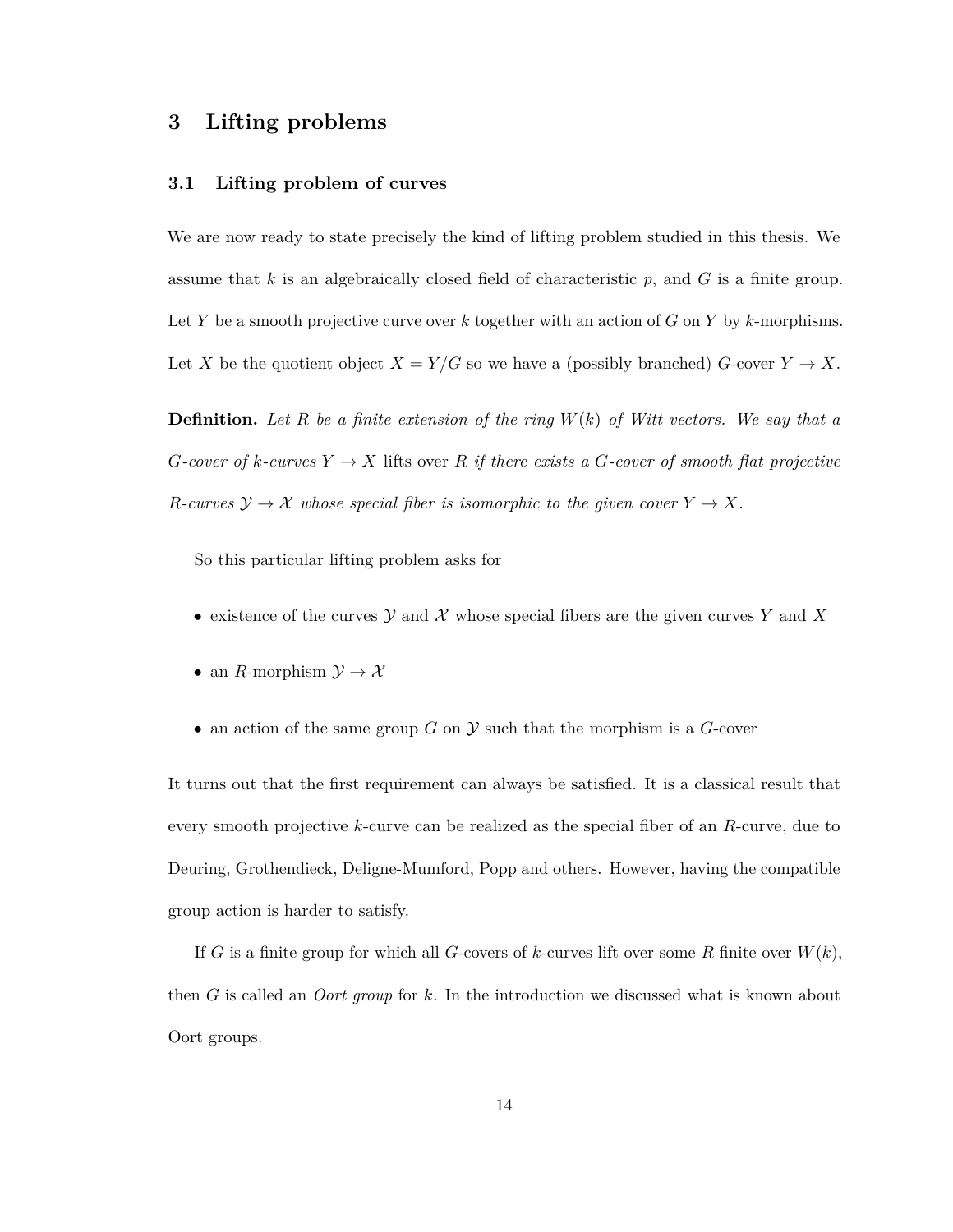#### <span id="page-19-0"></span>**3.2 Local lifting problem**

There is a different kind of lifting problem which seemingly doesn't talk about curves at all. This is called *local lifting problem*, and it concerns just extensions of complete discrete valuation rings.

Again, *k* is an algebraically closed field of characteristic *p*. We are concerned with complete discrete valuation rings of equal characteristic with residue field *k*. We know from Cohen structure theorem that such rings are always isomorphic to the ring of power series  $k[[t]].$ 

Suppose that *A* is a finite Galois extension of the valued ring *k*[[*t*]], having a finite group *G* as a Galois group. Note that this implies that *A* itself is also a complete DVR with equal characteristic *p*, and thus it also has the same structure  $A \cong k[[z]]$  for a uniformizer  $z \in A$ . Also since the power series ring *k*[[*t*]] is henselian we know that there is only one extension of the valuation to *A*, so the action of *G* must preserve the valuation of *A*.

Let us recall some things from decomposition theory. First, the decomposition group of the extension is *G* itself as we just noticed that its action preserves the valuation. Second, there is an exact sequence of groups

$$
1 \to I \to G \to Gal(k'|k) \to 1,
$$

where *I* is the inertia group of the extension  $A/k[[t]]$  and  $Gal(k'|k)$  is the absolute Galois group of the residue extension. But we assumed *k* to be algebraically closed, so the residue extension must be trivial! Thus  $Gal(k'|k) = 1$ , so in fact the inertia group *I* must also be equal to *G* itself.

Next, we know various things about the structure of the inertia group, which in our case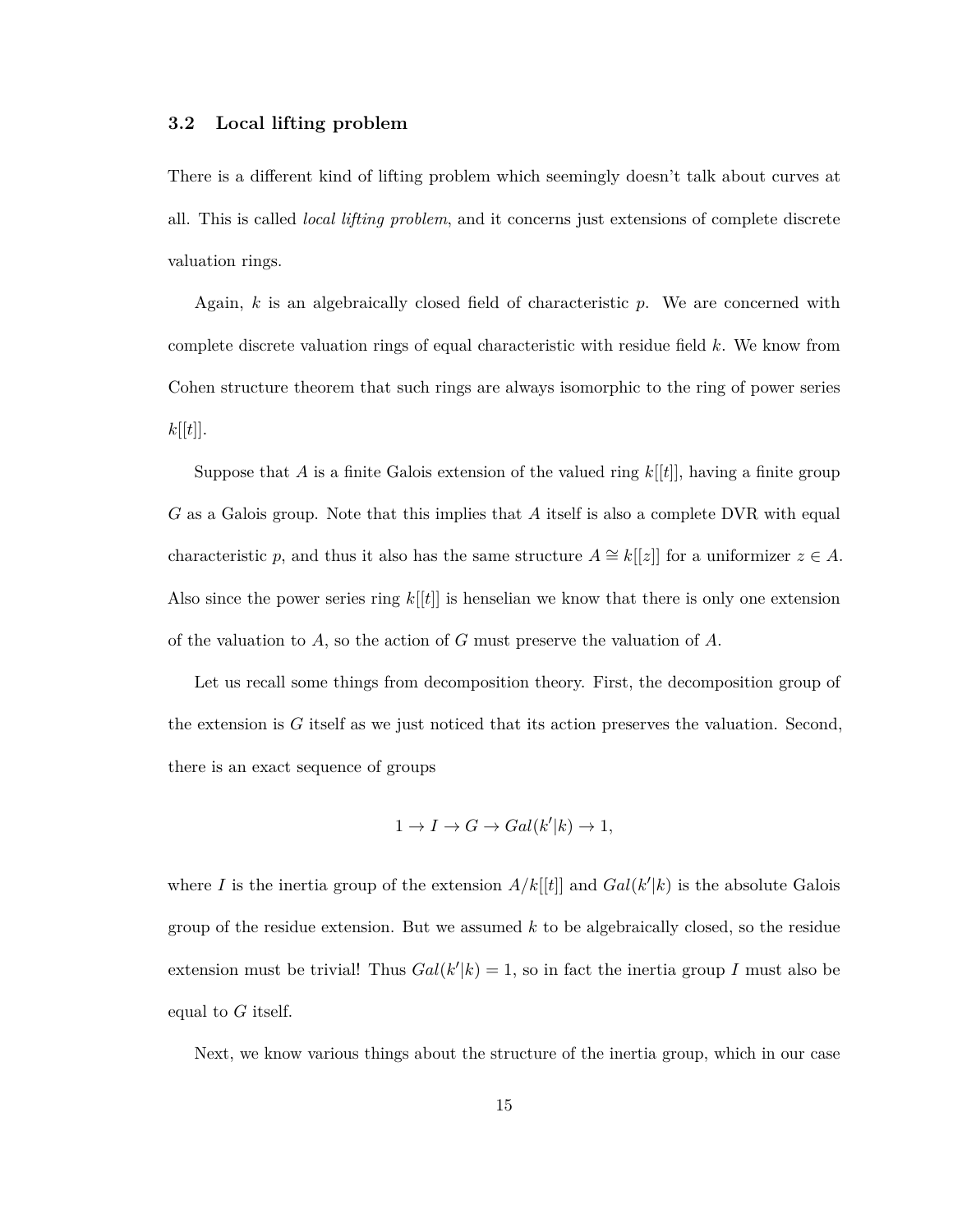is *G*. It has a filtration to subgroups called *ramification groups*, which we denote

$$
G=G_0\supseteq G_1\supseteq \ldots
$$

The structure of the successive quotients  $G_i/G_{i+1}$  is known quite precisely:

- The first quotient  $G_0/G_1$  is isomorphic to a (finite) subgroup of the multiplicative group  $k^{\times}$ , which means that it is cyclic and prime to  $p$
- All higher quotients  $G_i/G_{i+1}$  for  $i \geq 1$  are isomorphic to a subgroup of the additive group of k, so in particular they are direct products of copies of the cyclic group  $\mathbb{Z}/p$ .

For details of the derivations of these facts, see [\[Ser79,](#page-62-3) Ch IV]. We conclude that *G*<sup>1</sup> is a *p*-group, and *G/G*<sup>1</sup> is cyclic of order *m* prime to *p*. In fact *G* is a semidirect product  $\mathbb{Z}/m \ltimes G_1$  of cyclic group  $\mathbb{Z}/m$  prime to p, and a p-group  $G_1$ .

Now we can state the *local lifting problem*: again, let *R* be a finite extension of the Witt ring  $W(k)$ . We say that a *G*-extension  $A/k[[t]]$  is *locally liftable over R* if there exists a *G*-extension *AR/R*[[*T*]] of rings such that the tensor product with *k* gives the original extension  $A/k[[t]]$ . By the derivation above, such extensions can only exist for groups that have the form  $G = \mathbb{Z}/m \ltimes P$ , where P is a p-group and m is prime to p. The relationship of this problem to the lifting problem of curves will become obvious shortly.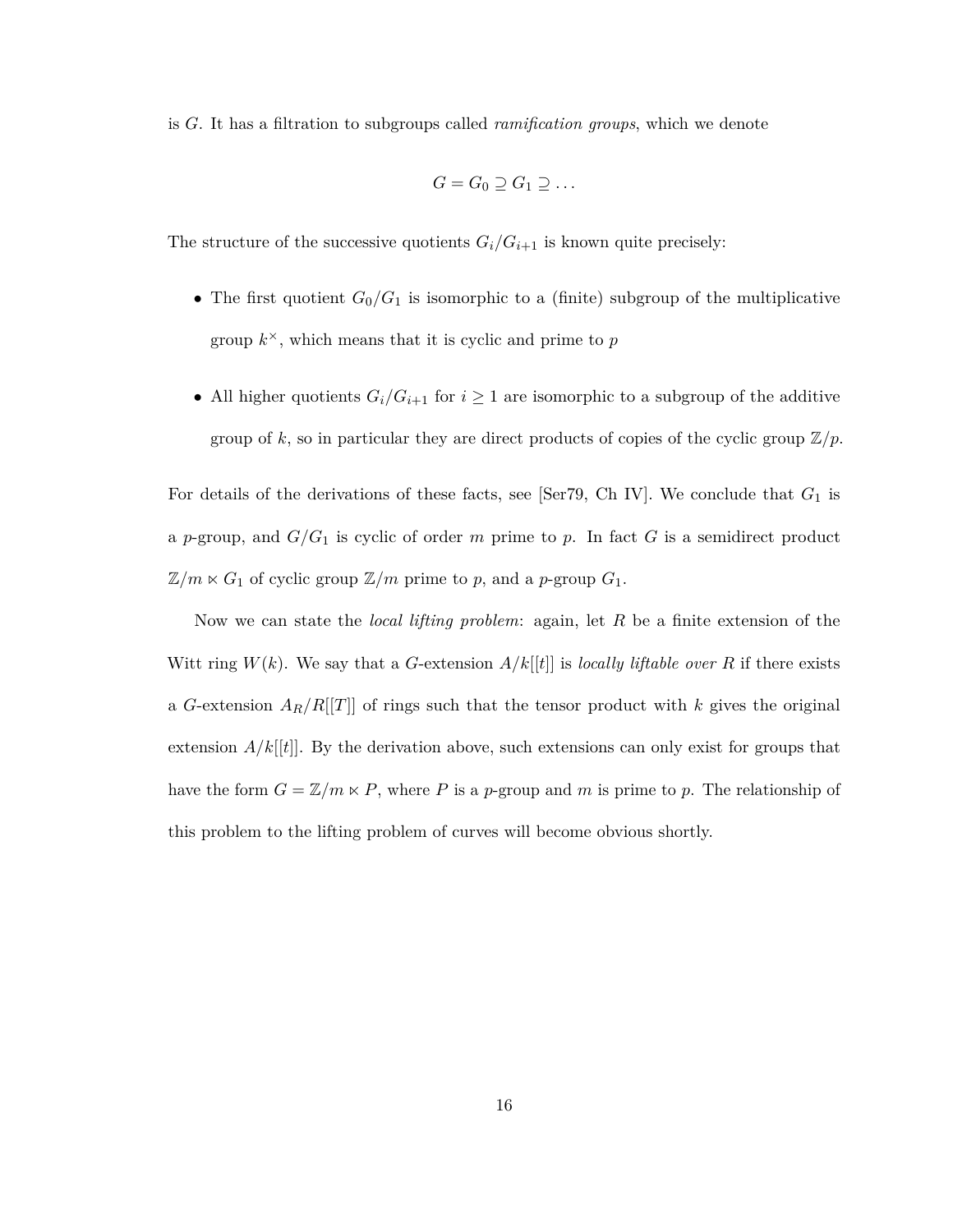## <span id="page-21-0"></span>**4 Reductions of lifting problems**

#### <span id="page-21-1"></span>**4.1 Local-global principle**

We are going to use two principles to reduce the lifting problem to a specific case of covering the projective line  $\mathbb{P}^1$ . Both principles allow us to transform the lifting problem to different formulations, and both of them have the important property that they preserve ramification groups of the covers or extensions.

The first of these principles is one kind of *local-global principle*. It transforms the lifting problem of a general branched cover to finitely many local lifting problems.

Consider the following situation:

- Let  $Y \to X$  be a Galois-cover of smooth, projective, connected *k*-curves.
- Let  $y_1, \ldots, y_s$  be the points of Y where the cover has nontrivial inertia group: denote the inertia group at  $y_j$  by  $I_j$  for  $j = 1, \ldots, s$ .
- Then each  $I_j$  acts on the complete local ring  $\hat{\mathcal{O}}_{y_j} \cong k[[z]]$ , fixing the subring  $\hat{\mathcal{O}}_{x_j} \cong k[[t]]$ where  $y_j \mapsto x_j \in X$  in the covering map.

Then we have the following theorem:

**Theorem.** Let  $R$  be a finite ring extension of  $W(k)$ . In the situation above, the cover  $Y \rightarrow X$  *lifts over*  $R$  *iff each complete local extension*  $\mathcal{O}_y \leftarrow \mathcal{O}_x$  *lifts over*  $R$ *.* 

Saïdi [\[Sai12\]](#page-62-4) has proven this using formal patching theory, as have Chinburg, Guralnick and Harbater [\[CGH08\]](#page-60-1). For this particular formulation see [\[Obu12,](#page-61-4) Theorem 3.1].

This result allows us to make a connection between Oort groups and *local Oort groups*. A group *G* is called a local Oort group, if every *G*-extension  $k[[z]] \leftrightarrow k[[t]]$  of complete discrete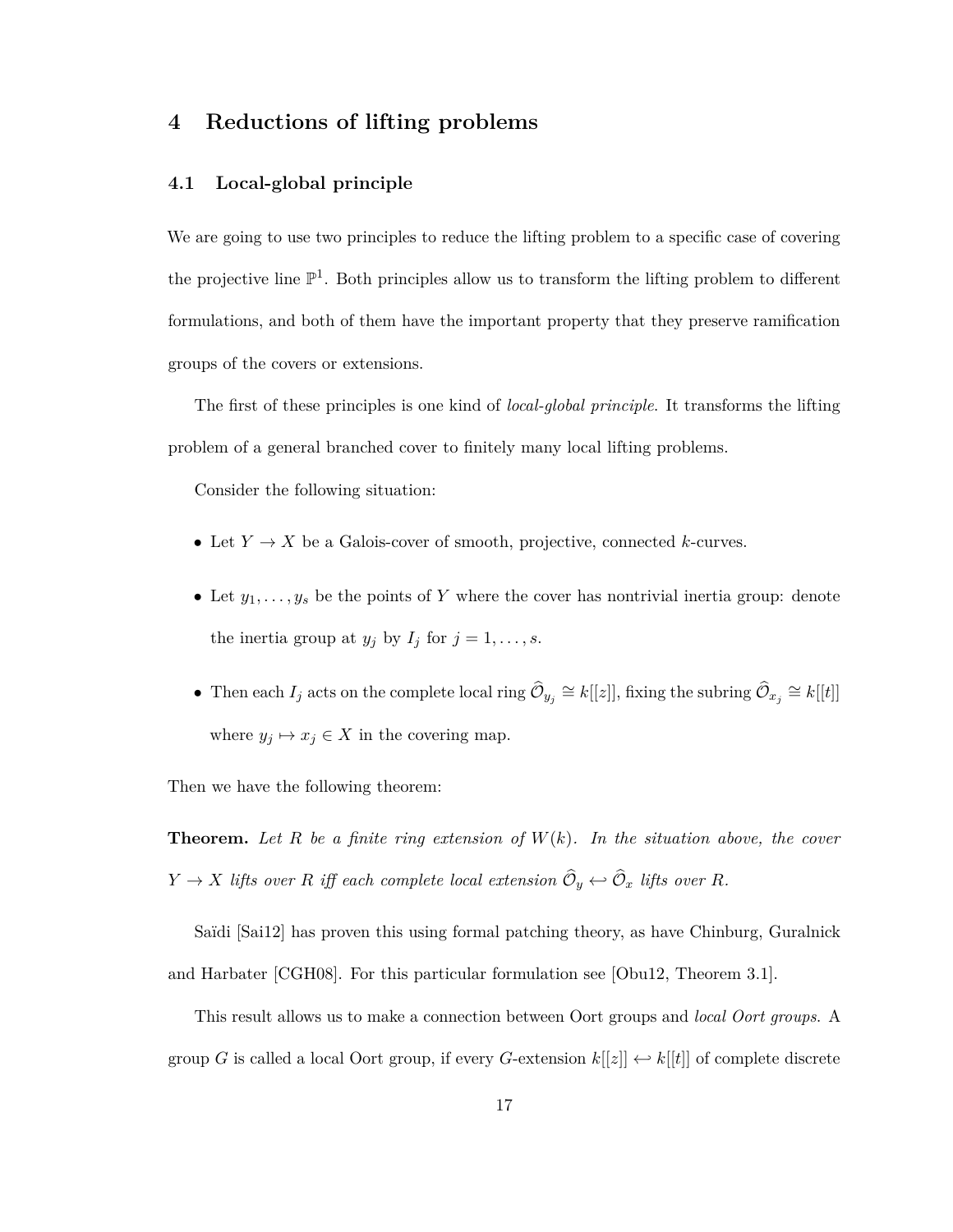valuation rings lifts to characteristic zero, i.e. every local lifting problem with group *G* has a solution. It is true that *G* is an Oort group if and only if it is a local Oort group, although it doesn't quite trivially follow from the local-global principle.

**Note**: In this reduction, the ramification groups are automatically preserved: extension of complete local rings comes directly from the cover of curves.

#### <span id="page-22-0"></span>**4.2 HKG-covers of the projective line**

The second reduction we will perform is transforming the local lifting problem back into geometric form, but a very specific case of the problem.

Let's first define a subclass of *G*-covers of curves.

**Definition.** Let  $Y \to \mathbb{P}^1_k$  be a *G*-cover of  $\mathbb{P}^1$  over *k*. We say that it is a Harbater-Katz-Gabber-cover *(or HKG-cover), if it satisfies the following requirements:*

- *The cover is étale outside*  $\{0, \infty\} \subseteq \mathbb{P}_k^1(k)$
- *The cover is tamely ramified over* ∞
- *The cover is totally ramified over* 0

If we want to specify the group acting on *Y*, we may call  $Y \to \mathbb{P}^1_k$  (somewhat clumsily) a "*G*-HKG-cover".

Suppose we are given such cover  $Y \to \mathbb{P}^1_k$ . Since it is totally ramified over 0, there is only one preimage of 0 in  $Y(k)$ , call it *y*. If we look at the cover locally at *y*, we can consider the extension of complete local rings  $\mathcal{O}_y \leftrightarrow \mathcal{O}_{(t=0)} = k[[t]]$ . Again, because the inertia group is all of *G*, this is a *G*-extension of complete local rings.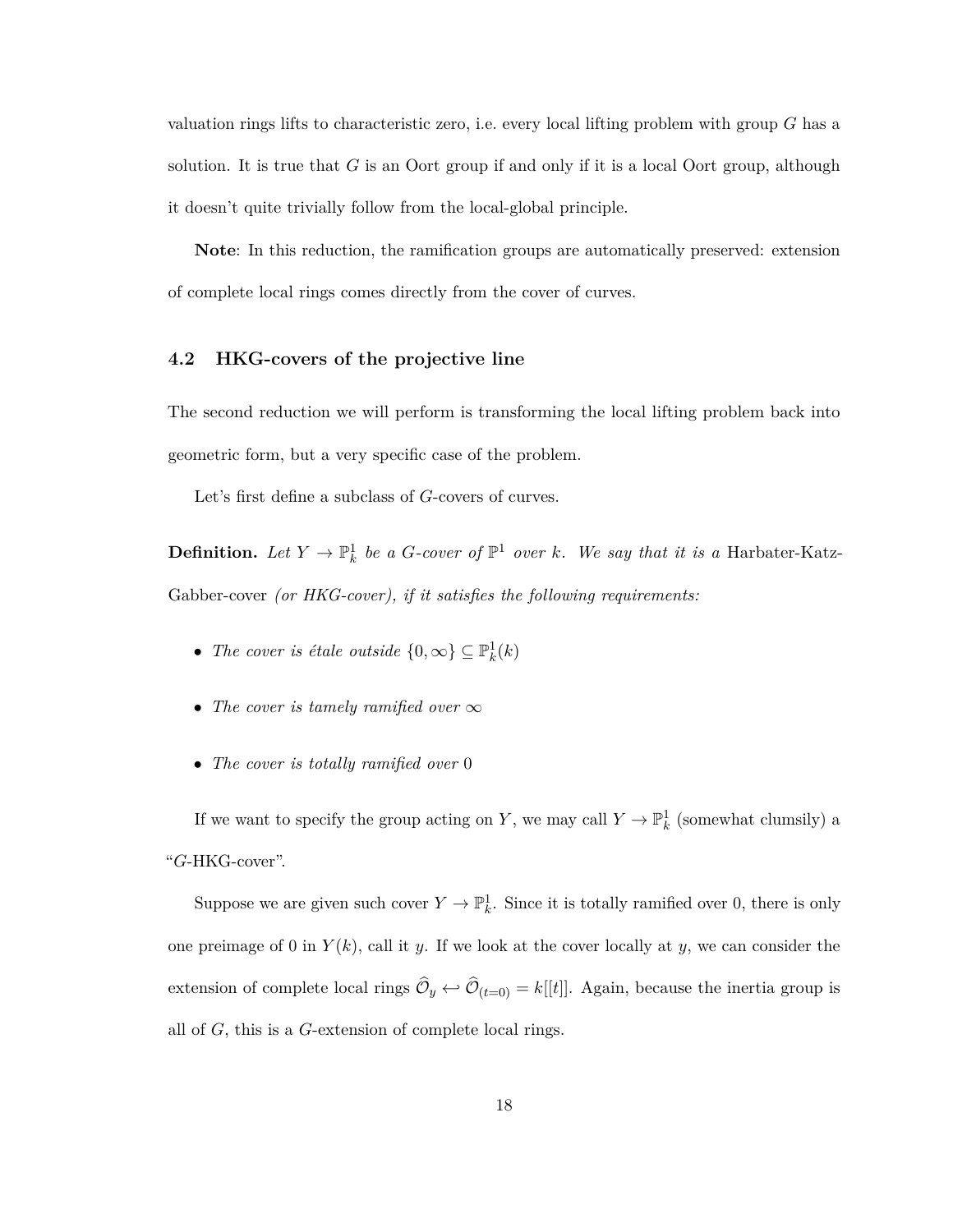Thus we have a mapping from HKG-covers to *G*-extensions of *k*[[*t*]]. In fact this mapping has an inverse: as proven by Harbater [Har $80$ ] in the case  $m = 1$  and Katz and Gabber in general [\[Kat86\]](#page-61-6), this actually gives an equivalence of categories between the *G*-HKG-covers and *G*-extensions of *k*[[*t*]]: for every *G*-extension of *k*[[*t*]] there is (essentially) a unique *G*-HKG-cover of  $\mathbb{P}^1$  whose complete local ring extension at  $t = 0$  is the given extension.

This also means that a *G*-extension of  $k[[t]]$  lifts over a ring  $R \leftarrow W(k)$  if and only if the corresponding *G*-HKG-cover lifts over *R*. We will use this and reduce the local lifting problem to a global lifting problem for HKG-covers. Thus we have gone from the global problem to local lifting problem, and then back to a specific case of the global problem.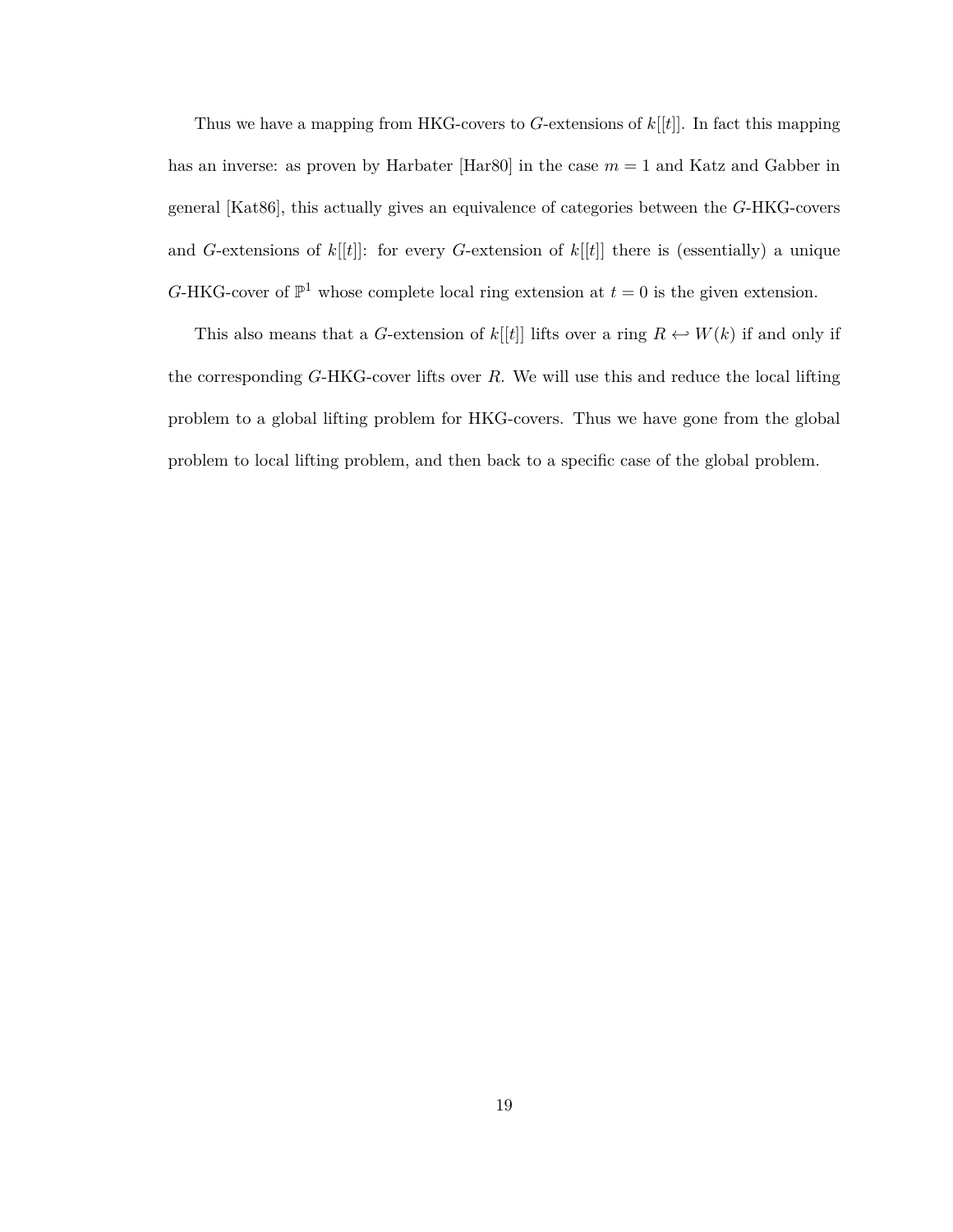## <span id="page-24-0"></span>**5 Model theory generalities**

#### <span id="page-24-1"></span>**5.1 First order languages**

Let us recall the basics of first order logic. We will introduce the concepts that are most important for us, using the language of rings as an example. Rings are the structures we are mostly concerned with, so it is useful to see what the general model theoretical concepts look like in the case of rings.

We have to start with a *language*: a first order language may contain three kinds of symbols: relations, functions and constants. Both the relation and function symbols have specified their arity  $n \geq 0$ . Constants can be seen as functions with arity 0. Every language has equality symbol "=" built in automatically: it is a binary relation which is always interpreted as the equality of elements of the structure.

In the case of rings, the language  $\mathcal{L}_{rings}$  contains two binary functions  $+$  and  $\cdot$ , constants 0 and 1, and no relations other than equality.

A *structure* in a given language is a set of elements, together with interpretations of the symbols of the language with appropriate types. For instance, a structure in the language  $\mathcal{L}_{rings}$  is a set *R* together with two functions  $R^2 \to R$  (for addition and multiplication) and two distinguished elements  $0, 1 \in R$ . Note that the language itself only specifies the signature of the structure, it says nothing about what properties the structure must satisfy (such as an operation being commutative, associative etc.) For that we need formulas.

A *formula* in a language can be one of the following:

• an atomic formula, i.e. either equality of two terms, such as  $1 + 0 = 1$  or  $x + y = z$ , or it can be a relation between some number of terms, such as  $x \geq 0$  (assuming the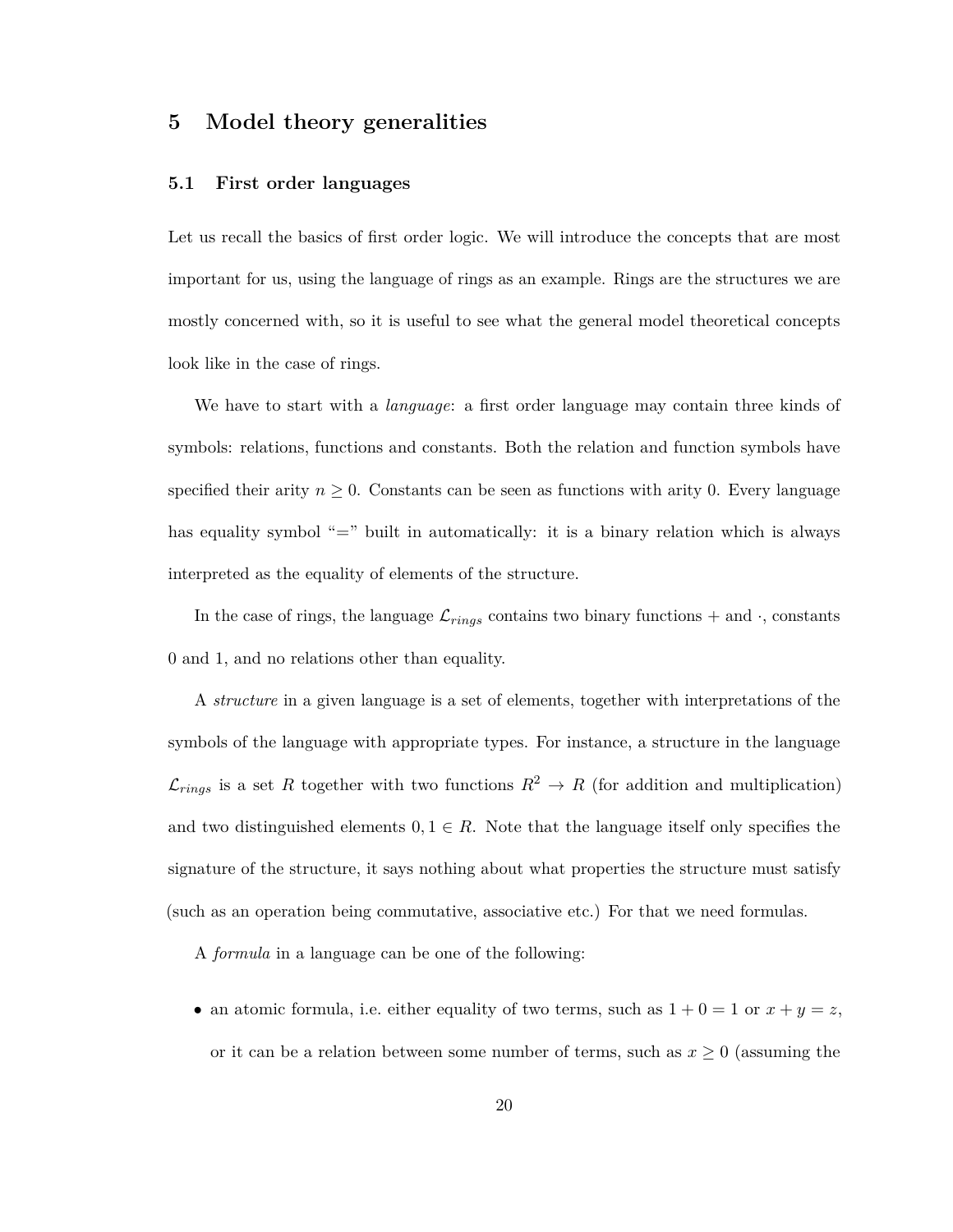relation symbol  $\geq$  is included in the language)

• any boolean combination of formulas is itself a formula, e.g.

$$
\neg(x < 0) \lor (x \cdot x \ge 0).
$$

• any formula under a quantifier is a formula, e.g.

$$
\exists y (x = y \cdot y)
$$

Note that the quantifier is always over the set of elements:  $\exists y$  always means  $\exists y \in R$  if *R* is the set of elements of the structure. We cannot quantify for instance over the functions from  $R$  to  $R$ , so for example we cannot say the following:

$$
\exists f \colon R \to R \ (\forall x \in R \ \exists y \in R \ (f(y) = x) \land \exists x, y \in R \ (x \neq y \land f(x) = f(y)))
$$

which would be equivalent to the set *R* being infinite. This is only possible in second-order logic, which we don't use in this thesis. In fact, finiteness of a structure cannot be expressed in first order.

For a structure of  $\mathcal{L}_{rings}$  to be an actual ring, it has to satisfy some properties. The theory of commutative rings is axiomatized by the following formulas:

$$
\{\forall x, y, z (x + (y + z) = (x + y) + z \land x(yz) = (xy)z),
$$
  

$$
\forall x (x + 0 = x \land 1x = x1 = x),
$$
  

$$
\forall x, y (x + y = y + x \land xy = yx),
$$
  

$$
\forall x, y, z (x(y + z) = xy + xz),
$$
  

$$
0 \neq 1\}
$$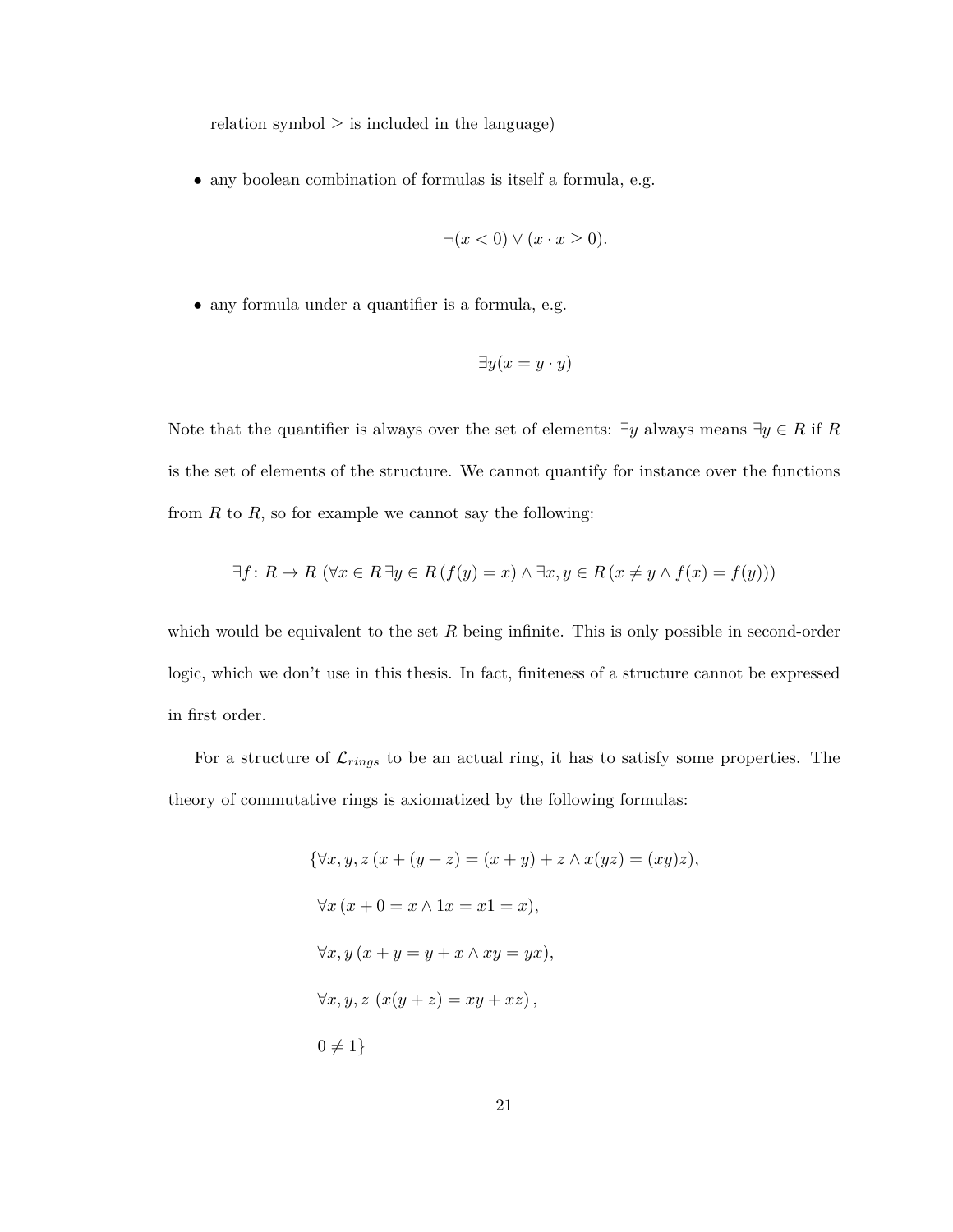With appropriate first order formulas, we can express all axioms of integral domains, fields, algebraically closed fields etc. For instance, the formula  $\forall x \exists y (x = 0 \lor xy = 1)$ expresses that every nonzero element has an inverse.

We say that a theory is *complete* if it determines the truth of every sentence in the language. So if *T* is a complete theory, then for every sentence  $\varphi$ , the theory *T* must imply either  $\varphi$  or  $\neg \varphi$ . Note that every structure M has a complete theory: the complete theory satisfied by *M* is

$$
Th(M) = \{ \varphi \mid M \models \varphi \}.
$$

We say that two structures *M* and *N* of the same language are *elementarily equivalent*, if they have the same complete theory:  $Th(M) = Th(N)$ . In other words they must satisfy exactly the same sentences in their language. In that case we will write  $M \equiv N$ .

**Types** One of the most useful concepts in model theory is types. (For introduction, see [\[Mar02,](#page-61-7) § 4.1]) If  $\mathcal L$  is a language and  $T$  is a theory in the language  $\mathcal L$ , then the set  $S_n(T)$ is defined to be the set of all complete consistent theories in a new language  $\mathcal{L}(\bar{x})$  containing *T*, where we add a tuple  $\bar{x} = (x_1, \ldots, x_n)$  of new variable symbols. The elements of  $S_n(T)$ are called *types*. In other words an element  $p \in S_n(T)$  is a set of formulas  $\varphi(\bar{x})$  with free variables  $\bar{x}$ , such that for every such formula, *p* contains either  $\varphi(\bar{x})$  or  $\neg \varphi(\bar{x})$ .

We say that an *n*-tuple  $\bar{a}$  in a structure *M* of a theory *T satisfies* a type  $p \in S_n(T)$  if it satisfies all the formulas in  $p$ . In other words,  $p$  is the type of  $\bar{a}$ , or

$$
p = tp(\bar{a}) = \{ \varphi(\bar{x}) \mid M \models \varphi(\bar{a}) \}.
$$

The type of  $\bar{a}$  tells everything about the tuple  $\bar{a}$  that can be expressed in first order. For instance, in the theory of rings the type of a tuple  $\bar{a} \in \mathbb{R}^n$  tells (among other things) which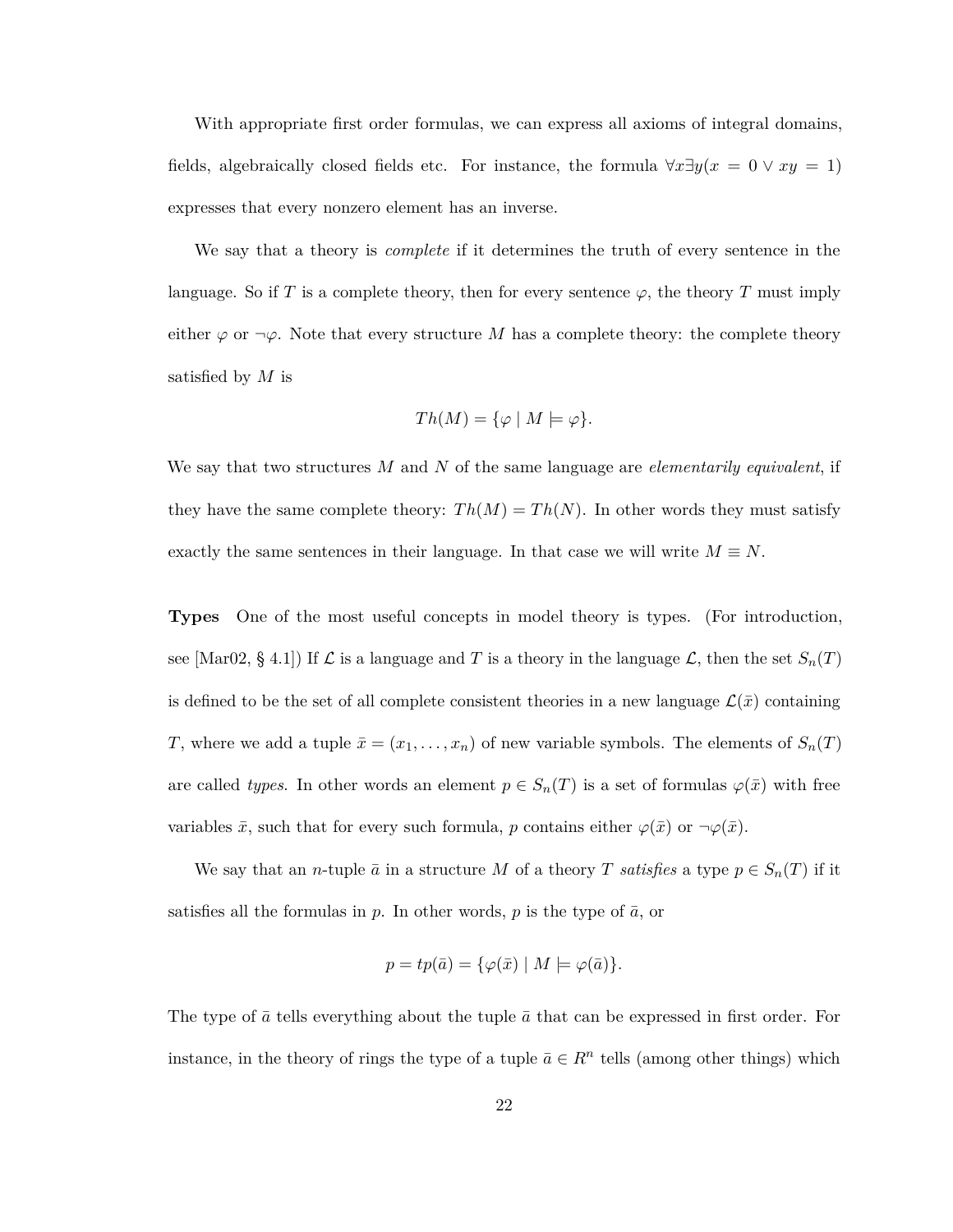polynomials in  $R[x_1, \ldots, x_n]$  vanish at  $\bar{a}$ . It might tell other things as well, depending what kind of ring *R* is. Later we will see what the types look like in the case of algebraically closed fields.

The set of types  $S_n(T)$  also has a topology, the so called *Stone topology*. The open subsets of  $S_n(T)$  are generated by the sets

$$
D(\varphi(\bar{x})) = \{ p \in S_n(T) \mid p \ni \varphi(\bar{x}) \}.
$$

Note that these generating open sets satisfy  $D(\neg \varphi(\bar{x})) = S_n(T) \setminus D(\varphi(\bar{x}))$ , so they are in fact clopen. This means that the space  $S_n(T)$  is 0-dimensional. It is also compact and Hausdorff, which makes it a lot easier to work with that the Zariski topology of schemes.

For a proper introduction to first order model theory, see e.g. [\[Mar02\]](#page-61-7) or [\[Poi00\]](#page-62-5).

**Definable sets** If *M* is a structure in some language, satisfying a complete theory *T*, then a *definable set* is  $D \subseteq M^n$  for some *n*, such that there exists a formula  $\varphi(\bar{x})$  with free variables  $\bar{x} = (x_1, \ldots, x_n)$  such that

$$
D = \{ \bar{a} \in M^n \mid M \models \varphi(\bar{a}) \}.
$$

Note that two formulas  $\varphi(\bar{x})$  and  $\psi(\bar{x})$  define the same set if and only if

$$
T \models \forall \bar{x}(\varphi(\bar{x}) \leftrightarrow \psi(\bar{x})).
$$

This means that we could as well take the equivalence classes of formulas under this equivalence relation to be definable sets. That way, it wouldn't depend on a particular model of the theory *T*.

Since a type in  $S_n(T)$  is determined by the formulas it satisfies, we can also think of types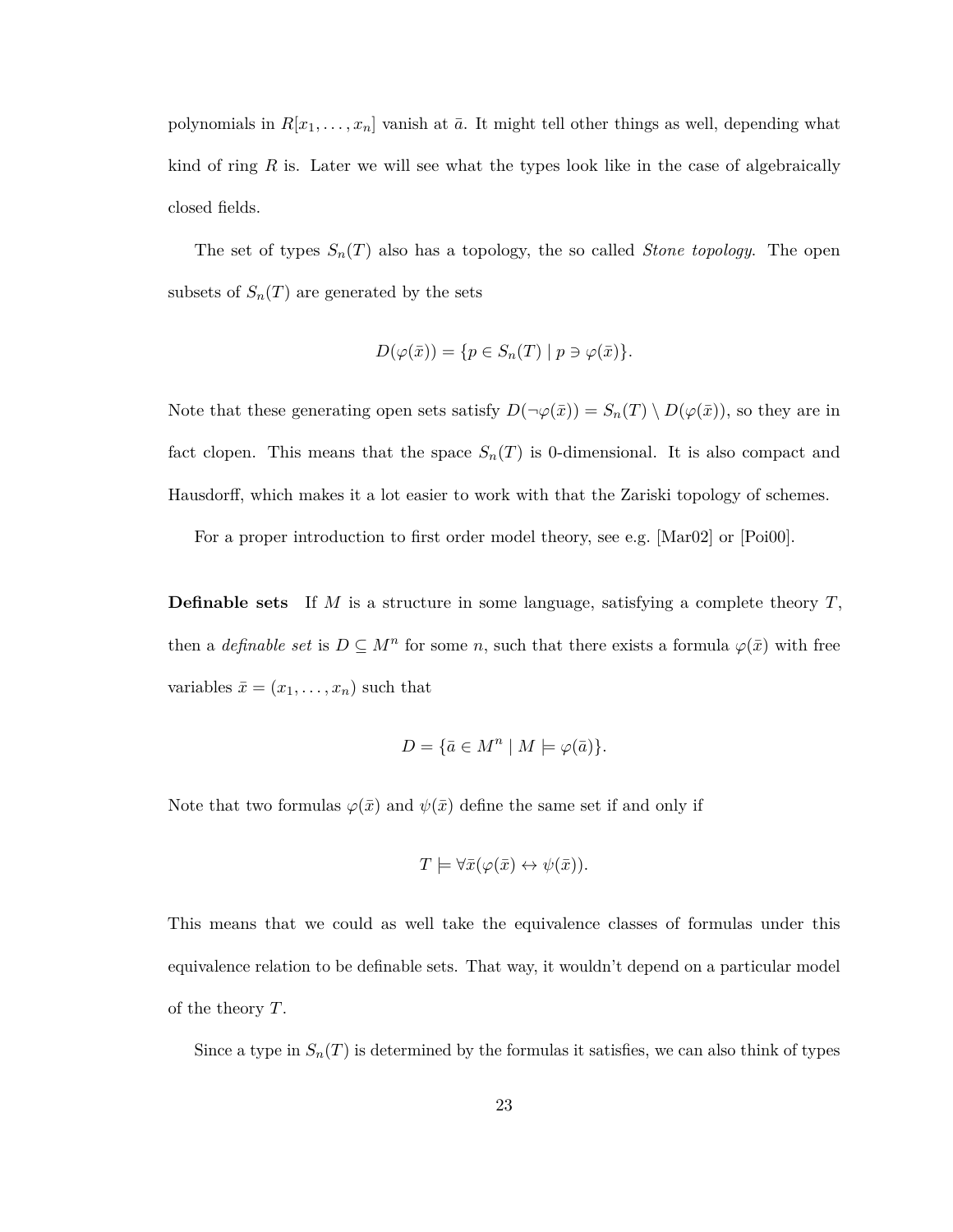as determining exactly the definable sets it belongs to. In some sense types and definable sets are in dual position.

#### <span id="page-28-0"></span>**5.2 Algebraically closed fields**

To us the most important first order theory we will use is the theory of algebraically closed fields. It is a quite well behaved theory: all formulas can be reduced to polynomial equations in a sense we will see shortly.

The language of fields is  $\mathcal{L}_{rings}$ , the same as the language of rings. The theory of algebraically closed fields include the axioms of commutative rings, the statement that every nonzero element has an inverse, and a statement that every monic polynomial of degree at least 1 has a root:

$$
\forall a_1, a_2, \dots, a_n \exists x (x^n + a_1 x^{n-1} + \dots + a_{n-1} x + a_n = 0).
$$

We need one of these axioms for every  $n \geq 1$ .

These axioms together define the class of algebraically closed fields. The set of these is denoted by *ACF*. It is not a complete theory however: we didn't specify the characteristic. Once we specify the characteristic, it becomes complete: the theory  $ACF_p$  is the same as *ACF* together with the formula  $1 + \cdots + 1 = 0$ , where 1 is added *p* times. The theory *ACF*<sub>0</sub> is also *ACF* together with countably many formulas  $1 + \cdots + 1 \neq 0$  for any number  $n \geq 1$ of 1's added together. Both  $ACF_0$  and  $ACF_p$  for  $p$  prime turn out to be complete theories.

The theory *ACF* has the property called *quantifier elimination*: for any formula  $\varphi(\bar{x})$  in the language of fields with free variables  $\bar{x}$ , there exists a formula  $\psi(\bar{x})$  with no quantifiers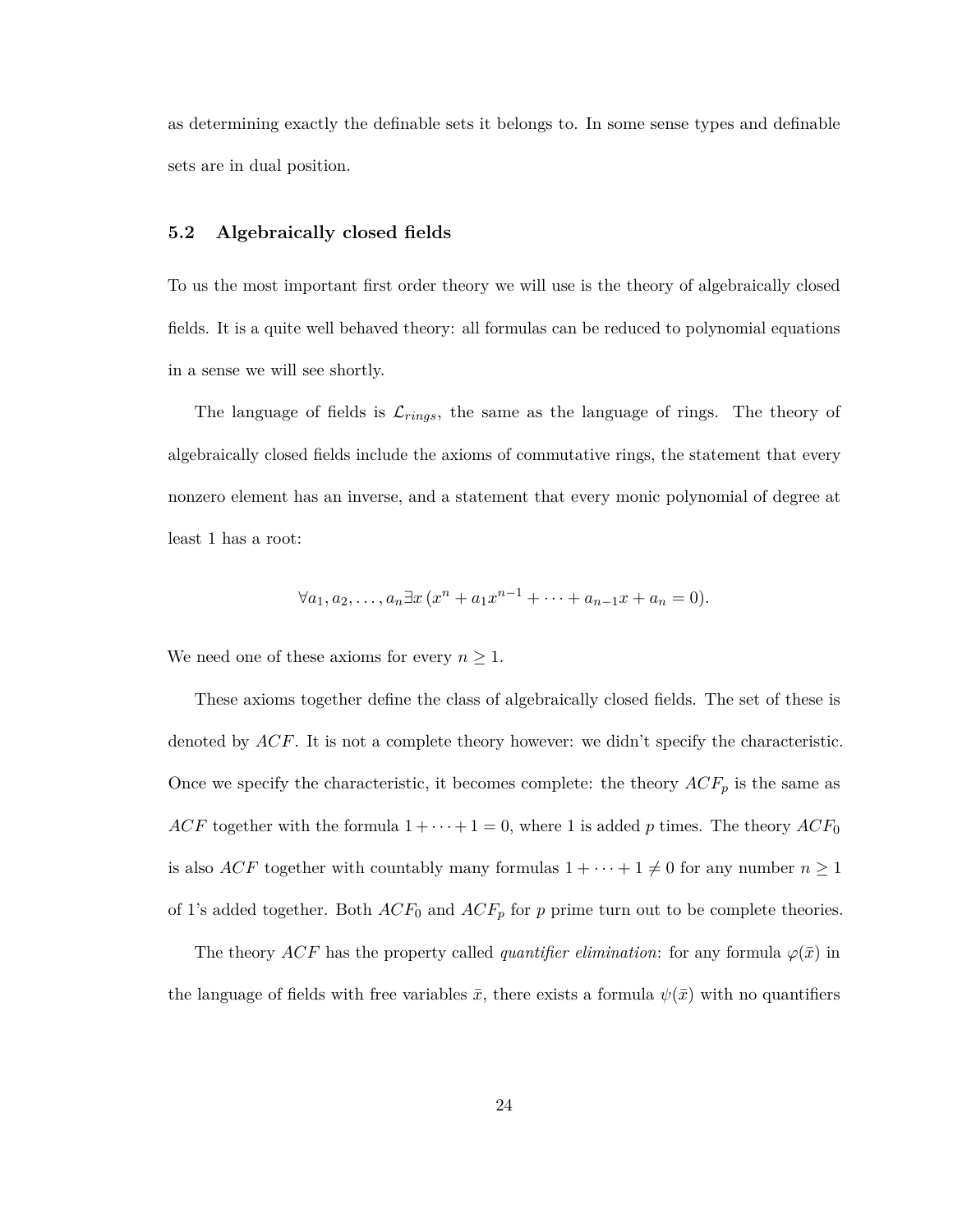that is equivalent to  $\varphi(\bar{x})$ , meaning

$$
ACF \models \forall \bar{x} \, (\varphi(\bar{x}) \iff \psi(\bar{x})).
$$

Note that even though the theory *ACF* is not complete, it still has quantifier elimination: the equivalent formula  $\psi(\bar{x})$  can be chosen independently of the characteristic.

An important consequence of quantifier elimination is another property called *model completeness*. This means that any extension  $k \leftrightarrow l$  of algebraically closed fields is an elementary extension, meaning that any tuple  $\bar{x}$  in  $k$  has the same type in  $k$  and in  $l$ . In other words it satisfies the same formulas in *k* and *l*. If a formula  $\varphi(\bar{x})$  is quantifier-free, then for any tuple  $\bar{a} \in k$  satisfies it in k if and only it satisfies  $\varphi(\bar{a})$  in l. Since every formula is equivalent to a quantifier-free one, we see that the same is true for every formula, so any tuple in *k* has the same type in *k* and *l*.

Because of quantifier elimination, any type  $p \in S_n(k)$  (where  $k \models ACF_p$ ) is determined by the polynomials in  $k[x_1, \ldots, x_n]$  satisfied by any tuple of type *p*. Clearly the set of such polynomials has to be a prime ideal, so the types in  $S_n(k)$  are in bijection with the points of  $\mathbb{A}_k^n$ , including both closed points and generic points of all closed subsets of  $\mathbb{A}_k^n$ .

#### <span id="page-29-0"></span>**5.3 Diagram and elementary diagram**

Let's fix a first order language *L* and a structure *M* in that language. We want to define a new language and a theory which characterizes the *extensions* of the structure *M*. Define the language  $L_M$  to be  $L$  combined with constant symbols for every element  $a \in M$ . That is, it has the same function and relation symbols as *L* but we add a lot of new constant symbols.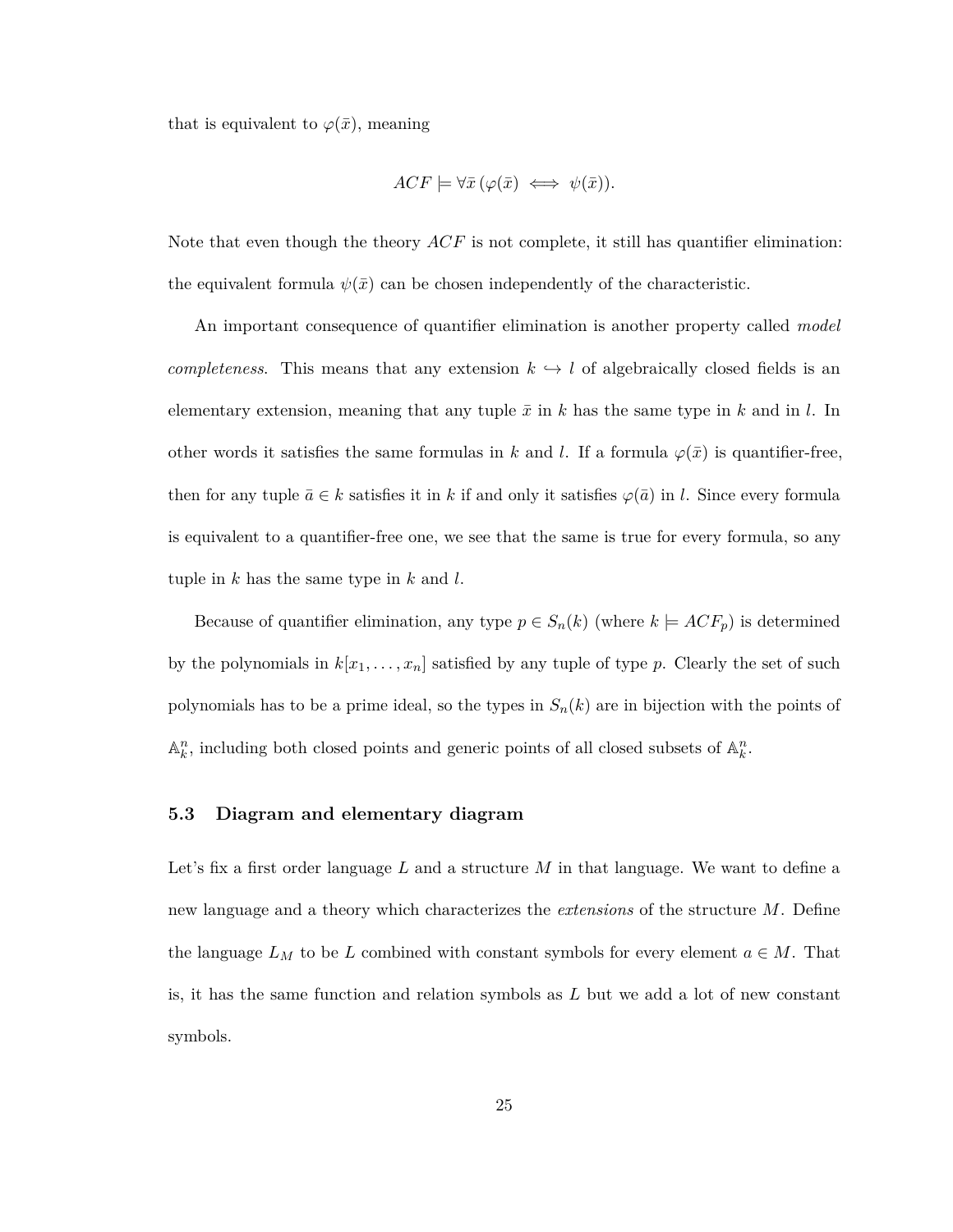We can now define a theory diag( $M$ ) to be the set of all quantifier-free formulas that are true in *M*, with elements taken from *M*:

diag
$$
(M)
$$
 = { $\varphi(\bar{a}) | \varphi(\bar{x})$  q.f. formula,  $\bar{a} \in M, M \models \varphi(\bar{a})$ }

Note that this can be written as a sentence without free variables precisely because we have added constant symbols for every element of *M*.

Thus diag(*M*) contains formulas  $a \neq b$  for any two different elements in *M*. Let *N* be any model of diag(*M*). Then *N* must have interpretations for every element of *M*, and they are all different elements. Thus we get an injective map  $f: M \to N$ .

This map is also a homomorphism: for instance if *M* has an operation ∗, then whenever elements of *M* satisfy  $a * b = c$ , then the corresponding elements of *N* must satisfy the same, because it was expressed by a quantifier-free formula:

$$
f(a) * f(b) = f(c).
$$

What this means is that we can identify *M* as a *submodel* of *N*, and in fact the models of diag(*M*) are exactly the extensions of the structure *M*.

Another construction is the *elementary diagram* of a structure *M*. The language is the same  $L_M$  as above, but the new theory eldiag $(M)$  is different. Instead of just the quantifier-free formulas in *M*, we include all first order formulas:

eldiag
$$
(M) = {\varphi(\bar{a}) | \varphi(\bar{x})}
$$
 first order formula,  $\bar{a} \in M, M \models \varphi(\bar{a})$ 

The elementary diagram is a strong theory: in fact it contains the complete first order theory of *M* (in the original language L). Again, any model N of eldiag $(M)$  has a copy of the structure *M* inside it. But now, the embedding  $f: M \to N$  is actually an *elementary*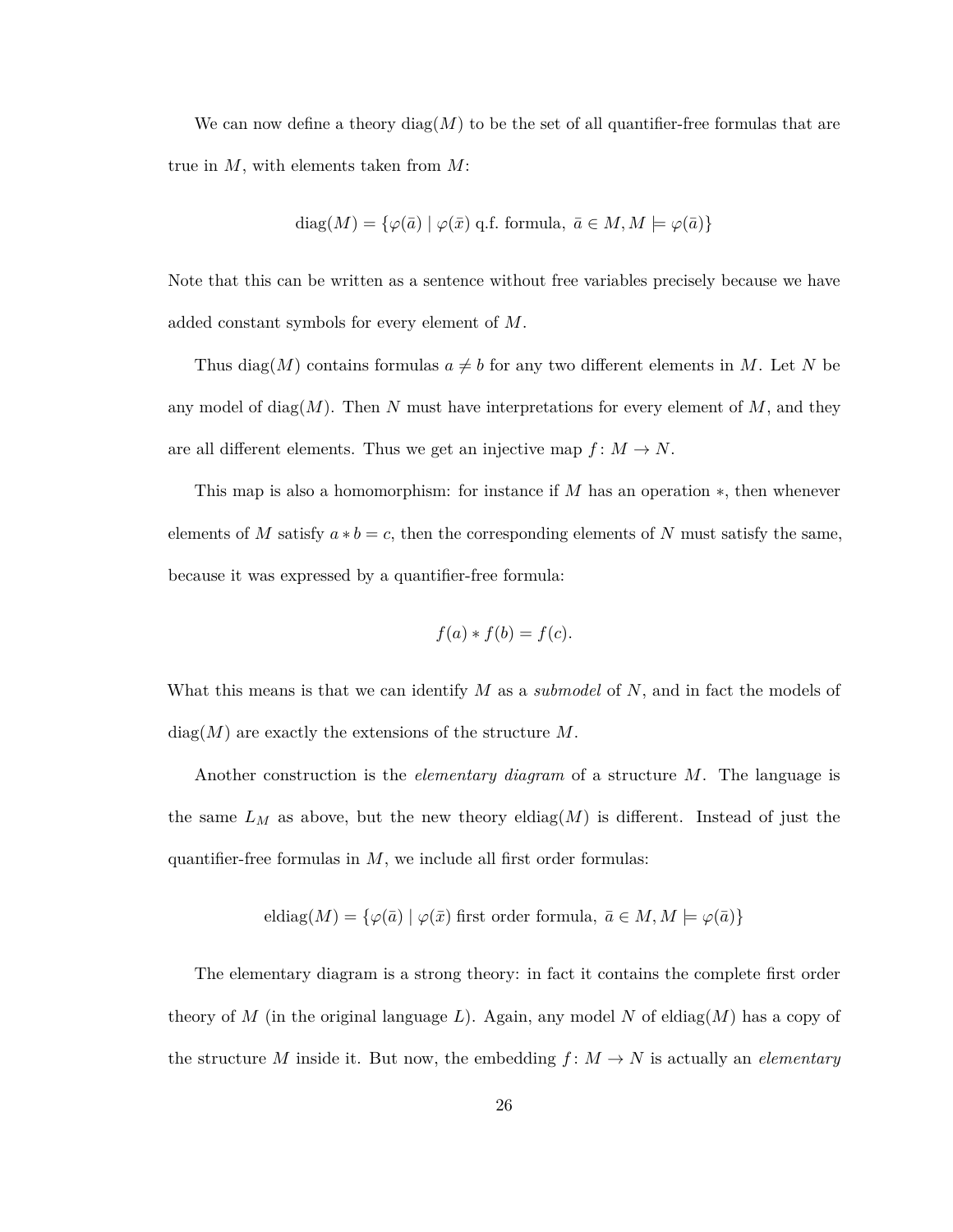*embedding*: for any tuple  $\bar{a} \in M$ , the image  $f(\bar{a})$  satisfies exactly the same formulas as  $\bar{a}$ does. In other words, the function *f* preserves the *types* of all elements (and tuples).

This kind of extension of *M* is called an *elementary extension*. We conclude that the models of eldiag(*M*) are exactly the elementary extensions of *M*.

#### <span id="page-31-0"></span>**5.4 Ultraproducts**

We will now introduce the notations and some facts about ultraproducts that will be used later. Ultraproduct is a way of combining a set of structures into a new structure that will preserve many properties of the original structures. This is different for instance from the direct product: the direct product of fields is not itself a field.

**Definition.** *Suppose I is a nonempty set.* An ultrafilter *on I is a collection*  $U \subseteq \mathcal{P}(I)$  *of subsets of I satisfying the following conditions:*

- $\bullet$   $\emptyset \notin \mathcal{U}$
- *if*  $A \subseteq B \subseteq I$  *and*  $A \in U$ *, then also*  $B \in U$
- *if*  $A, B \in \mathcal{U}$ , then  $A \cap B \in \mathcal{U}$
- $I \in \mathcal{U}$
- *for all*  $A \subseteq I$  *we have either*  $A \in \mathcal{U}$  *or*  $I \setminus A \in \mathcal{U}$

If we have a set *I* together with an ultrafilter  $U$ , then the subsets *A* with  $A \in U$  are called "large" subsets of *I*. With this intuition, the axioms for ultrafilters make sense.

If some statement  $\phi(i)$  is true for a large subset of the  $i \in I$ , we say that the statement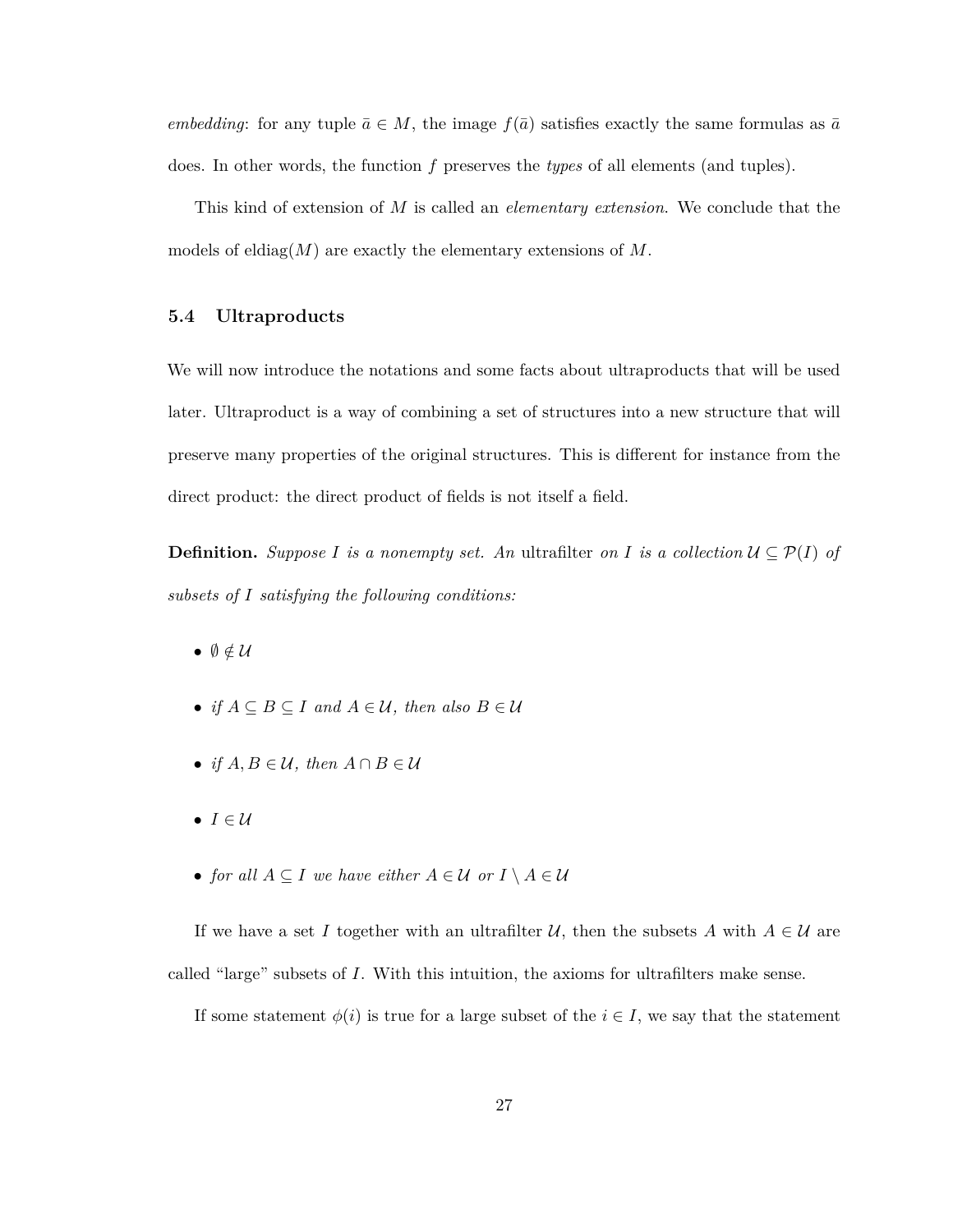holds "for almost all  $i \in I$ ". We will write

$$
\forall \mu i \in I \colon \phi(i),
$$

as a shorthand for

$$
\exists A \in \mathcal{U} \colon (\forall i \in A \colon \phi(i)).
$$

Suppose *I* is a set with an ultrafilter  $U$ , and for all  $i \in I$  we have a model  $M_i$  in the same first order language (e.g. fields, rings, ordered sets). Now we can define the ultraproduct of  $M_i$  as the set \* $M = \prod_{\mathcal{U}} M_i$  of equivalence classes of the cartesian product  $\prod_{i \in I} M_i$  under the equivalence relation

$$
(a_i) \sim (b_i) \iff \forall_{\mathcal{U}} i \in I : (a_i = b_i).
$$

That is, we identify two tuples  $(a_i)$  and  $(b_i)$  if they agree for most  $i \in I$ .

The structure of  $^*M$  is defined using the structures of the  $M_i$ : say they are ordered fields. Then the operations of <sup>∗</sup>*M* is defined coordinatewise, e.g. for addition:

$$
(a_i) + (b_i) = (a_i + b_i).
$$

The ordering relation is defined as

$$
(a_i) < (b_i) \iff \forall_{\mathcal{U}} i \in I (a_i < b_i).
$$

The axioms of ultrafilters imply that these are well-defined.

An important property for ultraproducts is that they preserve all first order formulas:

**Theorem** (Łos). Let *I* be a set with an ultrafilter U, and for each  $i \in I$ , let  $M_i$  be a structure *in the same language. If*  $\varphi(\bar{x})$  *is a formula in that language and*  $\bar{a}_i \in M_i$  *is a tuple for each*  $i \in I$ *, then*  $^*M \models \varphi((\bar{a}_i))$  *if and only if* 

$$
\forall_{\mathcal{U}}(M_i \models \varphi(\bar{a}_i)).
$$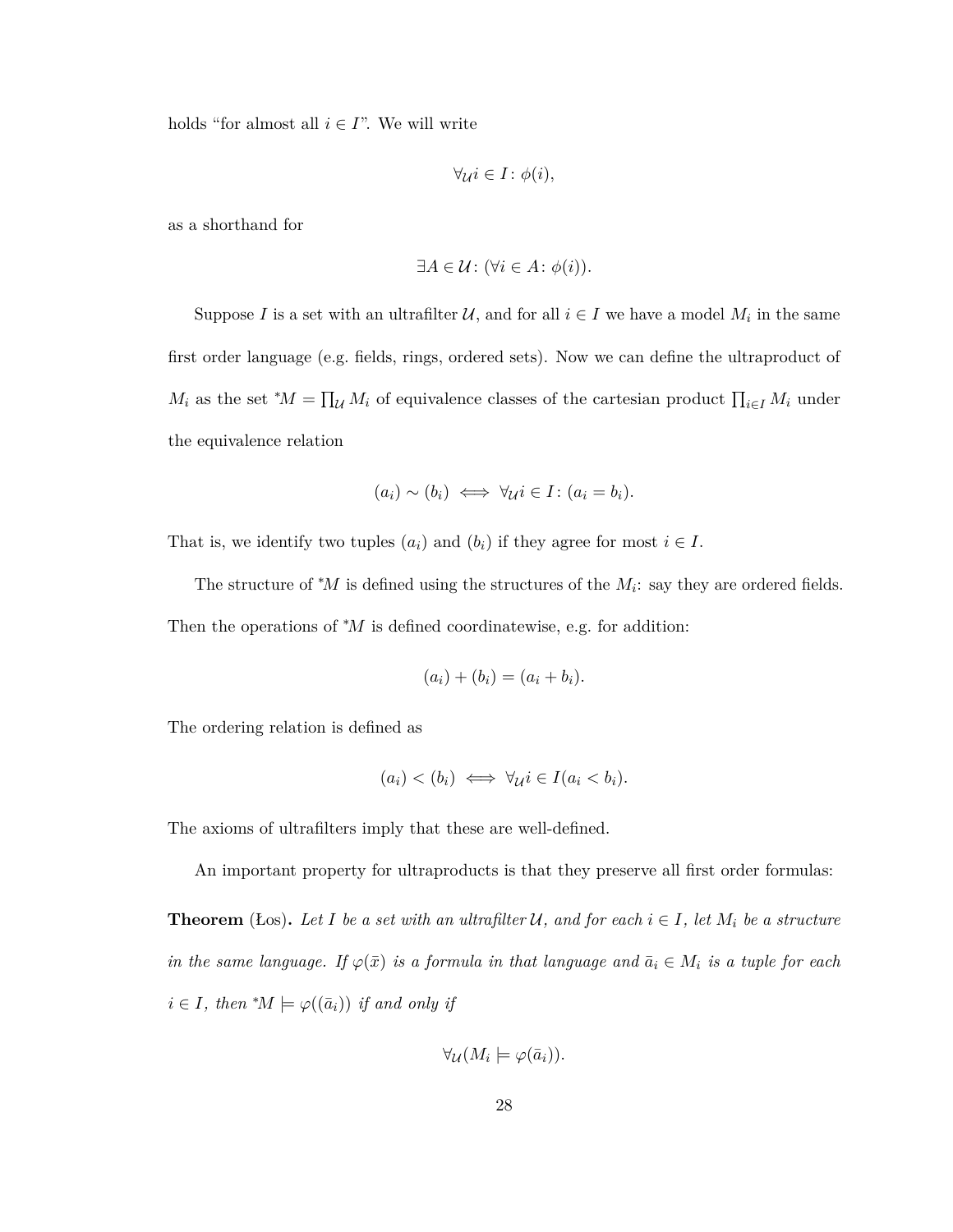This is called Łos's theorem. This fact ensures that an ultraproduct of fields is a field and so on. The ultraproduct satisfies all first order properties that are satisfied by almost all of the *M<sup>i</sup>* .

One special case of ultraproduct is the case where all the  $M_i$  are equal: in that case  $^*M$ is called the *ultrapower* of *M* with the ultrafilter  $U$ . The first order theory of \**M* will be the same as that of *M*.

**Keisler-Shelah** A crucial theorem we will need later is the Keisler-Shelah ultrapower theorem: two structures are elementarily equivalent if and only if they have isomorphic ultrapowers.

**Theorem.** *Let M and N be two structures of the same first order language, and assume they have the same complete first order theory. Then there exists a set I and an ultrafilter* U *on I so that*

$$
\prod_{\mathcal{U}} M \cong \prod_{\mathcal{U}} N.
$$

This was first formulated and proven by Keisler [\[Kei61\]](#page-61-8) to follow from continuum hypothesis, and later by Shelah [\[She71\]](#page-62-6) without set theoretic assumptions.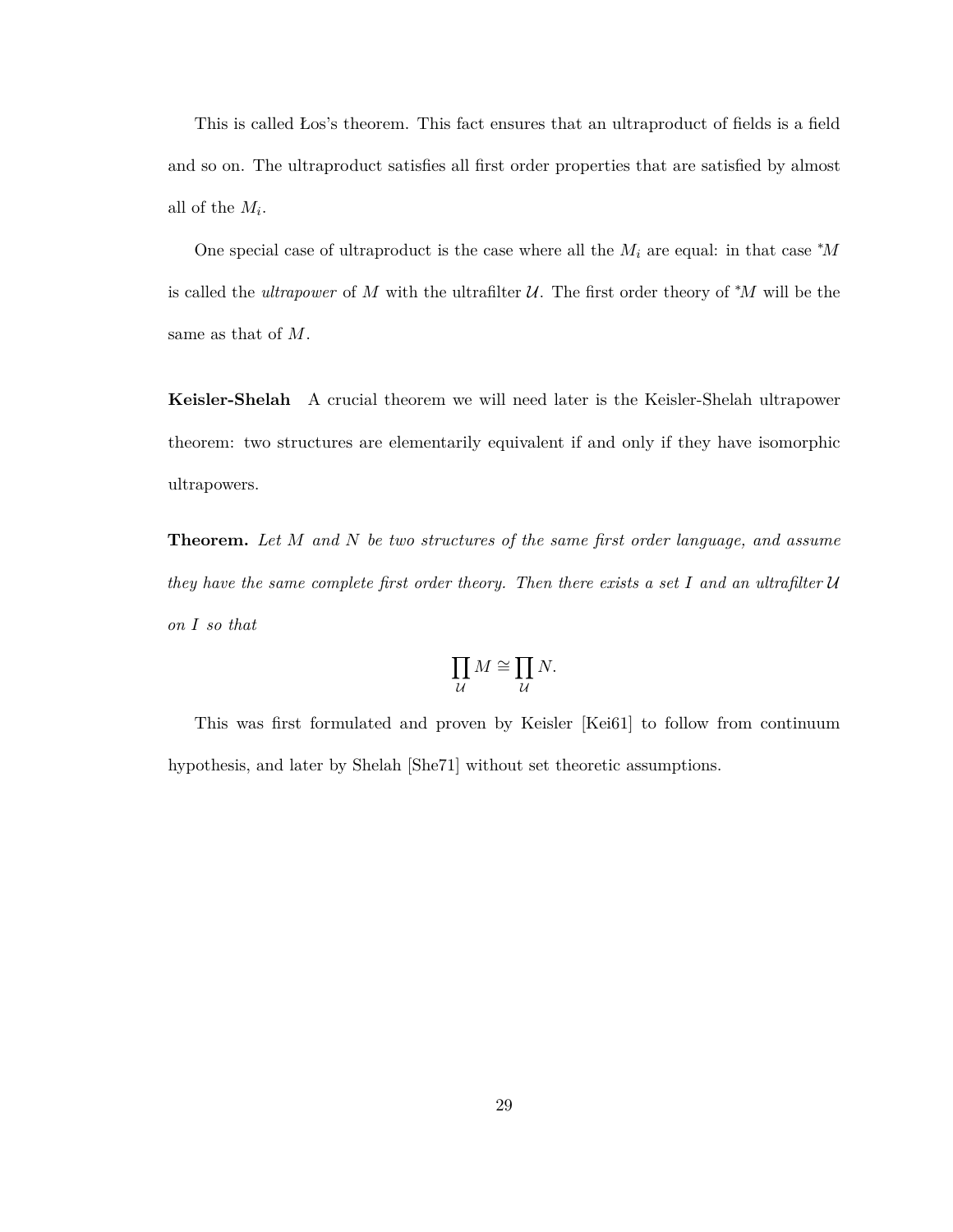### <span id="page-34-0"></span>**6 Model theory of valued fields**

#### <span id="page-34-1"></span>**6.1 Ax-Kochen-Ershov principles**

We are going to use some facts about model theory of the Witt ring  $W(k)$ . The ring  $W(k)$ is a definable subset of its fraction field *K*, which is a complete discretely valued field, and has *p* as a uniformizer. This field falls under the class of finitely ramified fields.

**Definition.** Let K be a valued field in mixed characteristic  $(0, p)$ , with valuation  $v: K^{\times} \to \Gamma$ . *We say that K is* finitely ramified, *if there are only finitely many elements*  $\gamma \in \Gamma$  *with*  $0 < \gamma < v(p)$ .

In many cases we know that the elementary theory of a valued field is determined by the elementary theory of its residue field and value group, by the so called *Ax-Kochen-Ershov principle*. In the case of finitely ramified fields the AKE-principle is true: If *K* and *L* are finitely ramified valued fields, whose value groups satisfy  $vK \equiv vL$  and residue fields  $Kv \equiv Lv$ , then  $K \equiv L$ .

We are going to need a relative version of the AKE-principle:

**Theorem.** Let  $K \leq L$  be an extension of finitely ramified valued fields. If the extensions of *value groups and residue fields are both elementary, then the extension of the valued fields itself is also elementary. That is, if*  $vK \preccurlyeq vL$  *and*  $Kv \preccurlyeq Lv$ *, then*  $K \preccurlyeq L$ *.* 

This result was proven by Ershov [\[Ers67\]](#page-60-7) and independently by Ziegler [\[Zie72,](#page-62-7) Satz V.5.I.3]. See also [\[Kuh12\]](#page-61-9). Thus we know that if  $k_1 \preccurlyeq k_2$  is an elementary extension of fields, it induces an elementary extension of valued rings  $W(k_1) \preccurlyeq W(k_2)$ . Recently Rideau has given another proof of this in terms of difference fields [\[Rid14,](#page-62-8) Cor 6.30].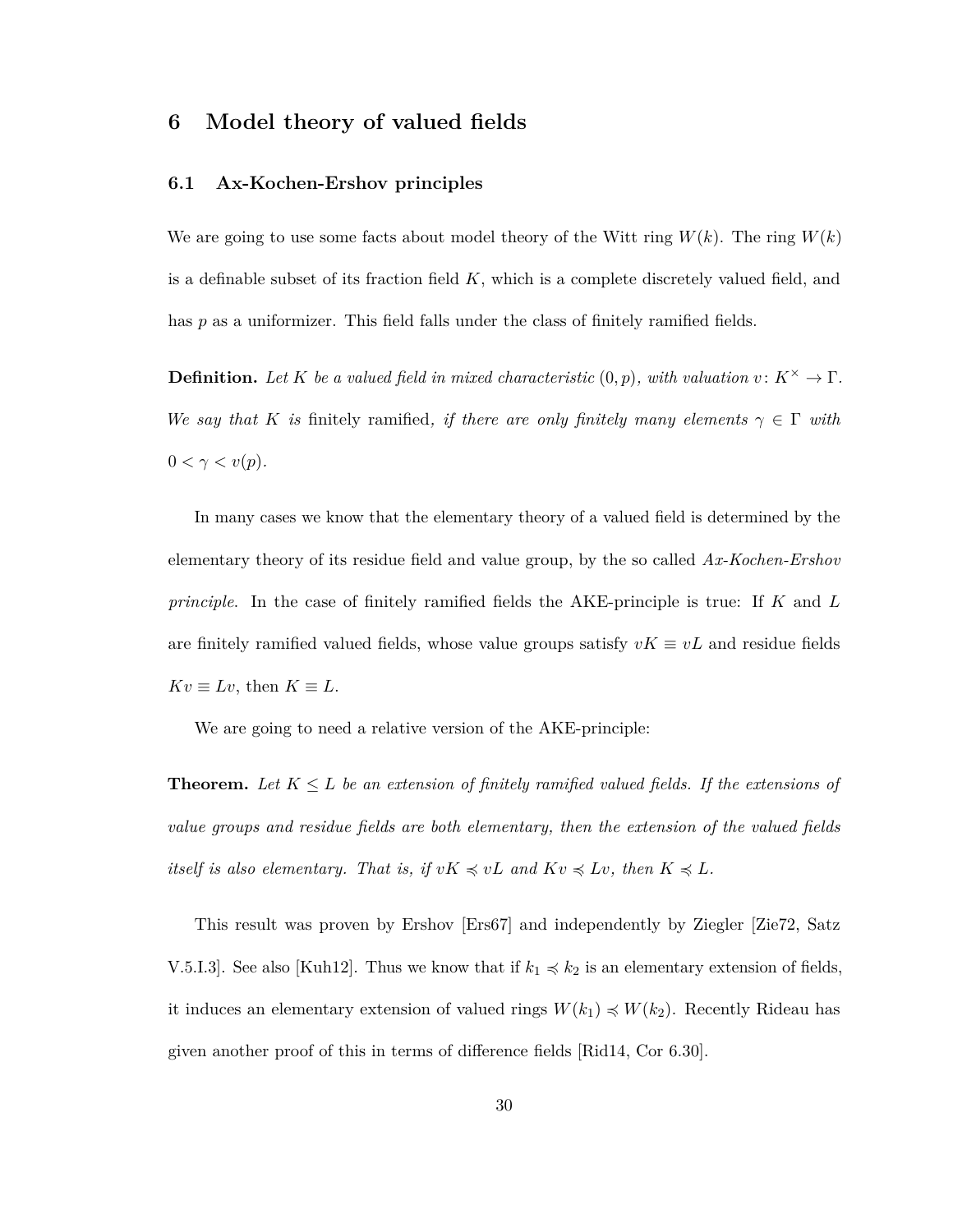#### <span id="page-35-0"></span>**6.2 Ultraproducts and Witt vectors**

Let's study how the ring of Witt vectors over fields behaves in ultraproducts. As a set, we will consider  $W(k)$  to be simply the set of functions  $\mathbb{N} \to k$ .

Suppose we have an indexed collection of fields  $k_i$ , where  $i \in I$ . We can make two kinds of ultraproduct constructions on Witt vectors:

- First construct the ultraproduct of  $k_i$ , say  $^*k = (\prod_i k_i)/U$ . Then simply form the Witt ring of  $*$ *k*, which is  $W(*k)$ . Set theoretically, this is the set of functions  $\mathbb{N} \to *k$ .
- Alternatively, we can form the Witt rings  $W(k_i)$  of each  $k_i$ , and form the ultraproduct of those. This we denote by  $^*W(k)$ , and as a set it is the ultraproduct of the function sets

$$
^{\ast}(\mathbb{N} \to k_{i}).
$$

These two constructions are not the same: suppose  $a \in W^*(k)$ . Then *a* is determined by  $a_n \in k$  for all  $n \in \mathbb{N}$ , and  $a_n$  is determined by  $a_{ni} \in k_i$  for  $i \in I$ .

What is the condition for two elements in  $W^*(k)$  to be equal? Say  $a, b \in W^*(k)$ . Then we have an equivalence:

$$
a = b
$$
  

$$
\iff \forall n \in \mathbb{N} : a_n = b_n
$$
  

$$
\iff \forall n \in \mathbb{N} \, \forall \mu i \in I : a_{ni} = b_{ni}
$$

On the other hand, if  $a \in W(k)$ , then *a* is determined by  $a_i \in W(k_i)$  for  $i \in I$ , so again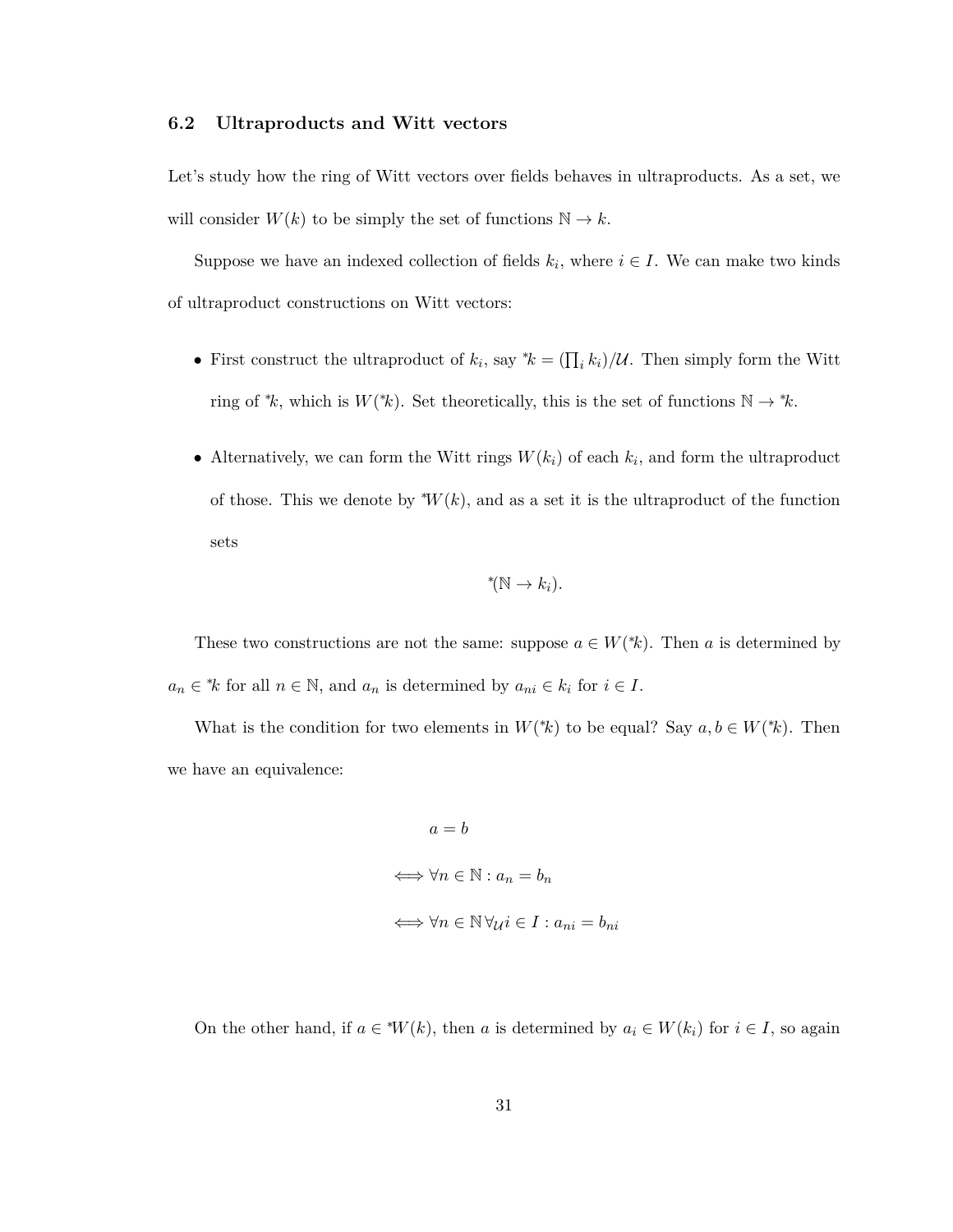*a* consists of  $a_{ni} \in k_i$ . But now the condition for equality is:

$$
a = b
$$
  

$$
\iff \forall u \in I : a_i = b_i
$$
  

$$
\iff \forall u \in I \,\forall n \in \mathbb{N} : a_{ni} = b_{ni}
$$

These conditions for equality in  $^*W(k)$  and  $W(*k)$  are not the same. Namely, the equality in <sup>\*</sup>*W*(*k*) is stronger, and we have a well-defined map <sup>\*</sup>*W*(*k*)  $\rightarrow$  *W*(<sup>\*</sup>*k*). But in the other direction we don't have a well defined map.

The only case where the sets would be the same is when the ultrafilter  $U$  satisfies *countable intersection property*, meaning that intersection of any countable collection of large sets is large. These ultrafilters are rare: the existence of such ultrafilter on an infinite set would imply the existence of a measurable cardinal. It is hence consistent with the axioms of set theory that there does not exist any ultrafilter with countable intersection property.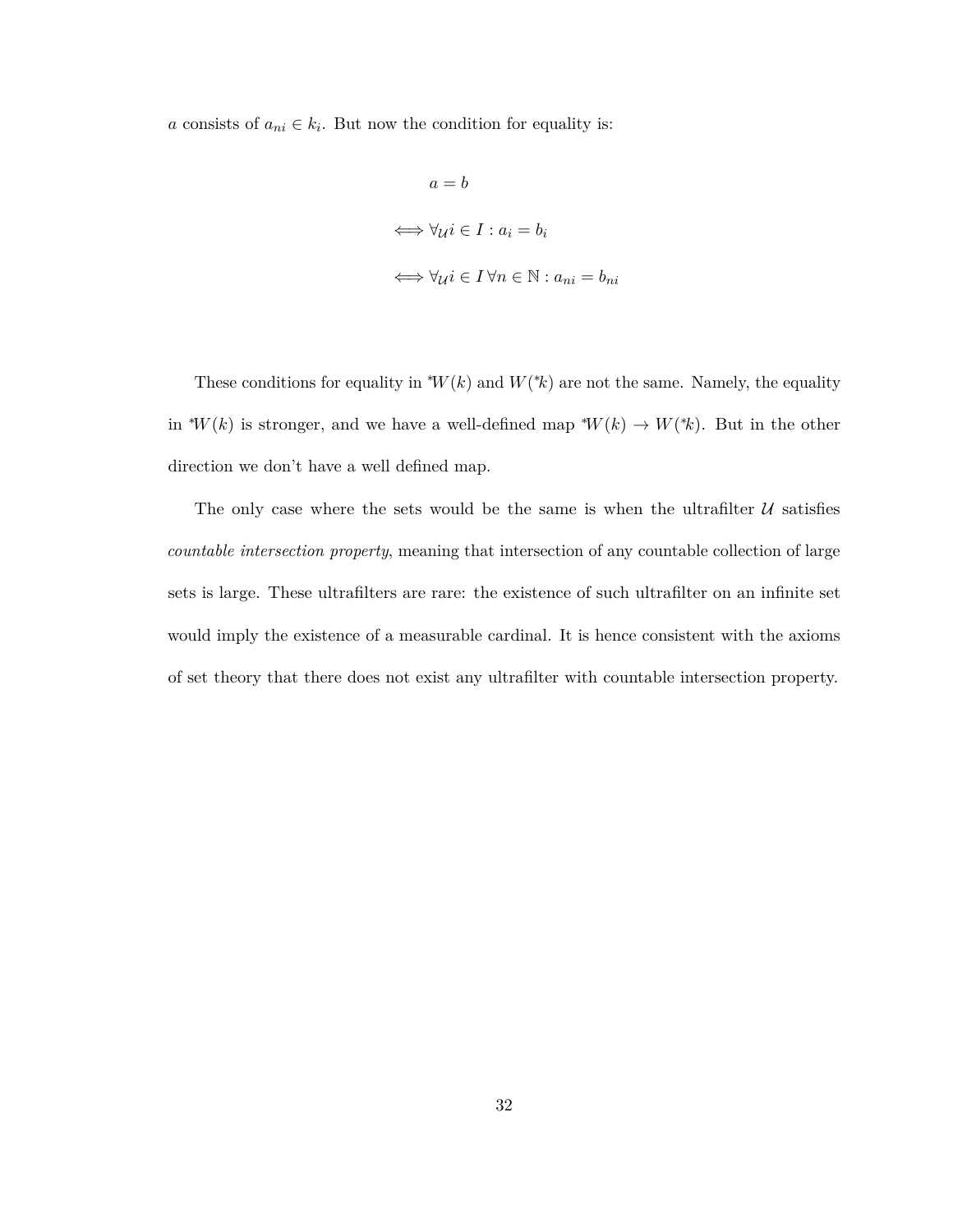## <span id="page-37-0"></span>**7 Model theory of curves and their covers**

Projective varieties are subsets of  $\mathbb{P}_k^n$  defined by a finite number of polynomials. As polynomials themselves have finitely many coefficients, every projective variety is defined by a finite amount of data in the field *k*. This allows us to use model theory of fields to talk about varieties.

What does it mean to "talk about varieties" in the language of fields? For this purpose, we will first introduce the concept of *interpretation*, and then show how sets of varieties and maps between them can be interpreted from the coefficient field.

#### <span id="page-37-1"></span>**7.1 Interpretations**

We will use the concept of interpretation of some structure in the language of another structure.

**Definition.** *Let M be a structure in a language* L*. We say that a structure N in another* language  $\mathcal{L}'$  is interpreted from  $M$  *if it is defined in the following way:* 

- The set of elements of N is given by  $D/E$ , where  $D \subseteq M^n$  is a definable set and  $E \subseteq D \times D$  *is a definable equivalence relation.*
- For every relation symbol in  $\mathcal{L}'$  of arity k, the relation in  $D^k$  is given by a definable *set and it must be compatible with the equivalence relation E.*
- $\bullet$  Function symbols in  $\mathcal{L}'$  are treated as relations, with the additional requirement that *the interpretation must actually be a graph of a function.*

Often we say that some set *A* (possibly with some structure) is interpreted from a structure *M* if there is an obvious bijection between *A* and a set interpreted from *M*.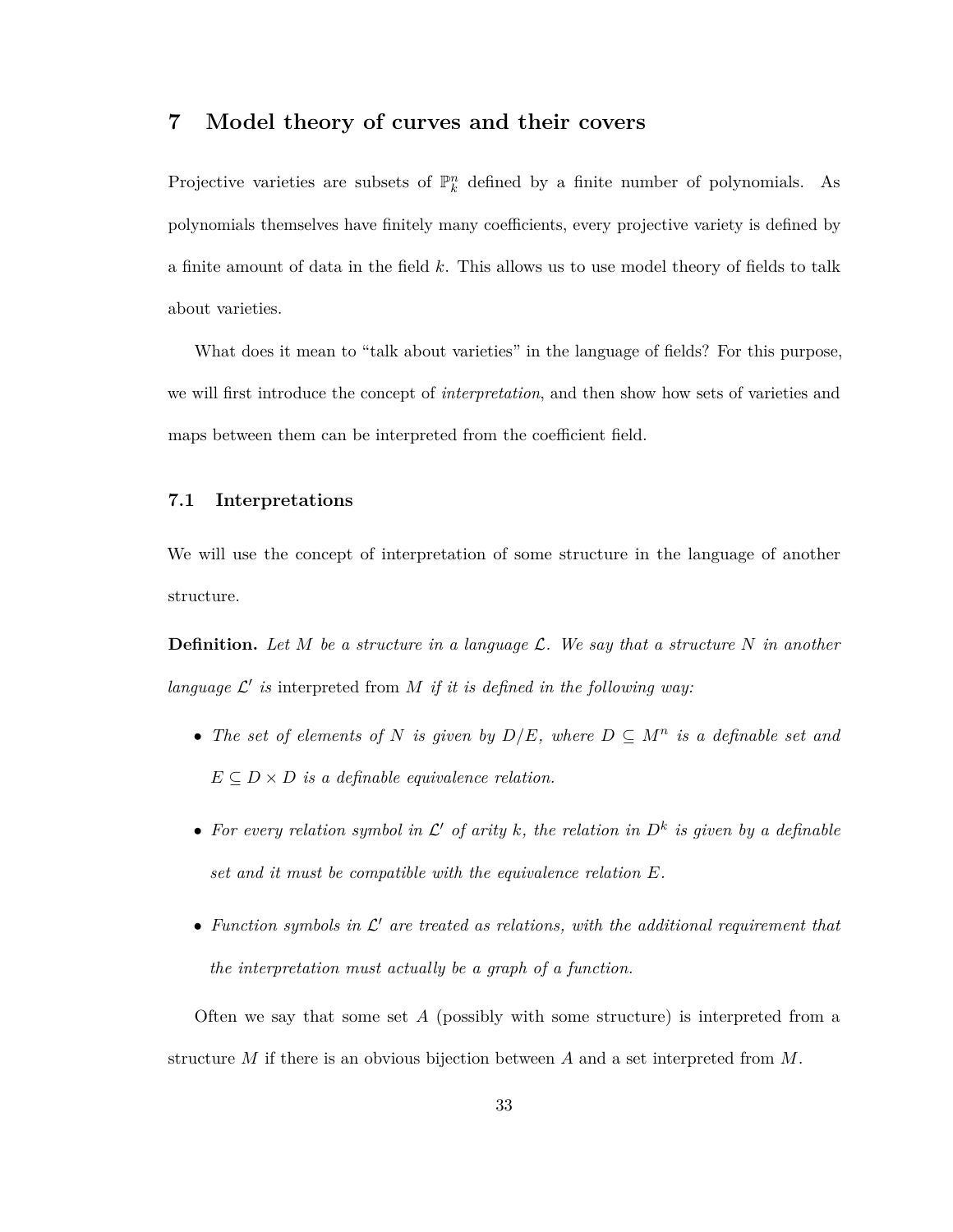**Example: fraction field** A simple example of interpretation is the fraction field of an integral domain. Let *A* is an integral domain, considered a structure in the language of rings. We will define  $K = \text{Frac } A$  as an interpretation from A: first, the set of elements is

$$
D = \{(x, y) \in A^2 \mid y \neq 0\}.
$$

Clearly *D* is a definable set. We define an equivalence relation *E* on *D* by

$$
(x_1, y_1) E (x_2, y_2) \iff x_1 y_2 = x_2 y_1.
$$

Now *D/E* is the set of elements in Frac *A*.

Also the field operations in Frac *A* can be defined with first order formulas: for instance, addition is defined by

$$
(x_1, y_1) + (x_2, y_2) = (x_3, y_3)
$$
  

$$
\iff (x_1y_2 + x_2y_1, y_1y_2) = (x_3, y_3)
$$
  

$$
\iff (x_1y_2 + x_2y_1)y_3 = y_1y_2x_3,
$$

which is a first order formula in A. It is straightforward to define multiplication and rest of the field structure.

If a structure *N* is interpreted from a structure *M*, then every sentence in *N* can be translated into a sentence in *M* by replacing all symbols of *N* with the corresponding formulas in *M* that define them. In other words, everything that can be expressed about *N* in its language, can be already expressed in the language of *M*.

For instance, any sentence about the field Frac *A* can be translated into a sentence in *A*. To say that every nonzero element in Frac *A* has an inverse, we translate the sentence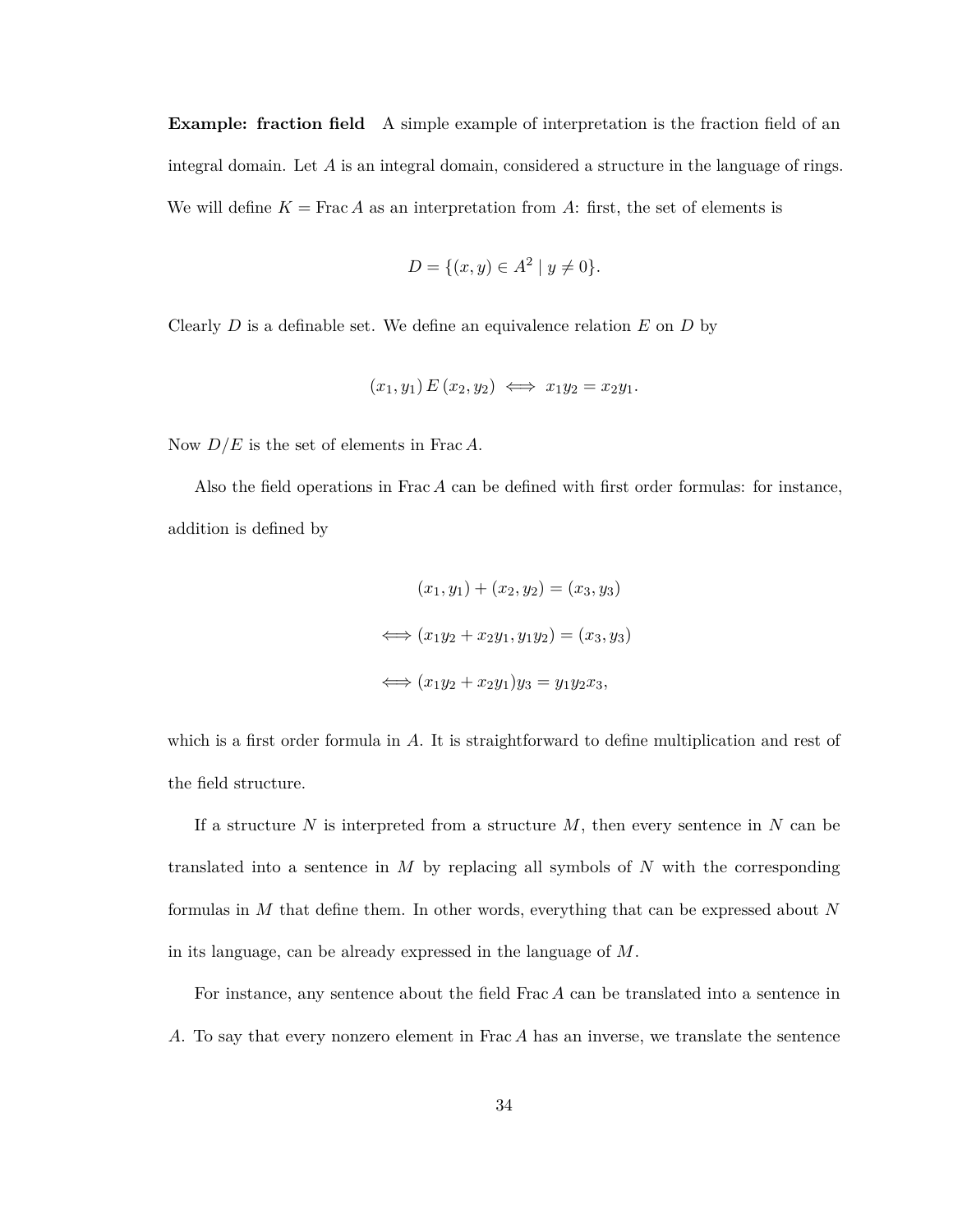$\forall a \exists b (a = 0 \lor ab = 1)$  into a formula

$$
\forall x_1, y_1(y_1 \neq 0 \to \exists x_2, y_2(y_2 \neq 0 \land (x_1 = 0 \lor x_1 x_2 = y_1 y_2))),
$$

which is true in all integral domains, as it should be since the sentence  $\forall a \exists b (a = 0 \lor ab = 1)$ is true in all fields.

We will use this fact about interpretation to translate statements about curves and covers to statements in the language of fields.

#### <span id="page-39-0"></span>**7.2 Varieties in the projective space**

We want to give interpretations of various geometric objects in terms of the base field *k*. As always, we assume *k* to be algebraically closed field of characteristic *p*. We'll start from the sets  $\mathbb{P}_k^n(k)$ , that is, points of the projective space.

**Points in the projective space** As we know from geometry, the points in  $\mathbb{P}^n(k)$  are in bijection with one-dimensional subspaces of  $k^{n+1}$ . They can be represented by nonzero tuples in  $k^{n+1}$ , identifying the ones that are scalar multiplies of each other. This gives an interpretation of  $\mathbb{P}^n(k)$ , as  $D/E$ , by defining  $D = k^{n+1} \setminus \{0\}$ , and the equivalence relation *E* as

$$
(x_0,\ldots,x_n)E(y_0,\ldots,y_n) \iff \exists \lambda(y_0=\lambda x_0 \wedge \cdots \wedge y_n=\lambda x_n).
$$

**Polynomials and varieties** Projective varieties are subsets of  $\mathbb{P}_k^n = \text{Proj } k[T_0, \ldots, T_n]$ defined by a finite number of homogeneous polynomials. First, interpreting homogeneous polynomials of degree *d* is simple: they are linear combinations of monomials of degree *d*. Since there are  $\binom{d+n}{n}$  $n^{+n}$  monomials of degree *d* in the variables  $T_0, \ldots, T_n$ , such a polynomial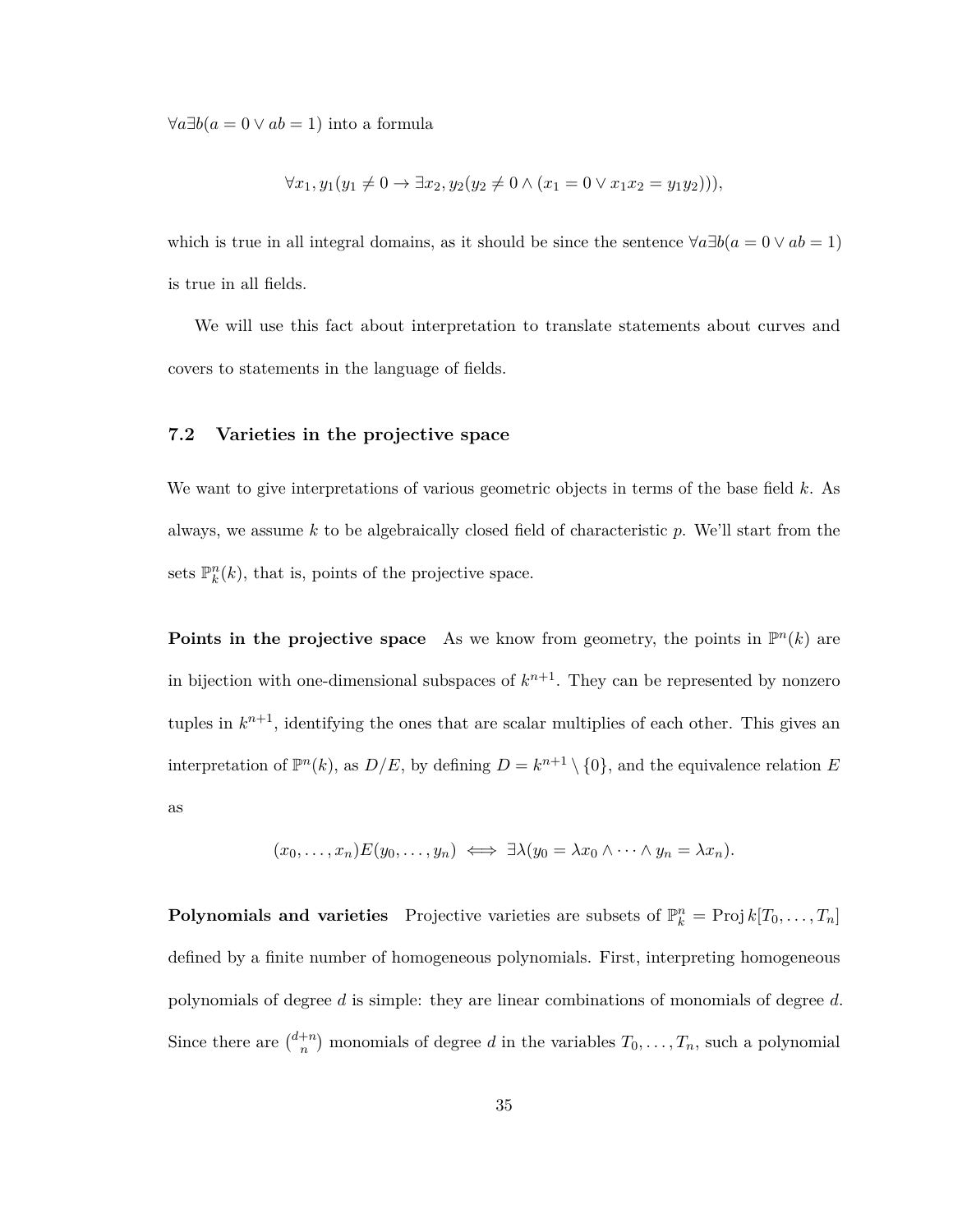is determined by  $\binom{d+n}{n}$  $n^{+n}$  parameters from *k*. This means that we can define the set of homogeneous polynomials of degree *d* as

$$
Poly_{d,n} = k^{\binom{d+n}{n}}.
$$

Now, a variety inside  $\mathbb{P}^n$  is defined by some number of polynomials of finite degree. Clearly we can't interpret all of them at once: that would be infinite dimensional collection of them. But if we bound the complexity, we can interpret the varieties defined by *l* polynomials of degree at most *d*:

$$
Var_{d,l,n} = \left(\bigcup_{i \le d} Poly_{i,n}\right)^l.
$$

If we have a variety  $X \in Var_{d,l,n}$  and  $p \in \mathbb{P}^n(k)$ , the relation " $p \in X(k)$ " is definable: it is true if and only if *p* satisfies all the polynomials in the definition of *X*. This gives a definable relation between points and varieties.

**Jacobian matrix** First, the set of matrices of size  $m \times n$  is definable by simply listing the entries:  $Matrix_{m,n} = k^{mn}$ .

The map taking a variety  $X \in Var_{d,l,n}$  and a point  $p \in X(k)$  to the Jacobian matrix in  $Matrix_{l,n+1}$  is also definable: its entries are the partial derivatives of the polynomials defining *X* evaluated at *p*. That is, if  $X \subseteq \mathbb{P}_k^n$  is defined by polynomials  $f_1, \ldots, f_l \in k[T_0, \ldots, T_n]$ , then the Jacobian matrix is  $(a_{ij})$  with

$$
a_{ij} = \frac{\partial f_i}{\partial T_j}(p).
$$

Note that this is not quite a well defined map  $X(k) \to \text{Matrix}_{l,n+1}$ : it depends on the particular homogeneous coordinates of the point. But taking a different coordinates for the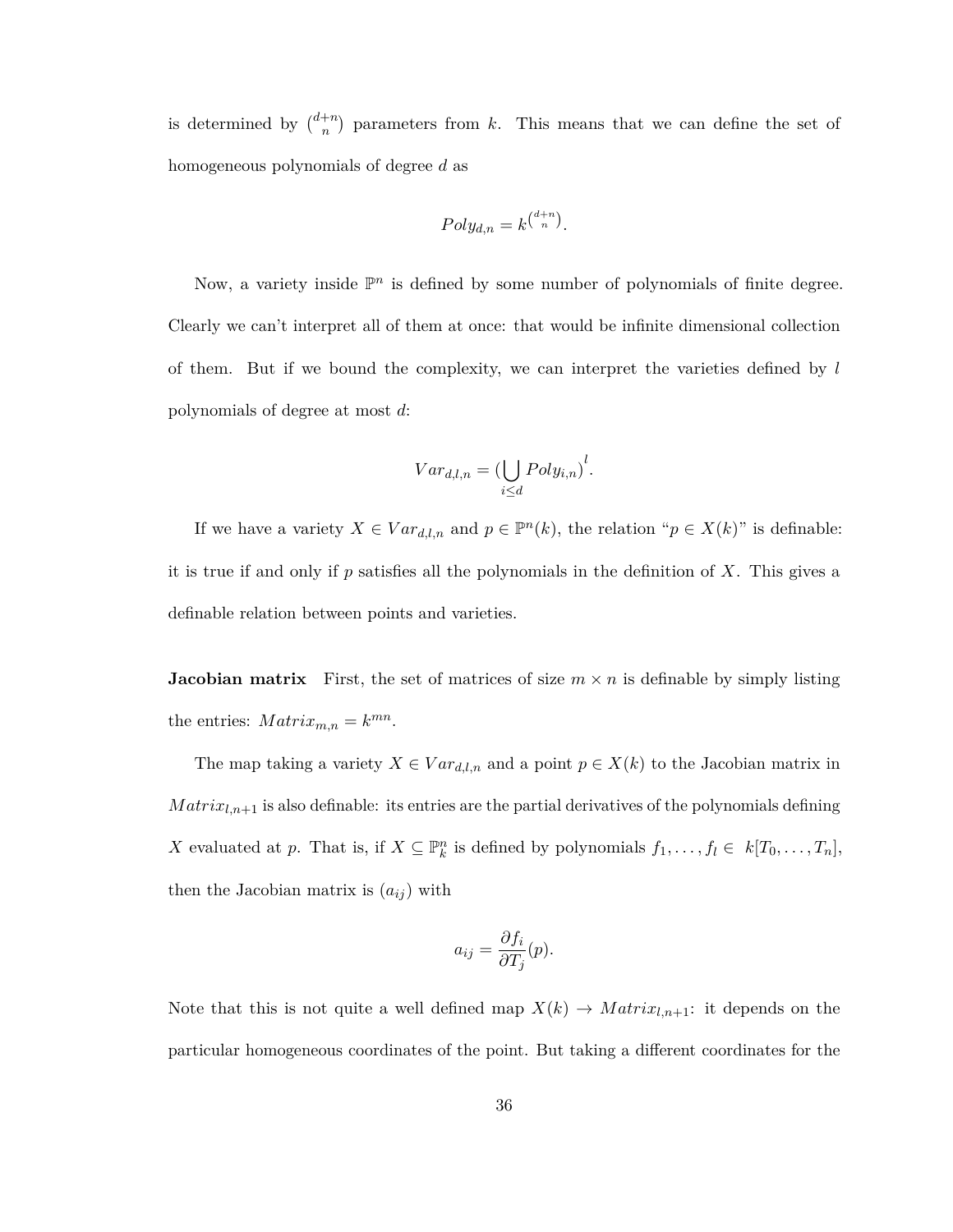same point gives matrices that are scalar multiples of each other, and the only thing we will care about the matrix is its rank, so this is good enough for us.

If we have  $A \in Matrix_{m,n}$  and an integer r, then the predicate "rank  $A < r$ " is equivalent to saying that all  $r \times r$  minor determinants of A are zero. Clearly this is definable. With this we can also express "rank  $A = r$ " by

$$
(\operatorname{rank} A < r+1) \land \neg(\operatorname{rank} A < r).
$$

**Dimension and smoothness** Let  $X \in Var_{d,l,n}$  be a variety inside  $\mathbb{P}^n$  and  $p \in X(k)$  a point in it. One can see that the tangent space of *X* at *p* has dimension *m* if and only if the rank of the Jacobian matrix is equal to  $n - m$ . As we saw above, both the Jacobian matrix and its rank are definable, so this predicate is also definable. Denote this predicate by  $TDim_m(X,p)$ 

If  $X \in Var_{d,l,n}$  is a variety, we can express that X is smooth of (pure) dimension *m* by saying that the tangent space at every point in  $X(k)$  has dimension m:

$$
Smooth_m(X) \iff \forall p \in X(k)(TDim_m(X, p)).
$$

**Smooth curves** From above we see in particular that the set of smooth varieties of pure dimension 1 (i.e. curves) inside  $\mathbb{P}^n$  (with the fixed bounds *d* and *l*) is interpretable from *k*. Denote the set of smooth curves inside  $Var_{d,l,n}$  by  $SC_{d,l,n}$ .

#### <span id="page-41-0"></span>**7.3 Maps between projective varieties**

**Rational maps** Now let's move on to interpreting maps between varieties. Recall that a rational map between two projective spaces  $\mathbb{P}^n$  and  $\mathbb{P}^{n'}$  can be given by  $n' + 1$  polynomials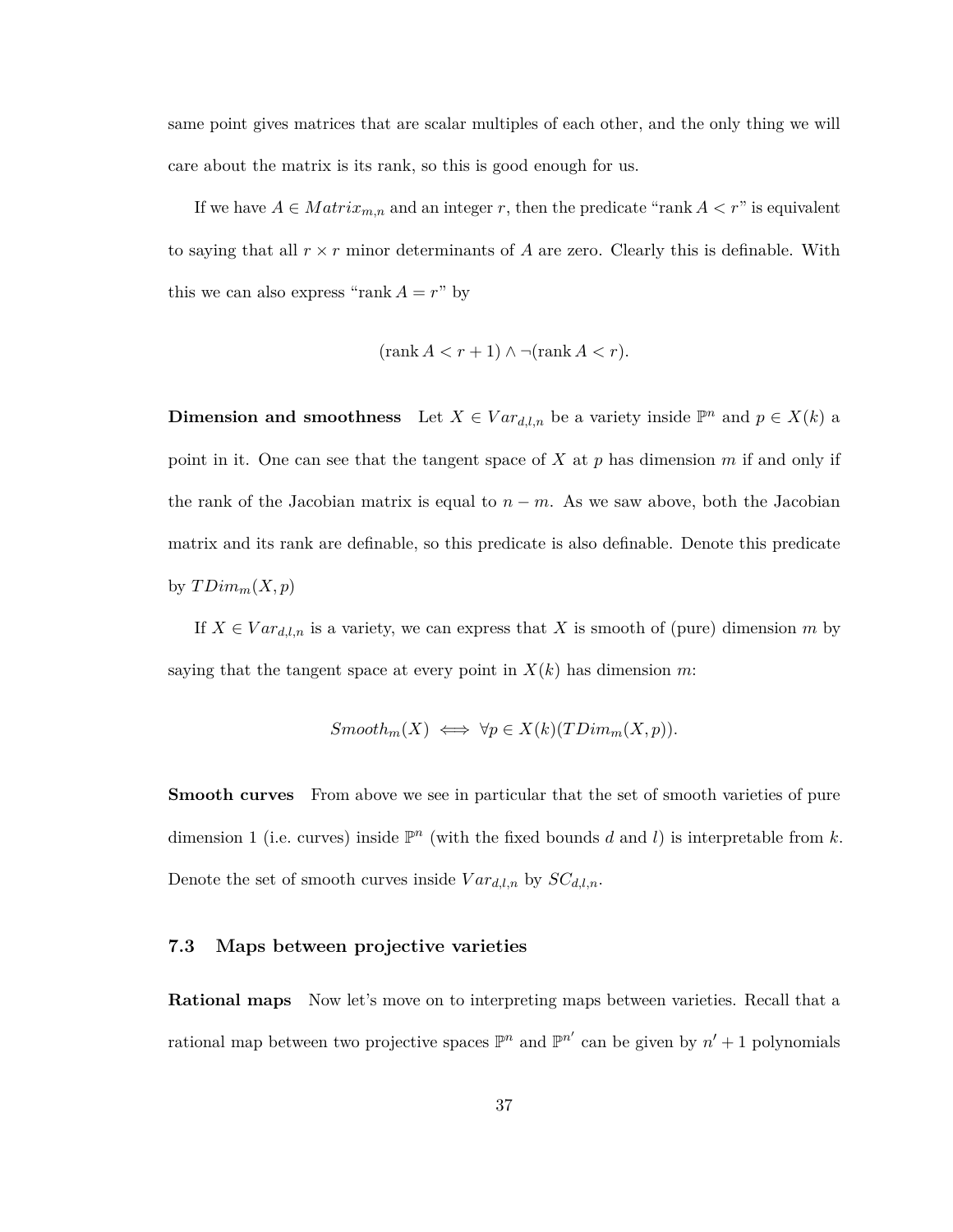in  $k[T_0, \ldots, T_n]$  of the same degree *d*. The polynomials give a well-defined rational map as long as they are not all identically zero: this is a definable set

$$
RatMap_d(\mathbb{P}^n, \mathbb{P}^{n'}) \subseteq (Poly_{d,n})^{n'+1}.
$$

We can define which points  $p \in \mathbb{P}^n(k)$  are in the domain of (the definition of) a rational map  $f: \mathbb{P}^n \to \mathbb{P}^{n'}$  simply by checking whether some of the polynomials have nonzero value at the point *p*. Thus the relation " $p \in \text{dom}(f)$ " is a definable subset of  $\mathbb{P}^n(k) \times RatMap_d(\mathbb{P}^n, \mathbb{P}^{n'}).$ 

Note that this only gives the points where the particular definition of the rational map is defined, so in fact the definable set  $dom(f)$  only gives an open subset of the domain of the actual rational map *f*. This will be enough for us.

**Evaluating and comparing maps** Consider the evaluation function

$$
RatMap_d(\mathbb{P}^n, \mathbb{P}^{n'}) \times \mathbb{P}^n(k) \to \mathbb{P}^{n'}(k),
$$

which takes  $f: \mathbb{P}^n \to \mathbb{P}^{n'}$  and a point  $p \in \mathbb{P}^n(k)$ , and sends it to  $f(p)$ . It is a partial function: the value  $f(p) \in \mathbb{P}^{n'}$  is defined when  $p \in \text{dom}(f)$ . This function is definable, since it simply evaluates the polynomials at the point *p*.

Now, suppose we have two subvarieties  $X \in Var_{m,l,n}$  and  $Y \in Var_{m,l,n'}$ . The set  $RatMap_d(X, Y)$  of rational maps  $X \to Y$  is the subset of  $RatMap_d(\mathbb{P}^n, \mathbb{P}^{n'})$  of those maps *f* with

$$
dom(f) \cap X(k) \neq \emptyset \text{ and } \forall p \in dom(f) \cap X(k): (f(p) \in Y(k))
$$

Both of these conditions are definable. We can also express that a rational map is not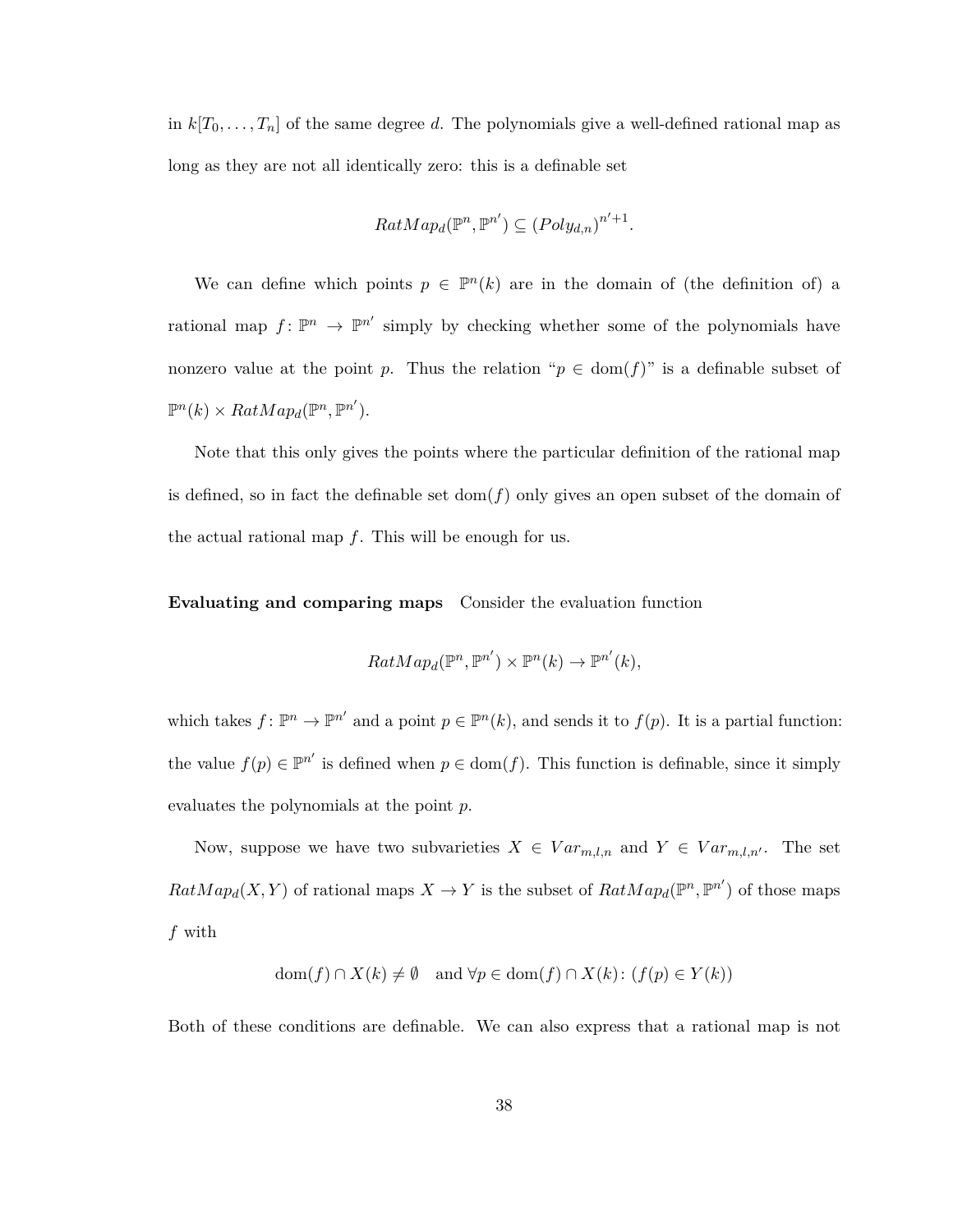constant:

$$
NonConst(f) \iff \exists p, q \in \mathbb{P}^n(k): (p, q \in \text{dom}(f) \land f(p) \neq f(q))
$$

Two rational functions are equal if they agree in the intersection of their domains

$$
f = g \iff \forall p \in \text{dom}(f) \cap \text{dom}(g): (f(p) = g(p)).
$$

Note that it is enough for the functions to agree in some open subset of the variety where they are defined. If the functions were not the same, they would only agree in some closed subvariety of *X*.

**Rational maps between smooth curves** In the case that *Y* and *X* are smooth curves, every rational map is regular, and every nonconstant map is surjective. In that case we can define the set of morphisms from *X* to *Y* as the set rational maps, and they will automatically be regular.

**Remark:** Note that even between smooth curves, the way we defined rational maps doesn't let us have a definable total function from  $X(k)$  to  $Y(k)$ . This is because even if the map itself is regular, the definition with specific polynomials might not work at every point. We could salvage this by defining a rational map by patching finitely many definitions, and requiring that they agree in the intersection of their domains and the union of their domains covers all of *X*(*k*). That would add more complexity to the parametrization and for simplicity, we will deal with only one polynomial definition of the maps.

#### <span id="page-43-0"></span>**7.4 Group action on a curve**

Now that we have language to talk about curves and maps between them, we can start talking about group actions and covers of curves, again in the first order language.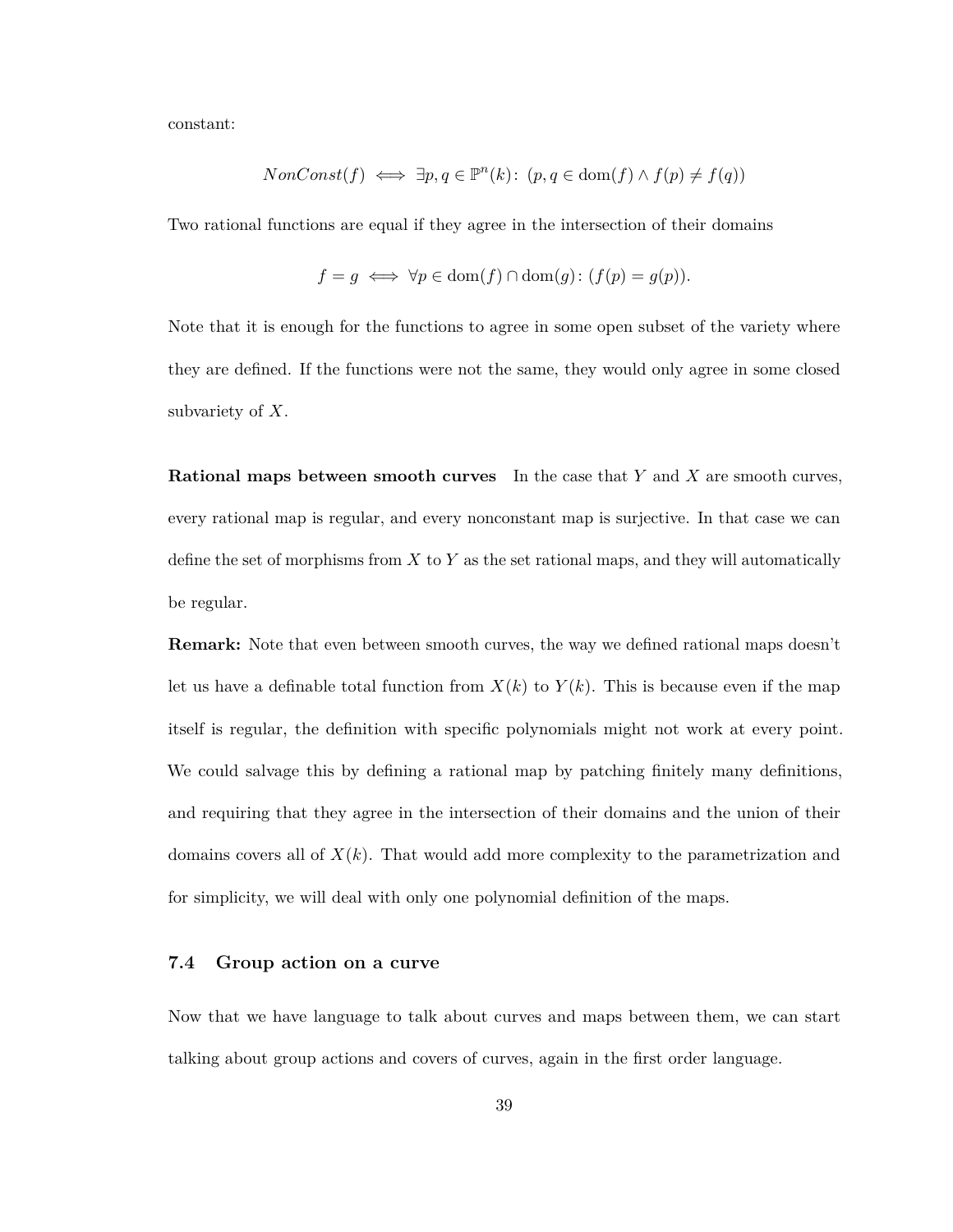Fix a finite group *G*, and a bound *d* on degree. An action of *G* on a smooth curve *Y* ∈ *SC*<sub>*m*,*l*,*n*</sub> is defined by rational maps  $h_g$  ∈ *RatMap<sub>d</sub>*(*Y,Y*) for each *g* ∈ *G* (we talk about rational maps because we have parametrization for them, but as we saw above they will in fact be regular). We require these maps to satisfy  $h_1 = id$  and  $h_g \circ h_{g'} = h_{gg'}$  for all  $g, g' \in G$ . These are definable statements, so we conclude that the set of *G*-actions on *Y* (with bound *d* on the degrees) is a definable subset of  $(RatMap_d(Y, Y))$ <sup>[G]</sup>.

Also saying that the *G*-action is faithful can be expressed with a first order formula: it means that  $h_g \neq id$  for all  $g \neq 1$ .

From now on, write *gp* instead of  $h_g(p)$ . If *H* is any subgroup of *G*, the set of points in *Y*(*k*) whose stabilizer *G*<sub>*p*</sub> is exactly *H* can be defined: for  $g \in G$ , we have

$$
g \in G_p \iff gp = p.
$$

For instance, the set of "unramified" points is the set of points *p* with  $G_p = 1$ , and it is a definable set.

#### <span id="page-44-0"></span>**7.5 G-covers of curves**

Suppose we have a finite group *G* and two smooth curves  $X \in SC_{m,l,n}$  and  $Y \in SC_{m,l,n'}$ . Then a *G*-cover from *Y* to *X* consists of the following data:

- A rational (nonconstant) map  $f: Y \to X$
- A faithful action of *G* on the curve *Y*

We have seen that these can be interpreted over the field *k*, given a bound on the degree of *f* and the group action. In addition we require them to satisfy the following law:

$$
\forall p, q \in Y(k) \left( f(p) = f(q) \iff \exists g \in G : (gp = q) \right).
$$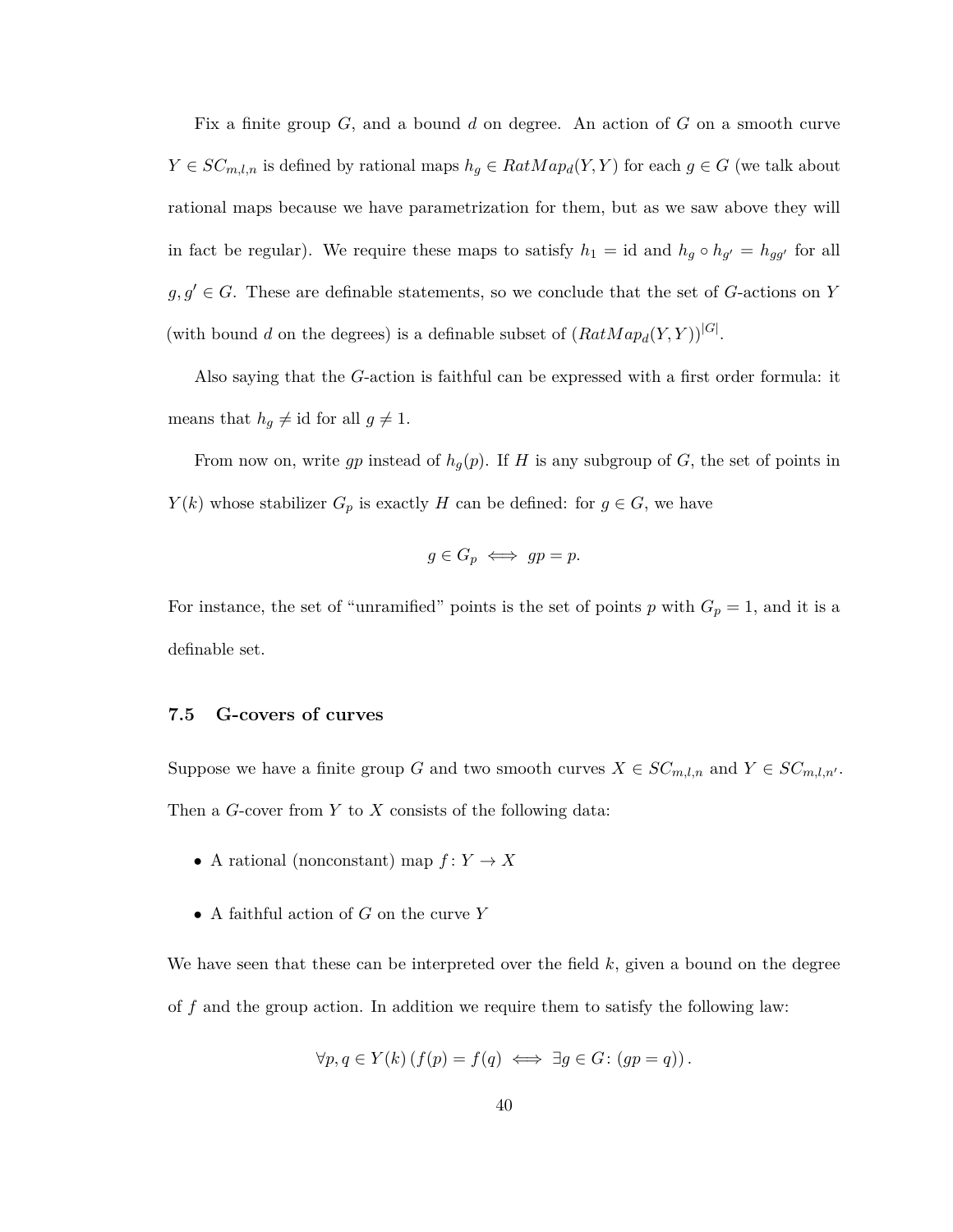In other words, the group action maps each fiber to itself and acts transitively on the fibers. Note that since *G* is a fixed finite group, the quantifier " $\exists g \in G$ " can be expressed with a finite conjunction which is allowed in first order logic.

Thus the set  $GCover_{G,d}(X, Y)$  of *G*-covers where degree of both *f* and maps of the *G*-action is bounded by *d* can be interpreted over the field *k*.

**HKG-covers** Next, we want to interpret the *G*-HKG-covers  $f: X \to \mathbb{P}^1_k$ , because later we want to make some statements quantifying over all of them. At this point, we should suppose the group *G* has the structure  $G = \mathbb{Z}/m \times P$ , where *m* is prime to *p* and *P* is a *p*-group, because all inertia groups have this form. Recall that the conditions for being an HKG-cover is that f is unramified outside  $\{0,\infty\}$ , totally ramified over 0 and tamely ramified with index  $m$  over  $\infty$ .

These things can be expressed with formulas: for being totally ramified over 0 we can use formula such as

$$
\exists! q \in X(k)(f(q) = 0),
$$

namely being totally ramified means that the point 0 has only one preimage. Saying that *f* is unramified outside  $\{0, \infty\}$  can be expressed by

$$
\forall p \in \mathbb{P}^1(k) \setminus \{0, \infty\} \ \exists^{=|G|} q \in X(k)(f(q) = p),
$$

in other words that the point  $p \neq 0$ ,  $\infty$  has exactly |*G*| preimages in *X*(*k*). Here we use the quantifier "∃<sup>=n</sup>" to specify the number of elements satisfying a predicate. This is easy to do in first order logic.

Finally, the condition at  $\infty$  can be expressed by saying that the point  $\infty$  has |*P*| preimages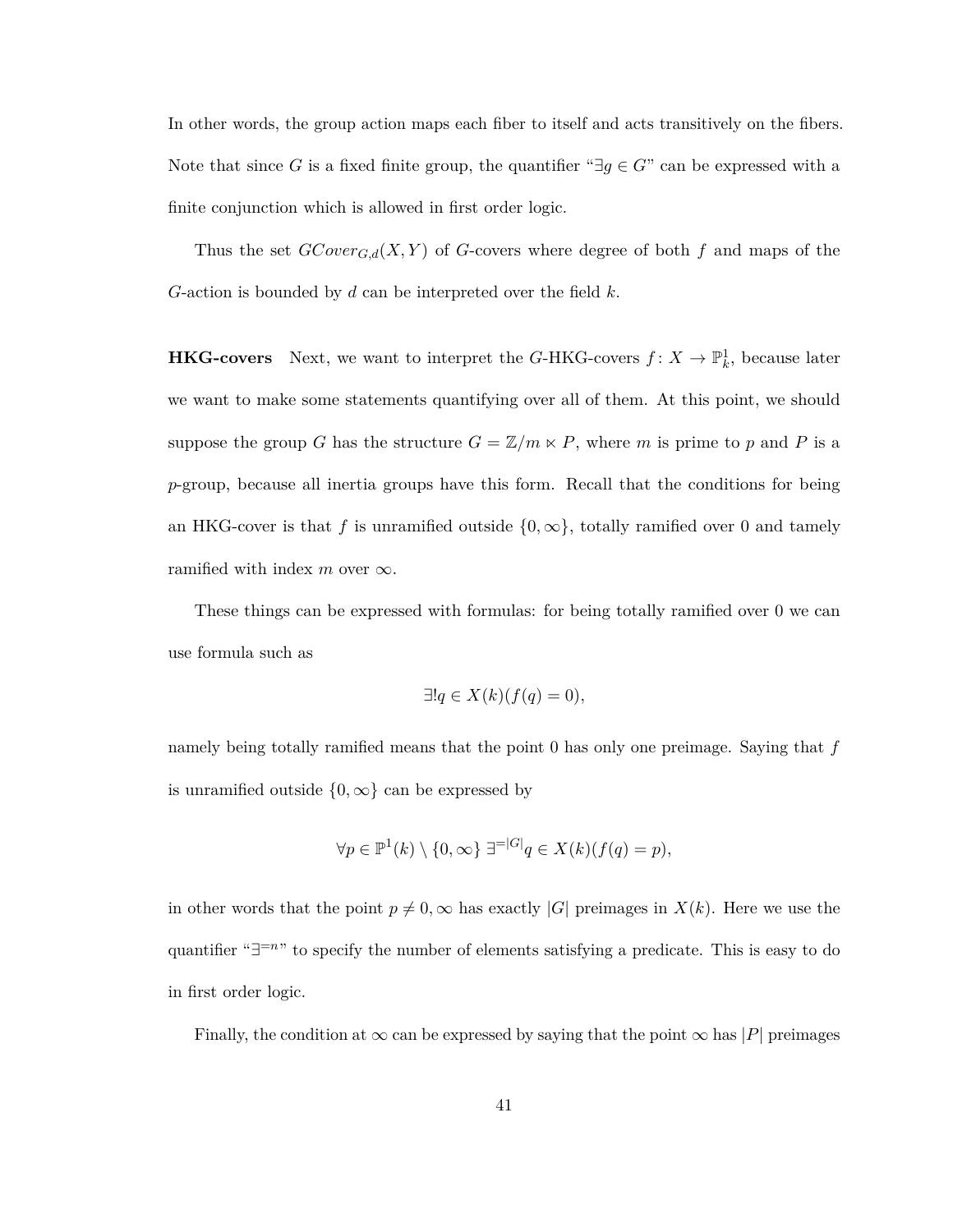and each of those has stabilizer with order *m*:

$$
\exists^{=|P|} q \in X(k)(f(q) = \infty) \bigwedge \forall q \in f^{-1}(\infty)(|G_q| = m).
$$

Thus we can conclude that the HKG-covers with the fixed curve *X* (with fixed bound on degrees) can be parametrized. Remembering that smooth curves (again, with fixed bounds) can be parametrized over *k*, we can actually parametrize all HKG-covers with the fixed group *G*.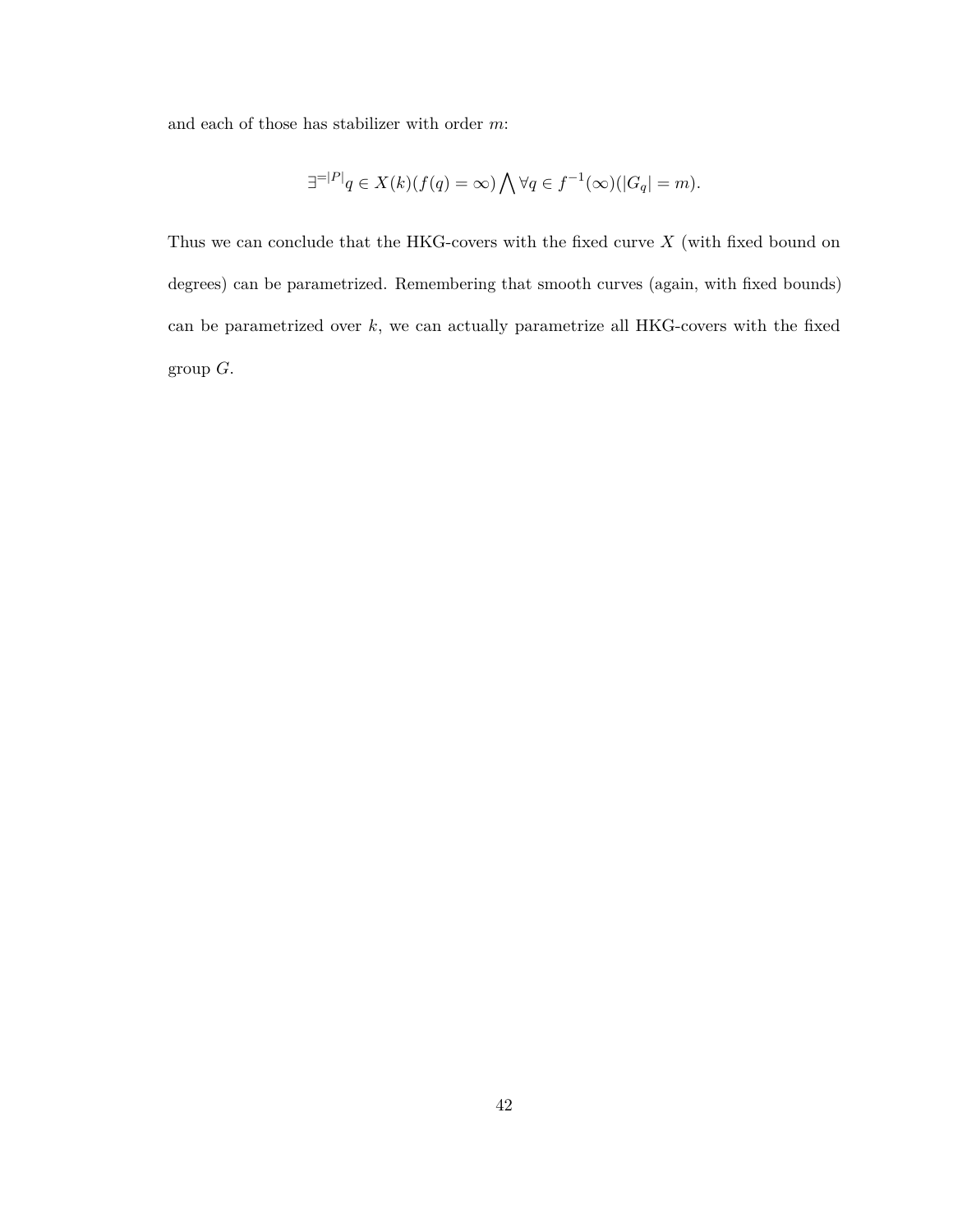## <span id="page-47-0"></span>**8 Ultraproducts of curves**

#### <span id="page-47-1"></span>**8.1 Projective lines**

We would like to combine the model theory of curves we did earlier with ultraproducts of fields. That is, if we have a collection of fields and curves defined over those fields, can we define ultraproduct of those curves, which would be a curve over the ultraproduct of the given fields?

Let's start with a simple situation: we have a collection of algebraically closed fields  $k_i$ of the same characteristic p indexed by  $i \in I$ . We want to look at the projective lines  $\mathbb{P}^1_{k_i}$ over each field  $k_i$ , and find/define the ultraproduct of those curves, given an ultrafilter  $\mathcal U$  of *I*. This would presumably be a curve over the field  $^*k = \prod_{\mathcal{U}} k_i$ .

The function field of  $\mathbb{P}^1_{k_i}$  is the rational function field  $K_i = k_i(t)$ . The closed points of the curve correspond to discrete valuations of  $K_i$ , so if we have valuations  $v_i: K_i^{\times} \to \mathbb{Z}$ , it gives a closed point of  $\mathbb{P}^1_{k_i}$ .

Define  $K$  to be the ultraproduct of all  $K_i$ :

$$
^*\!K = \prod_{\mathcal{U}} K_i.
$$

Now if we are given any discrete valuations  $v_i$  on  $K_i$ , we can combine them to a valuation

$$
^{\ast }\upsilon :\ ^{\ast }K\rightarrow \mathscr{V}_{\alpha },
$$

but this is not a discrete valuation: its image is in the bigger ordered abelian group <sup>∗</sup>Z. In fact <sup>∗</sup>*K* is not the function field we are looking for.

Note that the field <sup>\*</sup>*K* is not the same as  $k(t)$ : any element of the latter has finite degree.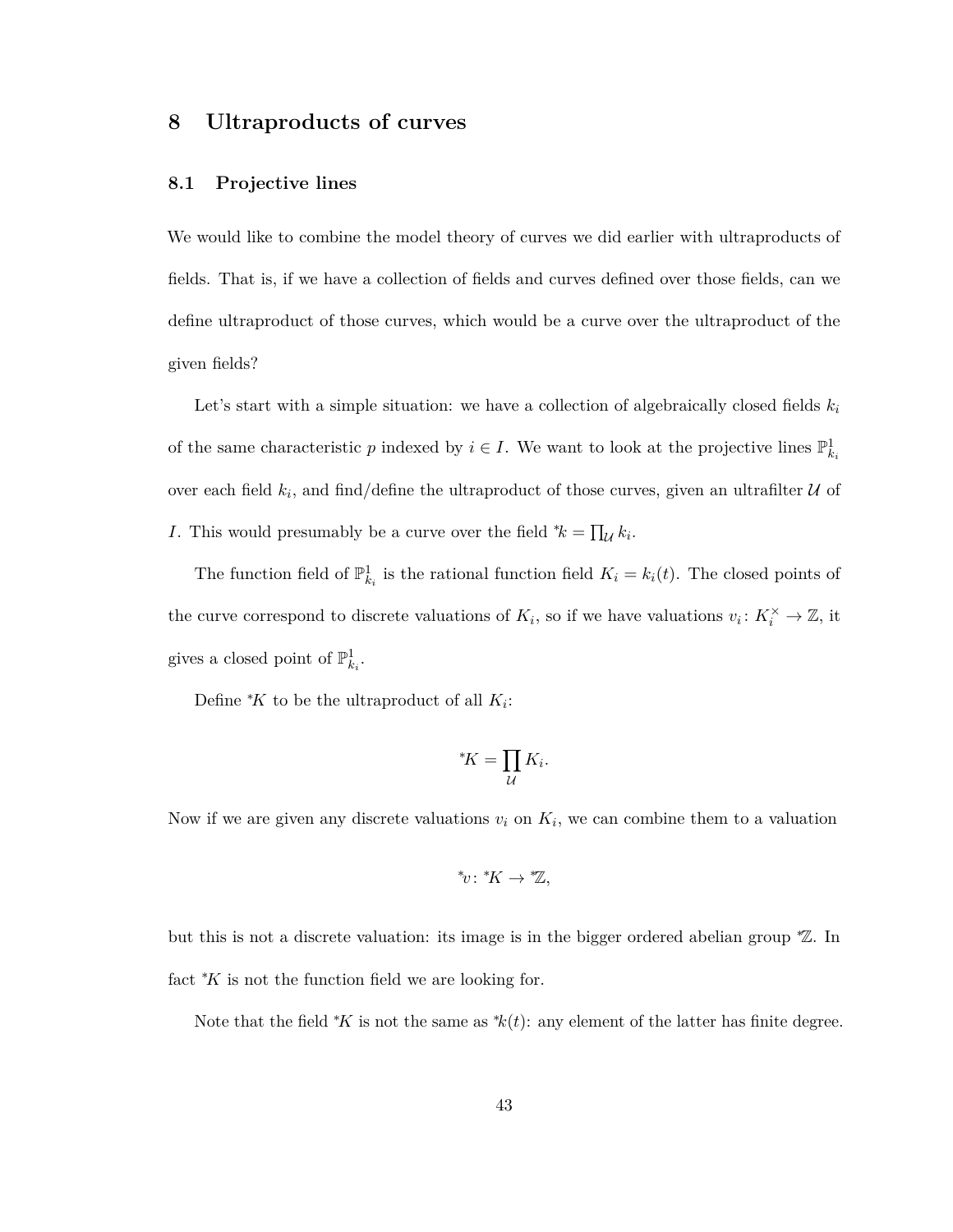Consider the degree maps deg:  $K_i \to \mathbb{N}$ . We can combine them to a map

\*
$$
^*deg:{}^*\!K \to {}^*\!\mathbb{N}.
$$

Again, this map goes to a bigger set than N. Note however that the preimage of  $\mathbb{N} \subseteq \mathbb{N}$  is a subfield of <sup>∗</sup>*K*: we can easily see that it is closed under the field operations.

In fact, the preimage happens to be exactly  $k(t)$ . To see this, suppose  $f \in K$  has degree *n* ∈ N. Then there is a large subset of  $i \in I$  with  $\deg(f_i) = n$ , and this means that for those *i*,

$$
f_i = \frac{p_i}{q_i} \quad \text{with } p_i, q_i \in k_i[t], \deg(p_i) + \deg(q_i) = n.
$$

Because there are finitely many choices for the numbers  $deg(p_i)$ ,  $deg(q_i)$ , they have the same degree for a large subset of *I*. Thus we find polynomials  $p(t)$ ,  $q(t) \in k[t]$  that define an element of  $k(t)$ , and  $f = p(t)/q(t) \in k(t)$  is that element.

The field <sup>\*</sup>*k* is also the function field of the curve  $\mathbb{P}^1_{*k}$ , which turns out to be the ultraproduct of the curves  $\mathbb{P}^1_{k_i}$  in some sense. For instance, the set of \**k*-points of this curve is exactly the ultraproduct of the sets of  $k_i$ -points in the curves  $\mathbb{P}^1_{k_i}$ :

$$
\mathbb{P}^1_{*k}({*k}) = \prod_{\mathcal{U}} (\mathbb{P}^1_{k_i}(k_i)).
$$

This happens more generally, as we will see next.

#### <span id="page-48-0"></span>**8.2 Birational approach: valuations on function fields**

Now, consider a more general situation: we have again a collection of algebraically closed fields  $k_i$  of characteristic  $p$ . Suppose for each  $i$ , we have a function field  $K_i$  represented as a finite separable extension of the rational function field  $k_i(t)$ .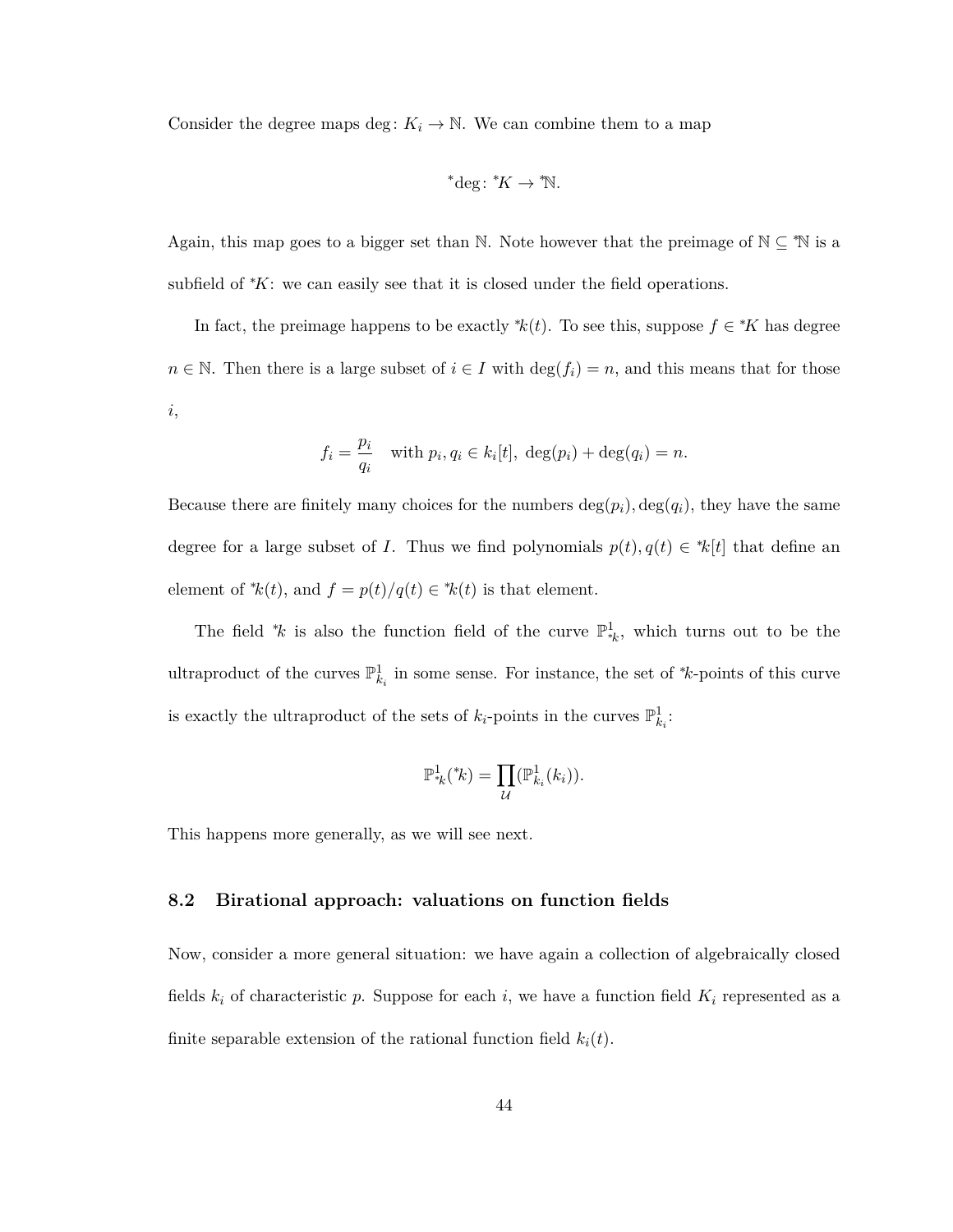We do need to make one crucial assumption: we assume that the genus of  $K_i$  as a function field over  $k_i$  is bounded. The genus here means the genus of the (unique) smooth projective curve over  $k_i$  with function field  $K_i$ . We will prove the following result:

**Proposition.** Suppose  $k_i \models ACF_p$  for all  $i \in I$ , and  $K_i$  is a function field in one variable *over*  $k_i$ *. Assume that the genus of*  $K_i$  *is bounded. If we then define a field*  $K$  *as* 

$$
K = \{ (f_i) \in \prod_{\mathcal{U}} K_i \mid \exists n \in \mathbb{N} \, \forall_{\mathcal{U}} i \in I(\deg(f_i) \leq n) \},\
$$

*then the set of valuations on K is in bijection with the ultraproduct of the sets of valuations of each*  $K_i$ .

Once we fix the genus, the degree of  $K_i$  over  $k_i(t)$  is also bounded. Also, if  $f \in K_i$ generates the field over  $k_i(t)$ , the minimal polynomial of f over  $k_i(t)$  is bounded in the sense that it has bounded degree and all the coefficients have a bounded degree as elements of  $k_i(t)$ , the bound depending only on the genus.

This means that the field  $K_i$  is described by finite amount of data over  $k_i$ : the coefficients of the minimal polynomial of  $f$  over  $k_i(t)$ , which themselves have bounded degree. This means we can move over to ultraproducts: let <sup>∗</sup>*k* be an ultraproduct of the fields *k<sup>i</sup>* .

Construct a polynomial over  $^*k(t)$  by choosing a generator  $f_i$  of each  $K_i$  over  $k_i(t)$  and consider its minimal polynomial. We can map the minimal polynomials to a polynomial over  $k(t)$  as we saw above that they are bounded. This new polynomial will be irreducible because all the minimal polynomials of  $f_i$  are irreducible. Denote by  $K$  the field extension of <sup>∗</sup>*k*(*t*) by adjoining a root of this polynomial.

What is the relationship between  $K$  and the ultraproduct of the  $K_i$ ? As we did above for projective lines, consider the degree function from each  $K_i^{\times}$  to N, defined to be the sum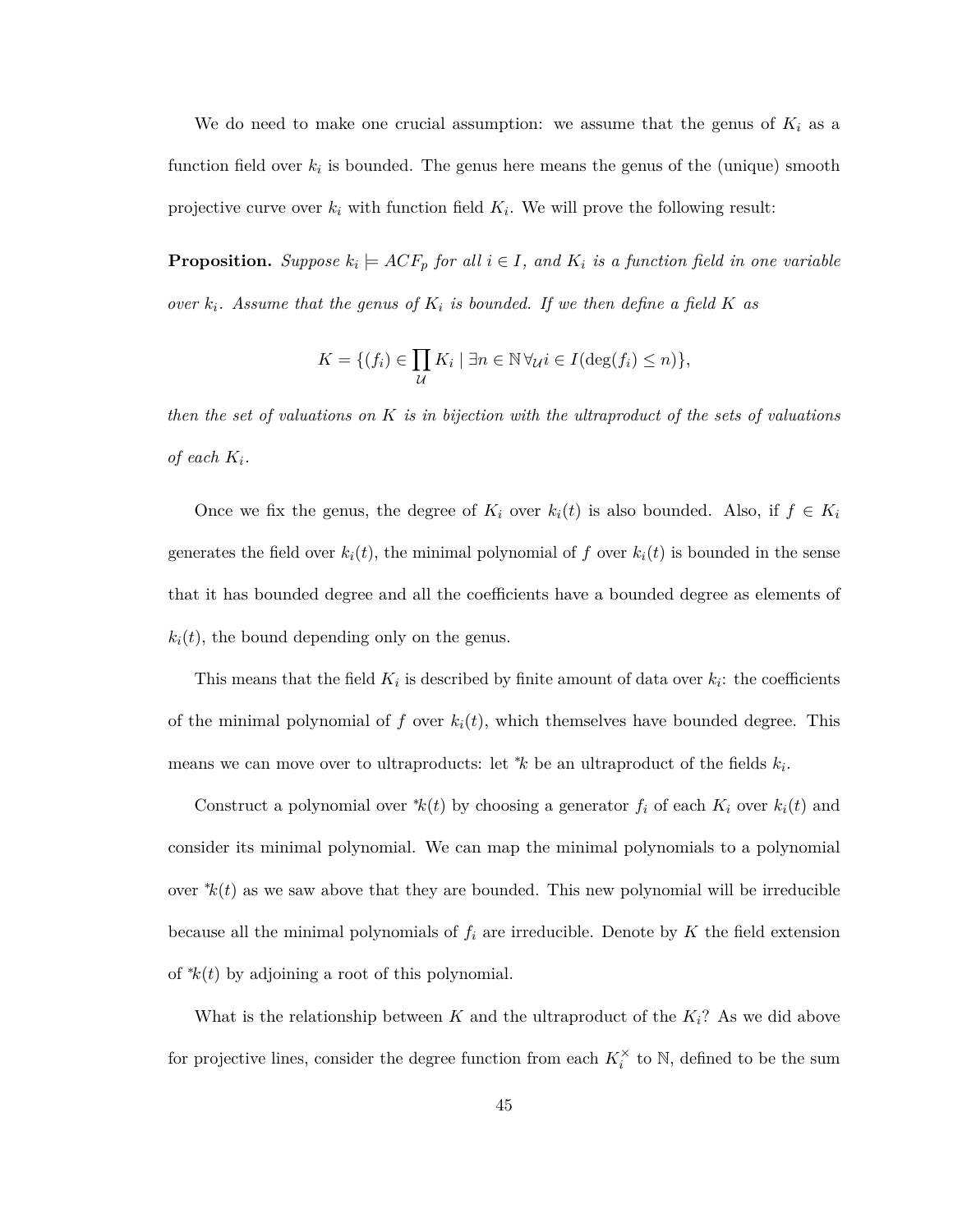of absolute values of the valuations:

$$
\begin{aligned} &\deg\colon K_i^\times\to\mathbb{N}\\ &\deg(g)=\sum_v|v(g)| \end{aligned}
$$

Again, these degree functions can be combined to get a function

\*
$$
{}^*deg\colon \prod_{\mathcal{U}} K_i \to {}^*\! \mathbb{N}.
$$

We will see shortly that *K* is exactly the subset of elements in  $\prod_{\mathcal{U}} K_i$  whose degree is actually in  $\mathbb{N} \subseteq \mathbb{N}$ .

Suppose an element  $\alpha \in K_i$  has degree bounded by some  $n \in \mathbb{N}$ . We can see that  $\alpha$ can be written as a  $k_i(t)$ -linear combination of powers of the generator  $f_i$ , and in fact the degrees of the coefficients in  $k_i(t)$  have a bound that only depends on *n*.

If we have an element  $(\alpha_i) \in \prod_{\mathcal{U}} K_i$  whose degree is finite, then there is some  $n \in \mathbb{N}$ such that  $\deg(\alpha_i) = n$  for most *i*. This means that every such  $\alpha_i$  can be written as a linear combination of the powers of  $f_i$  with the same bound on the coefficients, so those coefficients depend on finite amount of data from the fields *k<sup>i</sup>* . Now we can again combine that data together to the ultraproduct, so we get a  $k(t)$ -linear combination of the generator of K, i.e. we get an element of *K*.

Conversely, we clearly have a map from  $K$  to the ultraproduct of  $K_i$  which preserves the degree. We conclude that again, we can identify *K* with the subfield of  $\prod_{\mathcal{U}} K_i$  with bounded degree:

$$
K \cong \{ \alpha \in \prod_{\mathcal{U}} K_i \mid {}^* \text{deg}(\alpha) \in \mathbb{N} \}.
$$

What are the valuations of *K*? We are interested in the points of the smooth projective curve with function field *K*, which correspond to valuations of *K*. Suppose we have a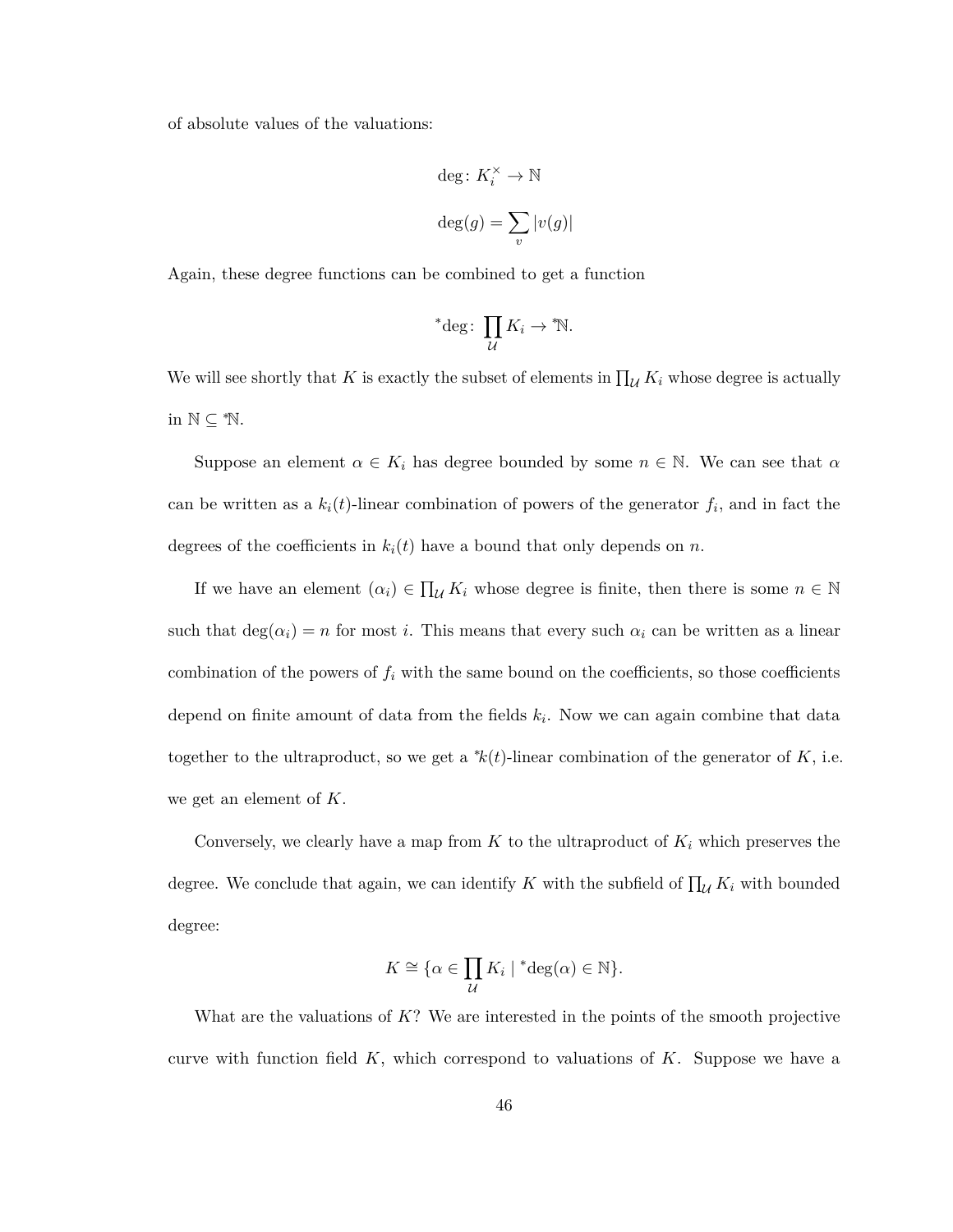valuation  $v_i$  on each  $K_i$ , so we have a map  $v_i: K_i^{\times} \to \mathbb{Z}$ . These can be combined into a valuation

$$
^*\!v\colon \prod_{\mathcal{U}} K_i \to ^*\!{\mathbb{Z}},
$$

so we have (possibly non-discrete) valuation of the ultraproduct. However, if we restrict it to the subfield *K*, we actually get a map  $K^{\times} \to \mathbb{Z}$ : if  $\alpha \in K$ , then it comes from some  $(\alpha_i)$ and we have for most *i*

$$
|v_i(\alpha_i)| \leq \deg(\alpha_i) = {}^* \deg(\alpha) \in \mathbb{N},
$$

since we chose the element  $\alpha$  from the subfield K. Thus the valuations of  $\alpha_i$  are actually bounded by the degree, so we get a map  $v: K^{\times} \to \mathbb{Z}$ .

Recall that the <sup>∗</sup>*k*-points of the smooth projective curve with function field *K* is in bijection with the discrete valuations of the field *K*. We have now constructed a map from the ultraproduct of  $k_i$ -points of the curve  $X_i$  with function field  $K_i$  to the  $*k$ -points of the curve  $X$  with function field  $K$ . In other words, we have a map

$$
\prod_{\mathcal{U}} X_i(k_i) \to X({}^*\!k).
$$

To see that this map is actually a bijection, we will consider these curves in terms of how they are embedded to projective spaces.

#### <span id="page-51-0"></span>**8.3 Embedding to projective space**

Another way to approach ultraproduct of curves is to consider curves as subvarieties of  $\mathbb{P}^n$ . This way we will be able to prove that the set of points of the ultraproduct is given by the ultraproduct of points on the individual curves. In other words, that the map we defined above is bijective.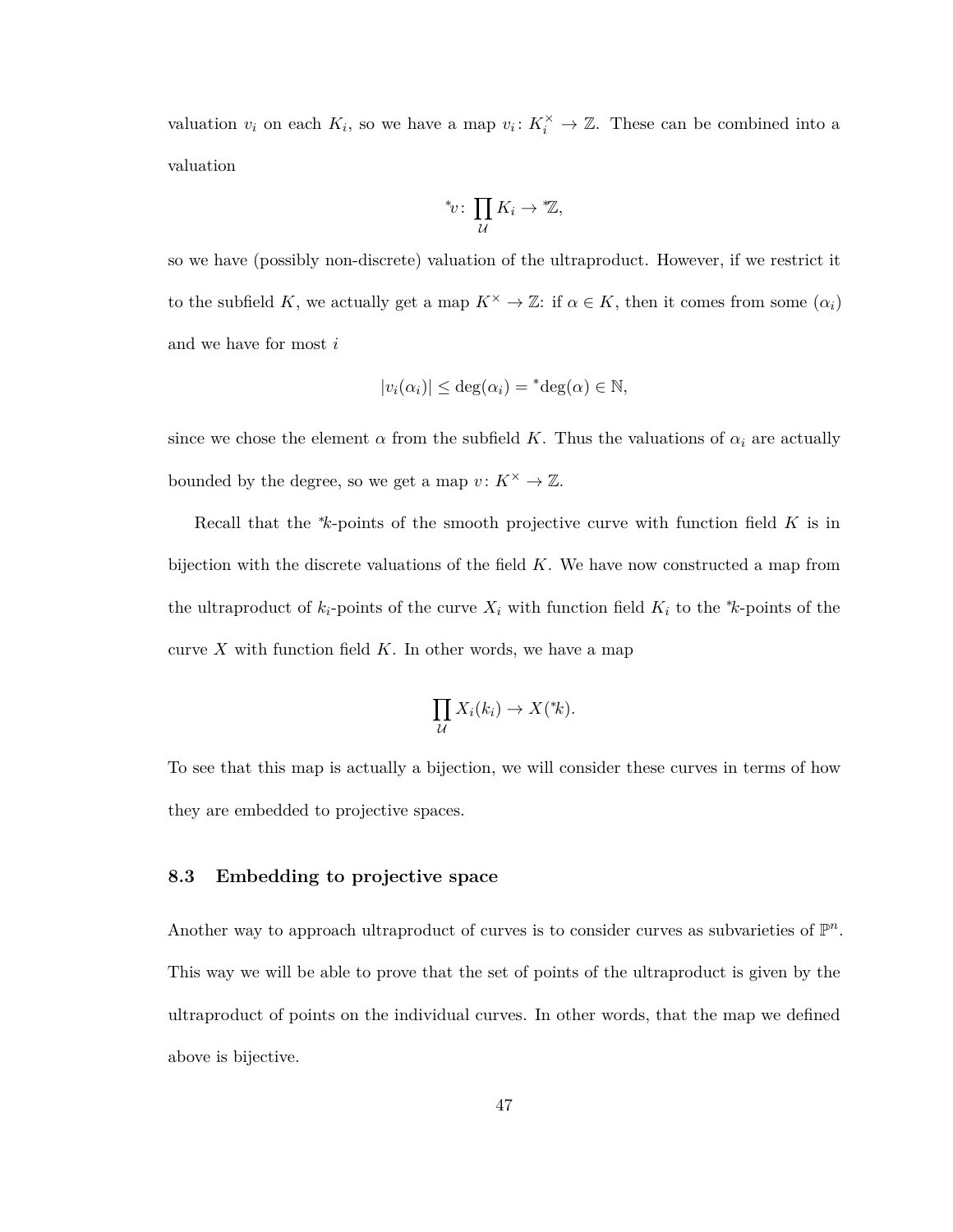Again, suppose  $X_i$  is a curve over the field  $k_i$  with bounded genus. This means we may as well assume that they all have genus *g*. Then, as we have seen earlier, we have a bound on  $n, d, m$  such that all of the curves can be embedded in the projective space  $\mathbb{P}^n$  onto a smooth curve defined by at most *m* polynomials of degree at most *d*.

Suppose the curve  $X_i$  is defined as a subset of  $\mathbb{P}_{k_i}^n$  by polynomials  $f_1^i, \ldots, f_m^i$  of degree *d*. Then we can combine these to get polynomials  ${}^*\!f_1, \ldots, {}^*\!f_m$  over the field  ${}^*\!k$  that define a curve in  $\mathbb{P}_{k}^{n}$ . These are still well defined polynomials since we have the bounds on the degrees. Let <sup>\*</sup>*X* be the curve defined by  ${}^*f_1, \ldots, {}^*f_m$ .

What are the \*k-points of \*X? They are points in  $\mathbb{P}^n$ (\*k) which satisfy all the polynomials  ${}^*f_1, \ldots, {}^*f_m$ . Since this is a definable set over  ${}^*k$ , it is preserved in ultraproduct: if  $\bar{a} =$  $(a_0, \ldots, a_n)$  are the homogeneous coordinates of a point in  $\mathbb{P}^n({}^*\! k)$ , then we have equivalence

$$
\bar{a} \in {^*X}({^*k})
$$
  
\n
$$
\iff {^*f_j}(\bar{a}) = 0 \text{ for } j = 1, ..., m
$$
  
\n
$$
\iff \forall u i \in I \,\forall j = 1, ..., m: (f_j^i(\bar{a}^i) = 0)
$$
  
\n
$$
\iff \forall j = 1, ..., m \,\forall u i \in I: (f_j^i(\bar{a}^i) = 0)
$$
  
\n
$$
\iff \forall j = 1, ..., m: (\bar{a}^i \in X_i(k_i)).
$$

In other words, the point set of the curve <sup>∗</sup>*X* is the ultraproduct of the point sets of the individual curves *X<sup>i</sup>* .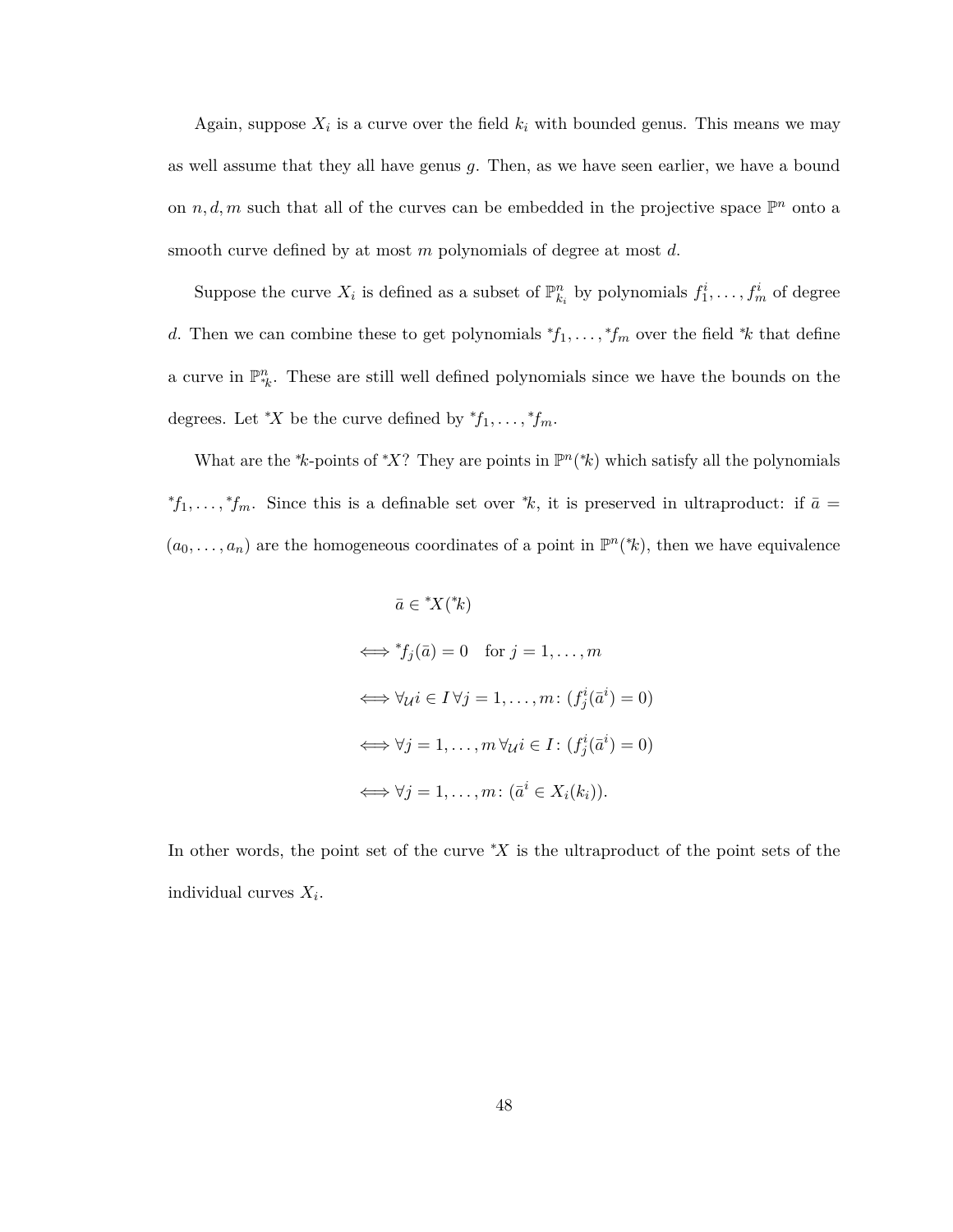## <span id="page-53-0"></span>**9 Reduction with a fixed ring extension**

#### <span id="page-53-1"></span>**9.1 Statement**

We want to make a reduction of the lifting problem of *G*-covers of curves. Specifically, we want to show that the liftability of certain kinds of covers doesn't depend on the field it is defined over. Instead of working with the general formulation of the lifting problem, we use the reductions described earlier and only consider the case of HKG-covers  $Y \to \mathbb{P}^1$ . Note that the local-global principle and HKG-covers imply that *G* being an Oort group is equivalent to every *G*-HKG-cover having a lifting.

First, we fix some parameters of the lifting problem:

- Fix the finite group  $G = \mathbb{Z}/m \times P$  acting on the curve *Y*, where *P* is a *p*-group and *m* is prime to *p*. We may assume the group has this form because it is going to be the inertia group of a cover at a point, and (as we saw in Section [3\)](#page-18-0) the inertia group will always have this form.
- Fix a bound  $g$  on the genus of  $Y$ : we consider the curves  $Y$  with genus at most  $g$ . (Alternatively we could assume a bound on the ramification groups over  $0 \in \mathbb{P}^1(k)$ )
- We fix  $\pi$  which is an algebraic integer over  $\mathbb{Z}_p$ , and we will always consider the ring extension  $W(k)[\pi]$  of  $W(k)$ . Denote this ring by  $R(k) = W(k)[\pi]$ .

Note that we *do not* fix the field *k*: the purpose of this section is to show that the lifting problem is independent of *k* in a certain sense.

**Remark:** The fact that we only consider rings of the form  $W(k)[\pi]$  is not a serious restriction. It is proven by Pop  $[Pop14]$  that if a cover lifts over some finite extension of  $W(k)$ , then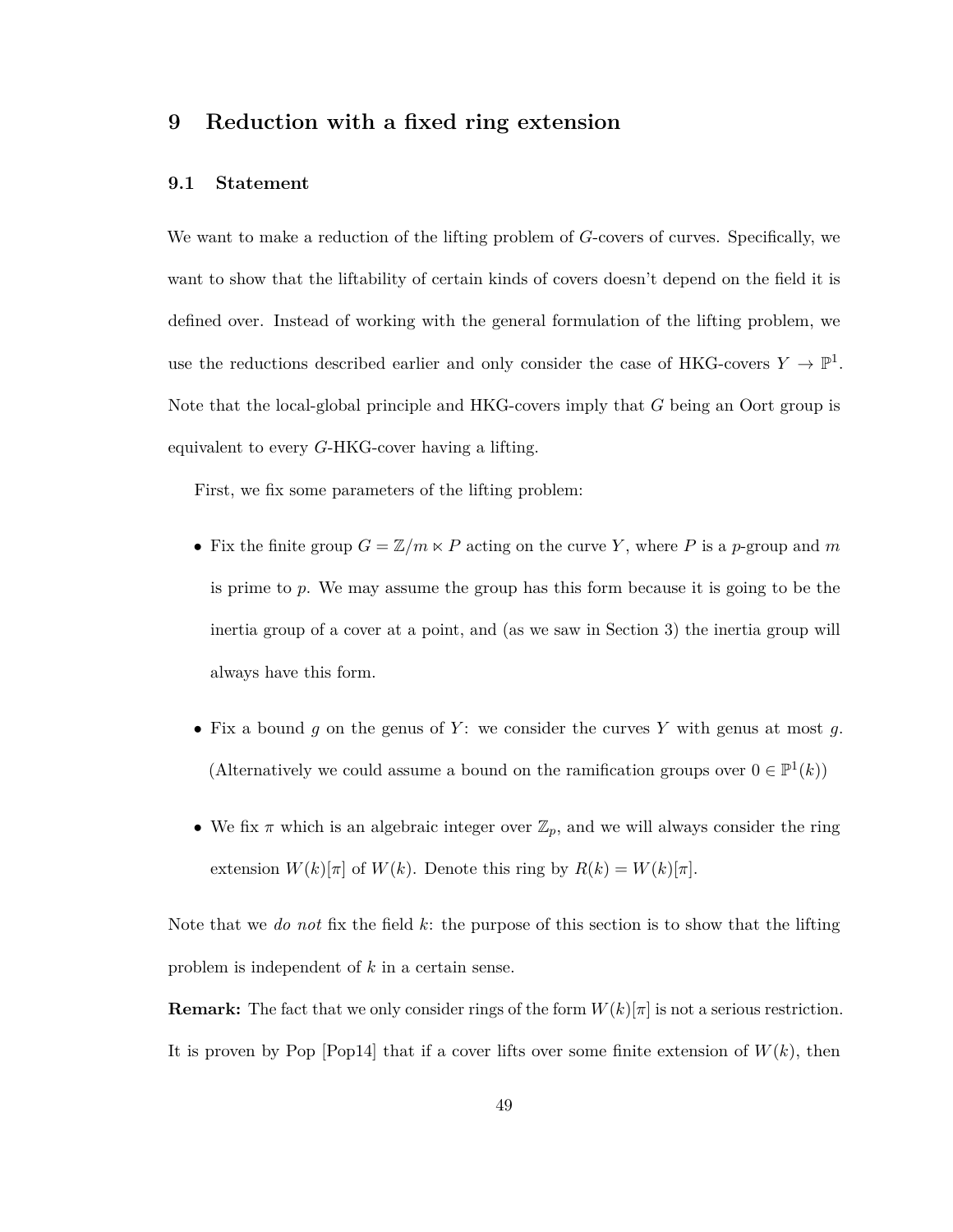there exists a lifting over a ring of the form  $W(k)[\pi]$  as above.

Define a class  $C_{G,g,\pi}$  of fields as follows:

**Definition.** Field  $k \models ACF_p$  is in class  $C_{G,g,\pi}$  if every  $G$ -HKG-cover  $Y_k \to \mathbb{P}^1_k$  over  $k$  with *genus of Y at most g has a lifting over the ring*  $R(k) = W(k)[\pi]$ .

Recall that by *G*-HKG-cover we mean a *G*-cover that is a HKG-cover.

The aim of this section is to prove the following result:

**Theorem.** *The class CG,g,π is an elementary class within ACFp, which means that it contains either all the fields in ACF<sup>p</sup> or none of them.*

**Consequences** What does this theorem mean for Oort groups? This result does not answer the question on whether being an Oort group depends on the field *k*. If *G* is an Oort group, it means that for every *G*-cover there exists a ring *R* and a lifting of the cover over *R*. What this result talks about is the statement: for every genus *g* there exists a ring  $R_g \leftrightarrow W(k)$  of the form  $R_g = W(k)[\pi_g]$  such that every *G*-cover over *k* with genus *g* has a lifting over *Rg*. The theorem above says that this stronger statement does not depend on *k*.

It could be possible that there is an Oort group which does not allow a fixed *π* that gives a ring extension of  $W(k)$ , even for a fixed genus. That kind of group would be an Oort group but would not satisfy the stronger statement. If we can prove that being an Oort group implies that the ring extension is bounded for a bounded genus, then this would also imply that being Oort is independent of *k*.

**Strategy of proof** For brevity, write *C* for the class  $C_{G,g,\pi}$ . Our strategy for proving this statement is to use ultraproducts: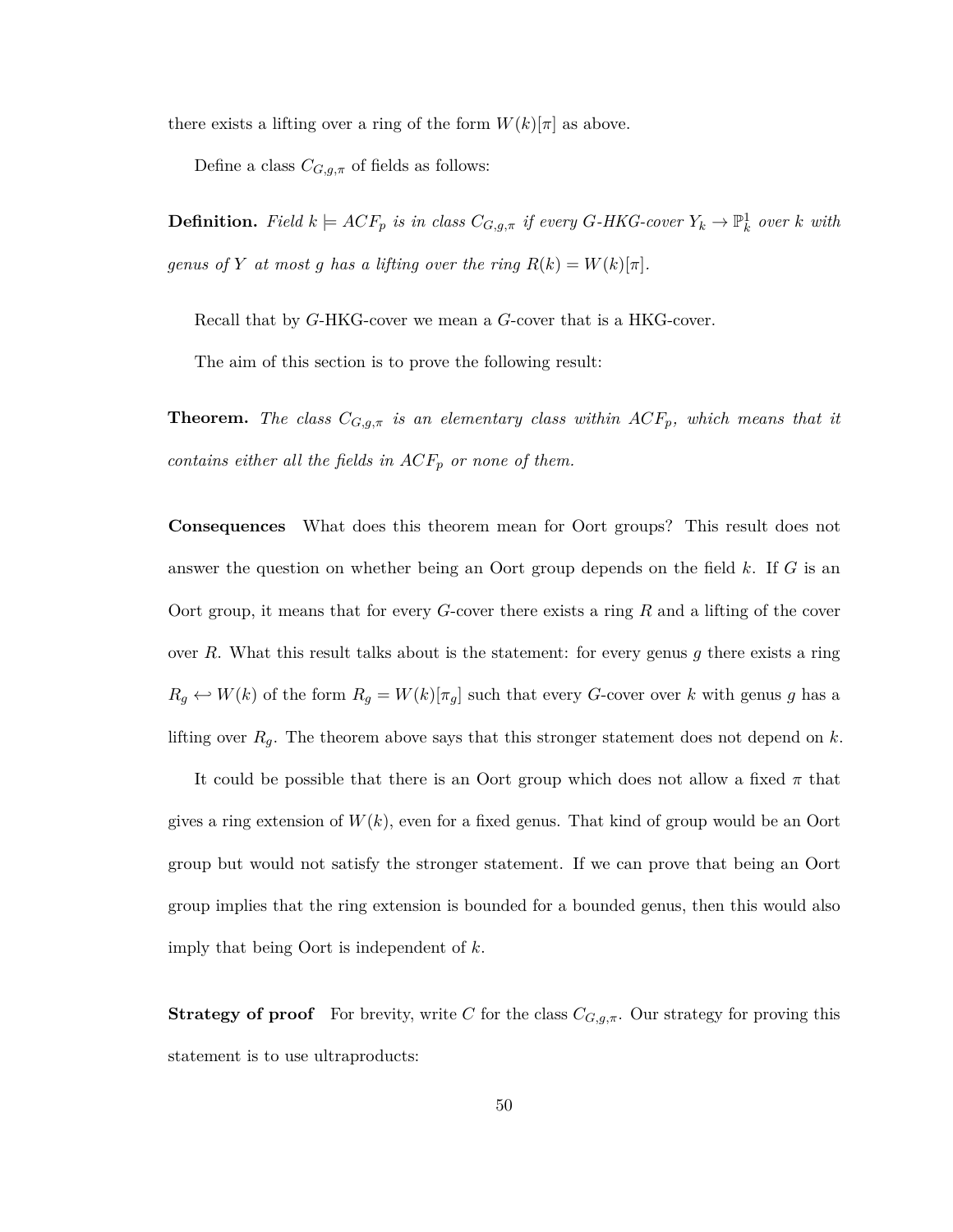- 1. Prove that *C* is closed under ultraproducts
- 2. Prove that if an ultrapower <sup>∗</sup>*k* of a field *k* is in *C*, then *k* itself is in *C*

Now, by the fact that any two elementarily equivalent models have isomorphic ultrapowers, these two facts will imply our proposition. Namely, if *k* and *l* are both algebraically closed fields of characteristic *p*, then they satisfy the same complete first order theory. Thus, by Keisler-Shelah theorem, there is an ultrafilter  $U$  on some set such that the ultrapowers are isomorphic:  $k^{\mathcal{U}} \cong l^{\mathcal{U}}$ . If we have proven the two steps above, we have equivalence

$$
k \in C \iff k^{\mathcal{U}} \in C \iff l^{\mathcal{U}} \in C \iff l \in C,
$$

so *k* is in the class *C* exactly when *l* is.

### <span id="page-55-0"></span>**9.2 Proof of Step 1**

First we want to prove that the class *C* is closed under ultraproducts: that is, let *k<sup>i</sup>* be a field in the class *C* for all *i* in some set *I*, and let  $*k$  be an ultraproduct of the fields  $k_i$ . We want to prove that <sup>∗</sup>*k* is also in *C*.

Suppose that  $Y_{*k} \to \mathbb{P}^1_{*k}$  is a *G*-HKG-cover of curves. What we want to show is that there is a lifting of this cover over  $R({*}) = W({*})[\pi]$ .

The curve  $Y_{*k}$  and the cover  $Y_{*k} \to \mathbb{P}^1_{*k}$  are defined by a finite number of polynomials equations: the curve is embedded in some projective space and the cover is a regular map to  $\mathbb{P}^1$ . We can take the coefficients of these polynomials and map them to almost all  $k_i$ , which gives us covers  $Y_{k_i} \to \mathbb{P}^1_{k_i}$  for all *i*.

The following things are true for each curve  $Y_{k_i}$ :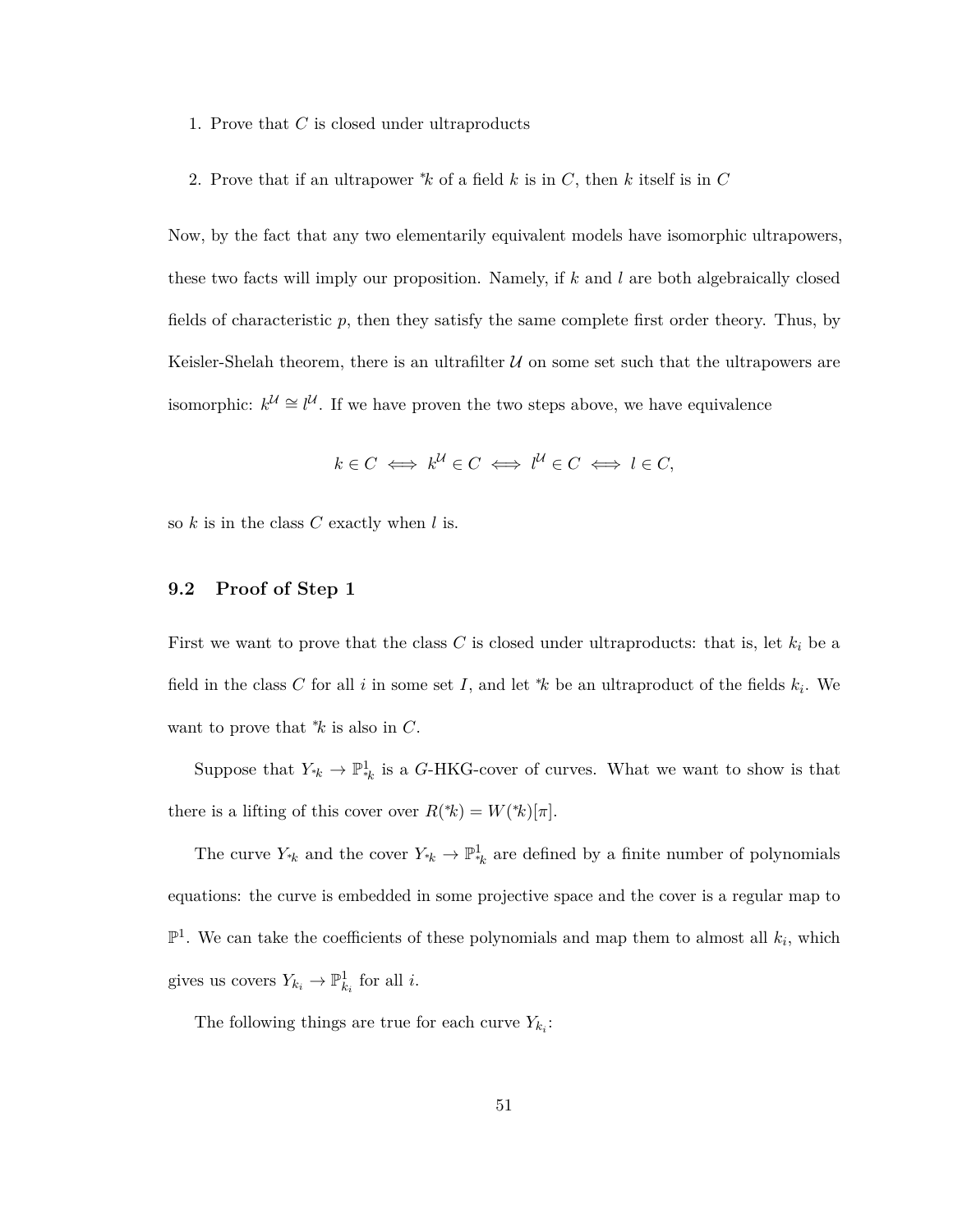- The *G*-action on *Y*<sup>∗</sup>*<sup>k</sup>* is also defined by some polynomials, and those polynomials give rise to a *G*-action on *Yk<sup>i</sup>* . It is a faithful *G*-action, so we get a smooth *G*-cover  $Y_{k_i} \to \mathbb{P}^1_{k_i}.$
- The ramification of the cover  $Y_{k_i} \to \mathbb{P}^1_{k_i}$  is the same as the ramification of the original cover for almost all *i*. This is because the ramification filtration depends on the polynomials defining the *G*-action. In particular, they have the same ramification filtration at  $t = 0$ , they are tamely ramified at  $t = \infty$  and unramified elsewhere.
- This means that almost all of the covers  $Y_{k_i} \to \mathbb{P}^1_{k_i}$  are HKG-covers with the same ramification at  $t = 0$  as the original cover.

As we assume that the fields  $k_i$  are in the class  $C_{G,g,\pi}$ , we know that each of these covers has a lifting over the ring  $R_i = R(k_i)$ . Denote the lifting by  $\mathcal{Y}_{R_i} \to \mathbb{P}^1_{R_i}$ .

Now, to prove part 1 we have to come up with a smooth *G*-cover of curves over  $R$ <sup>\*</sup> $k$ </sup>) whose special fiber is  $Y_{*k} \to \mathbb{P}^1_{*k}$ .

We can take the ultraproduct of the curves  $\mathcal{Y}_{R_i}$  to get a curve  $\mathcal{Y}_{*R}$ . This requires that all of the liftings  $\mathcal{Y}_{R_i}$  are embedded into  $\mathbb{P}^N$  for a bounded N, and the polynomials defining the curve have bounded degrees, and also that the polynomials defining the group action by *G* have bounded degree. We know that this is true because each curve  $\mathcal{Y}_{R_i}$  have the same genus as its special fiber  $Y_{k_i}$ . As these curves  $Y_{k_i}$  all come from the original curve  $Y_{*k}$ , they all have the same genus. This implies that all  $\mathcal{Y}_{R_i}$  embed into the same projective space and that their degrees are bounded.

As  $\mathcal{Y}_{R_i}$  is a curve over  $R_i$ , their ultraproduct is a curve over the ring

$$
{}^*\!R = \prod_{\mathcal{U}} R_i = (\prod_{\mathcal{U}} W(k_i))[\pi] = {}^*\!W(k)[\pi],
$$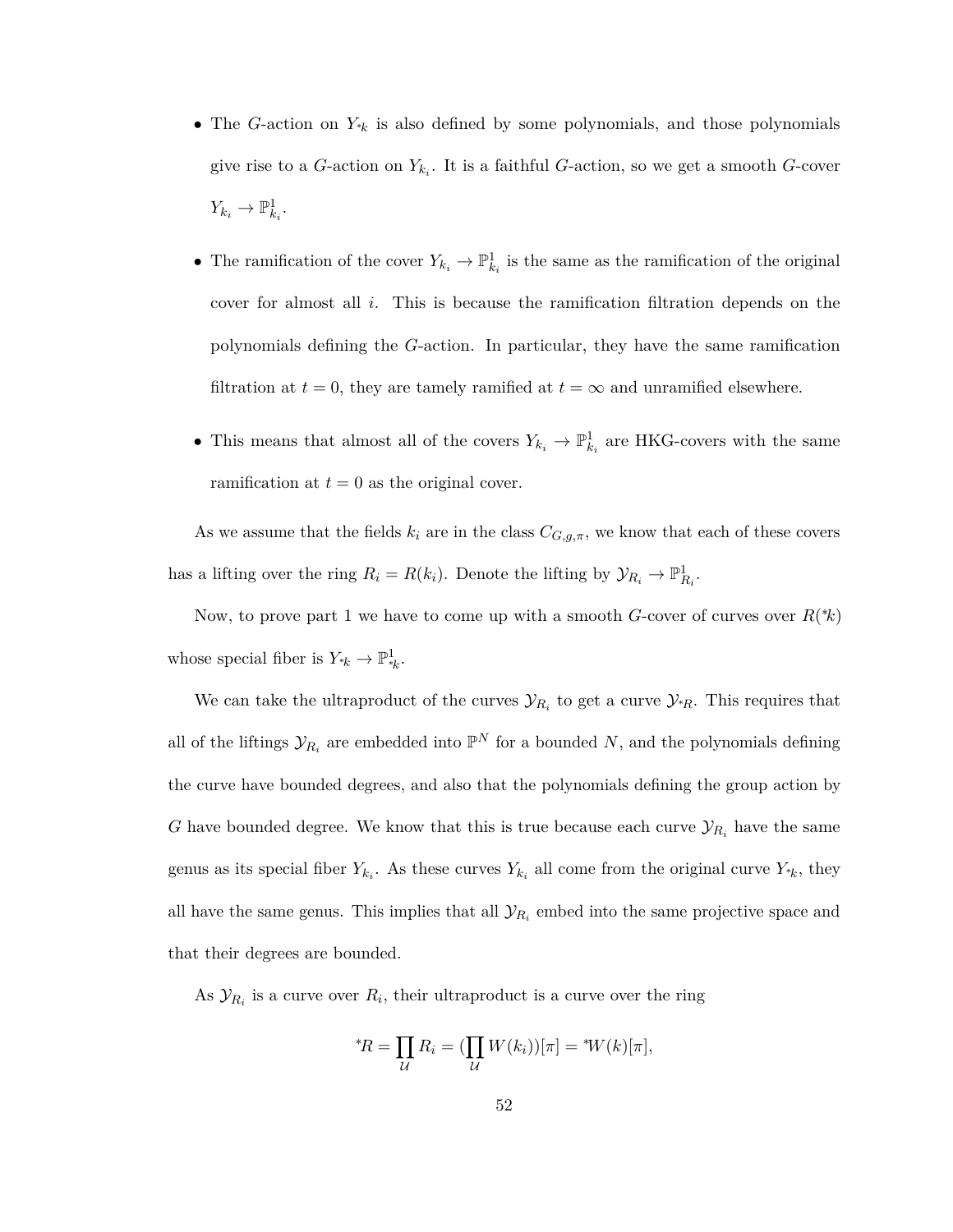which is not what we wanted: our goal is to find a lifting over the ring  $R(*_k)$ . Luckily, there is a canonical map  $^*W(k) \to W(^*k)$ : the elements of  $W(k_i)$  are sequences  $(a_{i0}, a_{i1}, \dots)$  of elements of  $k_i$ . An element of <sup>\*</sup>*W*(*k*) is then a *U*-tuple of such sequences. If two such tuples are equal, they must be equal at every component, so we can send a tuple of sequences to a sequence of tuples. This is precisely the map we defined in Section [6.](#page-34-0)

This map  $^*W(k) \to W(^*k)$  can clearly be extended to a map  $^*R(k) \to R(^*k)$ . Now we can use this map to form the base change of  $\mathcal{Y}_{{}^*R(k)} \to \mathbb{P}^1_{{}^*R(k)}$  to get a cover of curves

$$
\mathcal{Y}_{R(*k)} \to \mathbb{P}^1_{R(*k)}.
$$

Is this a lifting of the original  $Y_{*k} \to \mathbb{P}_{*k}^1$ ? Consider the map  ${}^*R(k) \to {}^*k$ : it is equal to the composition

$$
^*\!R(k) \to R(^*\!k) \to ^*\!k.
$$

The base change of each cover  $\mathcal{Y}_{R_i} \to \mathbb{P}^1_{R_i}$  is the cover  $Y_i \to \mathbb{P}^1_{k_i}$ , and thus the base change of the ultraproduct

$$
\mathcal{Y}_{{}^*\!R(k)}\to \mathbb{P}^1_{{}^*\!R(k)}
$$

is equal to the ultraproduct of the base changes  $Y_{*k} \to \mathbb{P}^1_{*k}$ . This means that also the special fiber (i.e. base change under  $R(\kappa) \to \kappa$ ) of  $\mathcal{Y}_{R(\kappa)} \to \mathbb{P}^1_{R(\kappa)}$  is equal to the cover  $Y_{\kappa} \to \mathbb{P}^1_{\kappa},$ so it has a smooth lifting like we wanted.

#### <span id="page-57-0"></span>**9.3 Proof of Step 2**

Next we want to prove the other direction: if *k* is a field whose ultrapower <sup>∗</sup>*k* is in the class  $C_{G,g,\pi}$ , then *k* itself is in  $C_{G,g,\pi}$ . Suppose that \* $k \in C_{G,g,\pi}$ .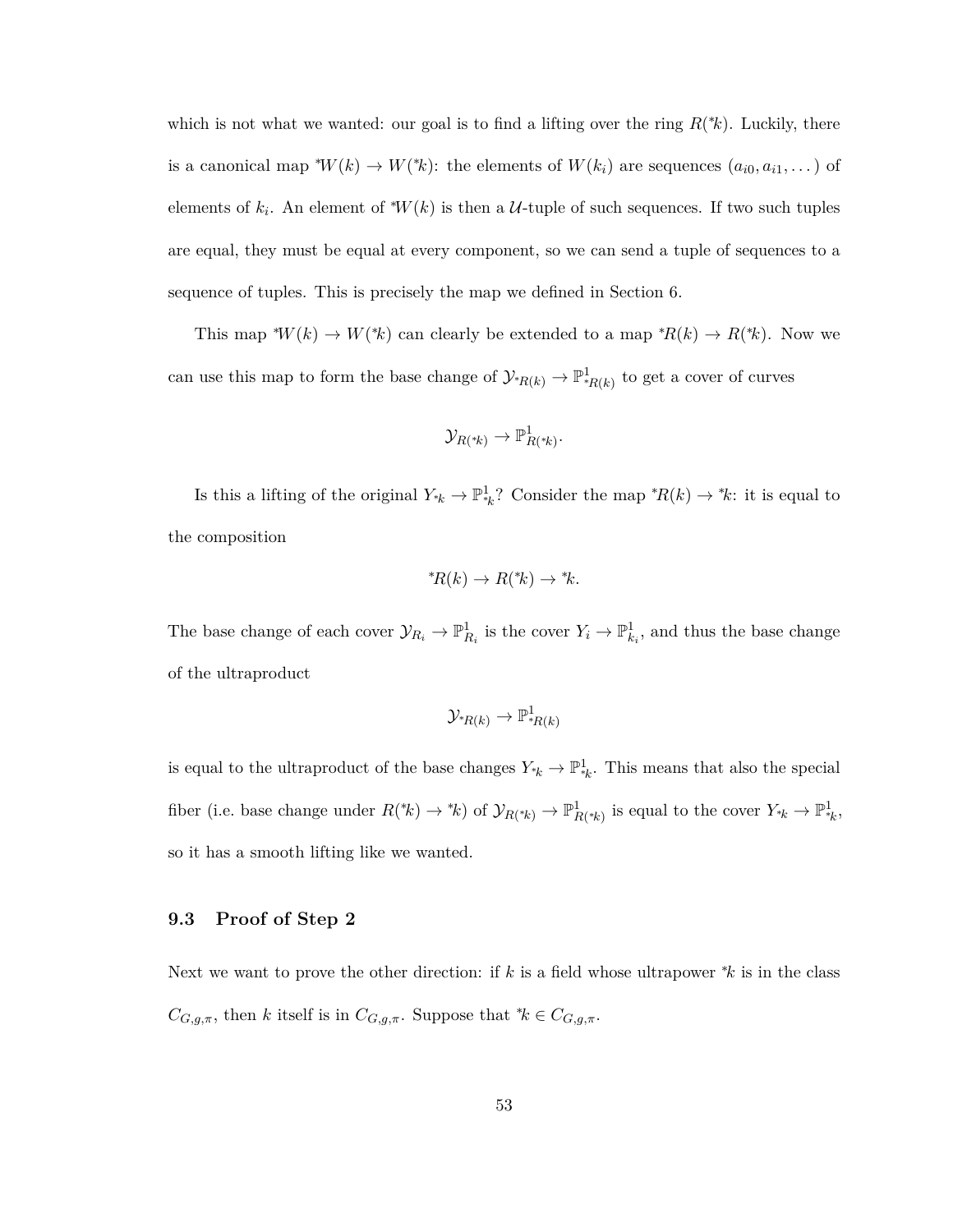Let  $Y_k \to \mathbb{P}^1_k$  be a *G*-HKG-cover of curves. We want to construct a lifting of this cover over the ring  $R(k)$ . First, form the base change of this cover under the diagonal embedding  $k \hookrightarrow k$  to get a *G*-cover  $Y_{*k} \to \mathbb{P}^1_{*k}$ . This is also a HKG-cover, as the base change preserves the ramification behaviour of the cover. (We also see this because the base change is really the ultrapower of copies of our original cover.)

Now, by the assumption that  ${}^*\!k \in C_{G,g,\pi}$ , we know that the cover  $Y_{*k} \to \mathbb{P}^1_{*k}$  has a lifting over  $R(*k)$ , denote it by

$$
\mathcal{Y}_{R(*k)}\to \mathbb{P}^1_{R(*k)}.
$$

Recall that the diagonal map  $k \hookrightarrow k$  is an elementary embedding. We know by AKEprinciple that  $W(k)$  and  $W(k)$  are elementarily equivalent, which implies that also the rings  $R(k)$  and  $R(k)$  are elementarily equivalent. This means that  $R(k)$  can be elementarily embedded into an ultrapower of  $R(k)$ , denote this by  $R(*k) \hookrightarrow *R(k)$ . Note that the two "stars" might be different: we don't necessanily have a map  $R(\kappa) \hookrightarrow \kappa R(k)$ .

We can also do the same with the elementary diagram of  $R(k)$ . The models of this theory are elementary extensions of  $R(k)$ , and again by the AKE-principle the ring  $R(k)$  is such an extension. This way we can make sure that the embedding  $R(\kappa) \hookrightarrow R(k)$  is an *R*(*k*)-homomorphism.

Now we can form the base change of the cover  $\mathcal{Y}_{R(*_k)} \to \mathbb{P}^1_{R(*_k)}$  to get a new cover

$$
\mathcal{Y}_{*R(k)} \to \mathbb{P}^1_{*R(k)}.
$$

What does the curve  $\mathcal{Y}_{*R(k)}$  look like? Since the cover is defined over the ring  $*R(k)$ , we can consider it as an ultraproduct of covers over *R*(*k*).

Taking the special fiber of  $\mathcal{Y}_{*R(k)} \to \mathbb{P}^1_{*R(k)}$  then gives a cover  $Y_{*k} \to \mathbb{P}^1_{*k}$  over the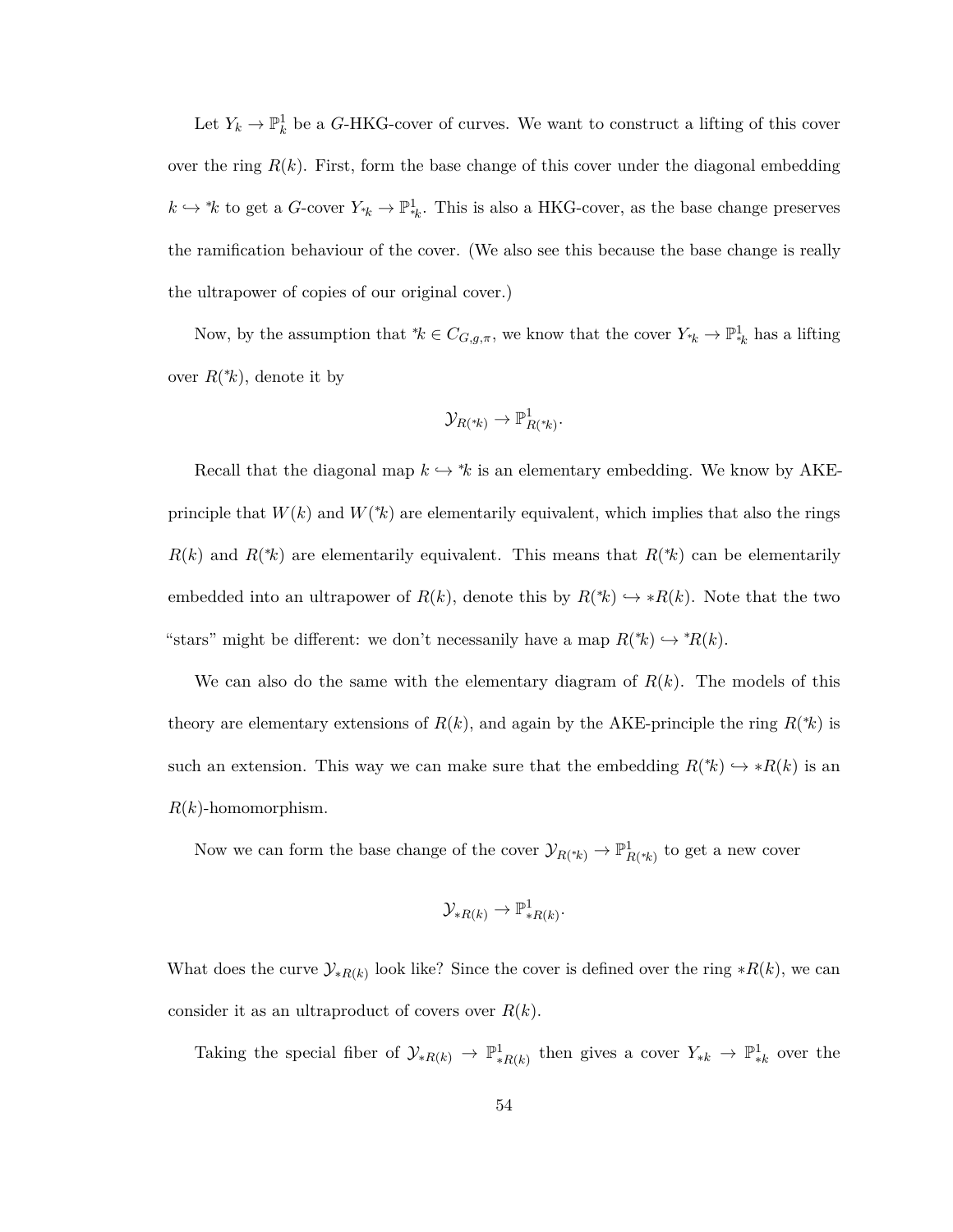"big" ultrapower of *k*. Because we constructed the embedding  $R$ <sup>\*</sup>(\*)  $\rightarrow$  \* $R$ (*k*) to be an *R*(*k*)-homomorphism, the residue extension  $*k \to *k$  is also a *k*-embedding. The functoriality of base change (and special fiber) then implies that this special fiber

$$
Y_{*k}\to \mathbb{P}^1_{*k}
$$

is the base change of our original cover  $Y_k \to \mathbb{P}^1_k$  in the diagonal embedding  $k \to *k$ .

Since the base change is liftable over  $*R(k)$ , the lifting gives a lifting over  $R(k)$  in almost all coordinates of the ultrapower. In particular, this means the set of liftings must be nonempty.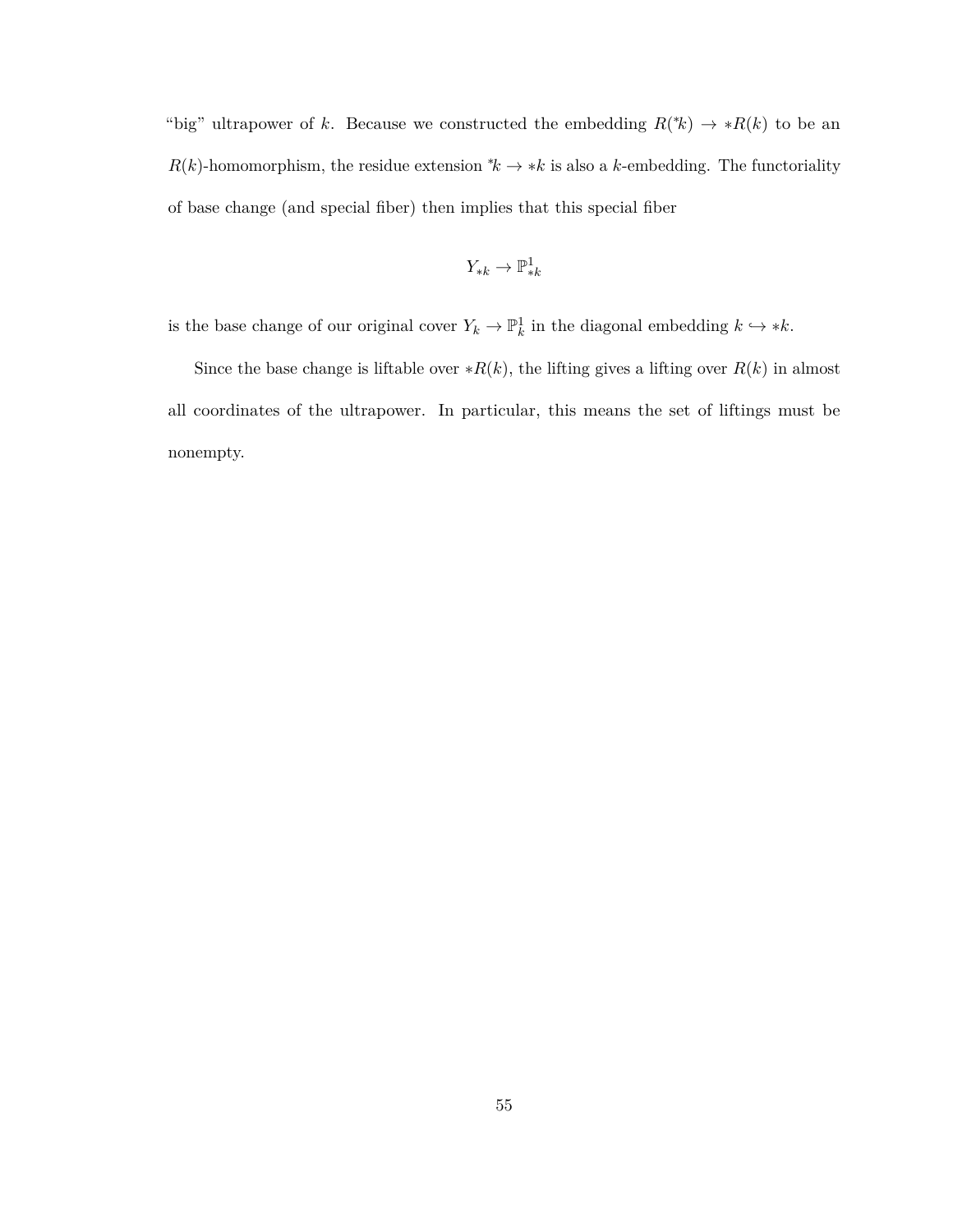## **References**

- <span id="page-60-4"></span>[BW06] Irene I Bouw and Stefan Wewers. The local lifting problem for dihedral groups. *Duke Mathematical Journal*, 134(3):421–452, 2006.
- <span id="page-60-1"></span>[CGH08] Ted Chinburg, Robert Guralnick, and David Harbater. Oort groups and lifting problems. *Compositio Mathematica*, 144(04):849–866, 2008.
- <span id="page-60-7"></span><span id="page-60-2"></span>[CGH11] Ted Chinburg, Robert Guralnick, and David Harbater. The local lifting problem for actions of finite groups on curves. In *Annales scientifiques de l'Ecole normale supérieure*, volume 44, pages 537–605. Elsevier, 2011.
	- [Ers67] Yuri Ershov. On the elementary theory of maximal valued fields III. *Algebra i Logika Sem.*, 6(3):31–38, 1967.
- <span id="page-60-3"></span>[GM98] Barry Green and Michel Matignon. Liftings of Galois covers of smooth curves. *Compositio Mathematica*, 113(3):237–272, 1998.
- <span id="page-60-6"></span>[GMP90] Barry Green, Michel Matignon, and Florian Pop. On valued function fields II regular functions and elements with the uniqueness property. *J. reine angew. Math*, 412:128–149, 1990.
- <span id="page-60-5"></span><span id="page-60-0"></span>[GMP92] Barry Green, Michel Matignon, and Florian Pop. On valued function fields III, reductions of algebraic curves. *J. reine angew. Math*, 432:117–133, 1992.
	- [Gro71] Alexandre Grothendieck. Séminaire de géométrie algébrique du Bois Marie-1960-61 - Revêtements étales et groupe fondamental-(SGA 1). *Lecture notes in mathematics*, 224, 1971.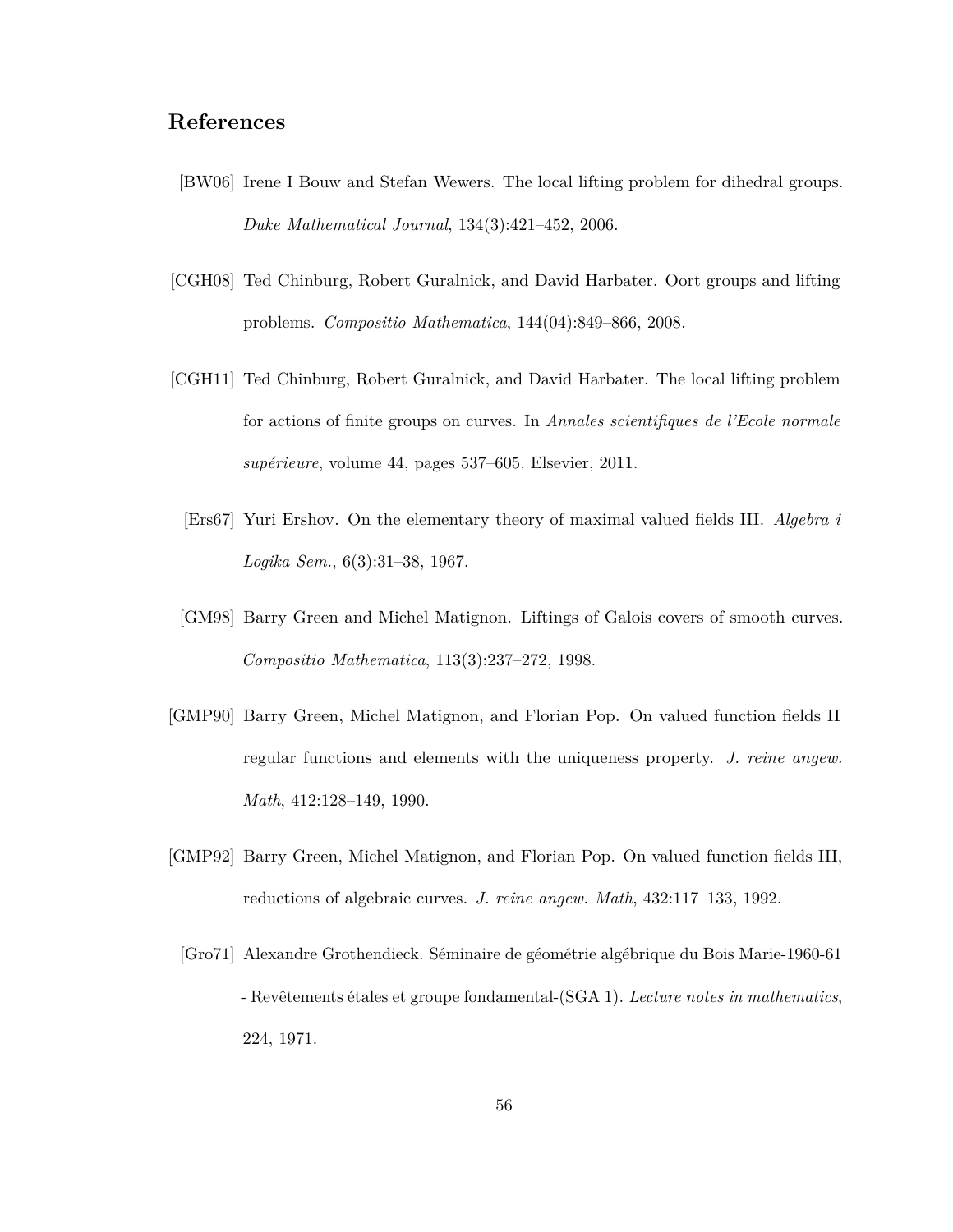- <span id="page-61-5"></span>[Har80] David Harbater. Moduli of p-covers of curves. *Communications in Algebra*, 8(12):1095–1122, 1980.
- <span id="page-61-6"></span>[Kat86] Nicholas M Katz. Local-to-global extensions of representations of fundamental groups. In *Annales de l'institut Fourier*, volume 36, pages 69–106, 1986.
- <span id="page-61-8"></span>[Kei61] H Jerome Keisler. Ultraproducts and elementary classes. In *Indagationes Mathematicae (Proceedings)*, volume 64, pages 477–495. Elsevier, 1961.
- <span id="page-61-9"></span>[Kuh12] Franz-Viktor Kuhlmann. The algebra and model theory of tame valued fields. *Journal für die reine und angewandte Mathematik (Crelles Journal)*, 2012.
- <span id="page-61-7"></span><span id="page-61-3"></span>[Mar02] David Marker. *Model theory: an introduction*. Springer, 2002.
- [Mir95] Rick Miranda. *Algebraic curves and Riemann surfaces*, volume 5. American Mathematical Soc., 1995.
- <span id="page-61-4"></span>[Obu12] Andrew Obus. The (local) lifting problem for curves. In *Galois-Teichmüller Theory and Arithmetic Geometry*, volume 63 of *Advanced studies in pure mathematics*, pages 359–412. Mathematical Society of Japan, 2012.
- <span id="page-61-0"></span>[Oor87] Frans Oort. Lifting algebraic curves, abelian varieties, and their endomorphisms to characteristic zero. *Algebraic geometry, Bowdoin, 1985 (Brunswick, Maine, 1985)*, 46:165–195, 1987.
- <span id="page-61-2"></span><span id="page-61-1"></span>[Oor95] Frans Oort. Some questions in algebraic geometry. *Utrecht University*, 1995.
- [OW14] Andrew Obus and Stefan Wewers. Cyclic extensions and the local lifting problem. *Annals of Mathematics*, 180(1):233–284, 2014.